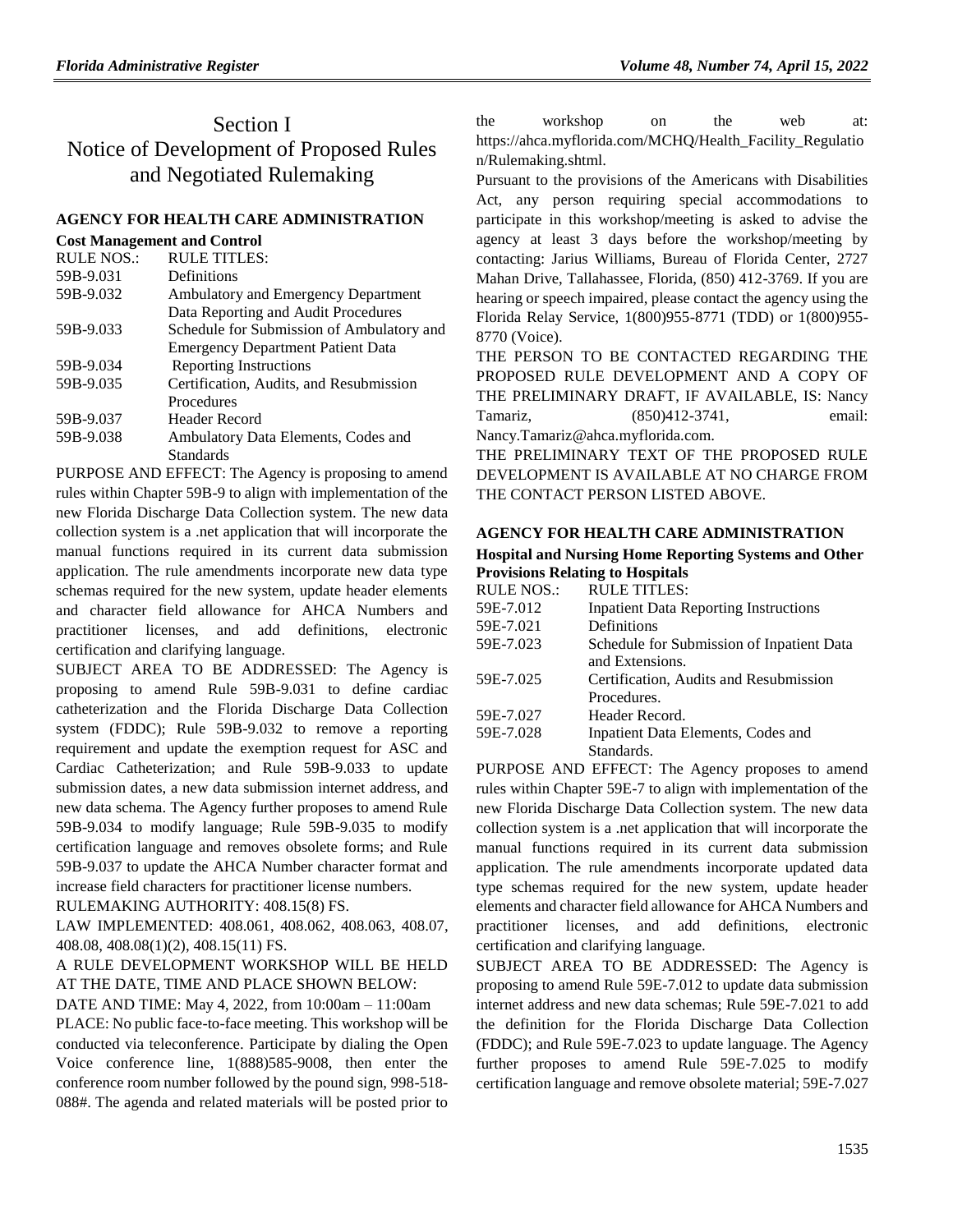to update header elements; and Rule 59E-7.028 to update the element character formats.

RULEMAKING AUTHORITY: [408.061\(1\)\(e\),](https://www.flrules.org/gateway/statute.asp?id=408.061(1)(e)) [408.15\(8\) FS.](https://www.flrules.org/gateway/statute.asp?id=%20408.15(8)%20FS.) LAW IMPLEMENTED: [408.061,](https://www.flrules.org/gateway/statute.asp?id=408.061) [408.062,](https://www.flrules.org/gateway/statute.asp?id=%20408.062) [408.063,](https://www.flrules.org/gateway/statute.asp?id=%20408.063) [408.05,](https://www.flrules.org/gateway/statute.asp?id=%20408.05) [408.07\(2\),](https://www.flrules.org/gateway/statute.asp?id=%20408.07(2)) [408.08,](https://www.flrules.org/gateway/statute.asp?id=%20408.08) [408.15\(11\),](https://www.flrules.org/gateway/statute.asp?id=%20408.15(11)) [408.08\(1\)\(2\) FS.](https://www.flrules.org/gateway/statute.asp?id=%20408.08(1)(2)%20FS.)

A RULE DEVELOPMENT WORKSHOP WILL BE HELD AT THE DATE, TIME AND PLACE SHOWN BELOW:

DATE AND TIME: May 4, 2022, from 10:00am – 11:00am

PLACE: No public face-to-face meeting. This workshop will be conducted via teleconference. Participate by dialing the Open Voice conference line, 1(888)585-9008, then enter the conference room number followed by the pound sign, 998-518- 088#. The agenda and related materials will be posted prior to the workshop on the web at: https://ahca.myflorida.com/MCHQ/Health\_Facility\_Regulatio n/Rulemaking.shtml.

Pursuant to the provisions of the Americans with Disabilities Act, any person requiring special accommodations to participate in this workshop/meeting is asked to advise the agency at least 3 days before the workshop/meeting by contacting: Jarius Williams, Bureau of Florida Center, 2727 Mahan Drive, Tallahassee, Florida, (850) 412-3769. If you are hearing or speech impaired, please contact the agency using the Florida Relay Service, 1(800)955-8771 (TDD) or 1(800)955- 8770 (Voice).

THE PERSON TO BE CONTACTED REGARDING THE PROPOSED RULE DEVELOPMENT AND A COPY OF THE PRELIMINARY DRAFT, IF AVAILABLE, IS: Nancy Tamariz, (850)412-3741, email:

Nancy.Tamariz@ahca.myflorida.com.

THE PRELIMINARY TEXT OF THE PROPOSED RULE DEVELOPMENT IS AVAILABLE AT NO CHARGE FROM THE CONTACT PERSON LISTED ABOVE.

#### **[DEPARTMENT OF BUSINESS AND PROFESSIONAL](https://www.flrules.org/gateway/department.asp?id=61)  [REGULATION](https://www.flrules.org/gateway/department.asp?id=61)**

**[Board of Employee Leasing Companies](https://www.flrules.org/gateway/organization.asp?id=277)**

RULE NO.: RULE TITLE:

[61G7-5.0012](https://www.flrules.org/gateway/ruleNo.asp?id=61G7-5.0012) Historical Sketch

PURPOSE AND EFFECT: The purpose of the development is to update and remove old text.

SUBJECT AREA TO BE ADDRESSED: Remove old information and update with more recent information.

RULEMAKING AUTHORITY: [468.522,](https://www.flrules.org/gateway/statute.asp?id=468.522) [468.524\(2\),](https://www.flrules.org/gateway/statute.asp?id=%20468.524(2)) [468.5245 FS.](https://www.flrules.org/gateway/statute.asp?id=%20468.5245%20FS.)

LAW IMPLEMENTED: [468.524\(2\),](https://www.flrules.org/gateway/statute.asp?id=468.524(2)) [468.5245 FS.](https://www.flrules.org/gateway/statute.asp?id=%20468.5245%20FS.)

IF REQUESTED IN WRITING AND NOT DEEMED UNNECESSARY BY THE AGENCY HEAD, A RULE DEVELOPMENT WORKSHOP WILL BE NOTICED IN THE NEXT AVAILABLE FLORIDA ADMINISTRATIVE REGISTER.

THE PERSON TO BE CONTACTED REGARDING THE PROPOSED RULE DEVELOPMENT AND A COPY OF THE PRELIMINARY DRAFT, IF AVAILABLE, IS: Richard Morrison, Executive Director, Board of Employee Leasing Companies, 2601 Blair Stone Road, Tallahassee, Florida 32399-0783, Richard.Morrison@myfloridalicense.com THE PRELIMINARY TEXT OF THE PROPOSED RULE DEVELOPMENT IS AVAILABLE AT NO CHARGE FROM THE CONTACT PERSON LISTED ABOVE.

# **[DEPARTMENT OF CHILDREN AND FAMILIES](https://www.flrules.org/gateway/department.asp?id=65)**

**[Agency for Persons with Disabilities](https://www.flrules.org/gateway/organization.asp?id=560)**

RULE NOS.: RULE TITLES:

[65G-4.014](https://www.flrules.org/gateway/ruleNo.asp?id=65G-4.014) Eligibility for Agency Services - Definitions [65G-4.0161](https://www.flrules.org/gateway/ruleNo.asp?id=65G-4.0161) Emergency Eligibility Determination

PURPOSE AND EFFECT: The purpose and effect of these rules is to ensure that the Agency for Persons with Disabilities ("Agency") have clear procedures and eligibility criteria for making emergency eligibility determinations for Agency applicants.

SUBJECT AREA TO BE ADDRESSED: These rules address the process and criteria used by the Agency to make an emergency eligibility determination.

RULEMAKING AUTHORITY: [393.065,](https://www.flrules.org/gateway/statute.asp?id=393.065) [393.501,](https://www.flrules.org/gateway/statute.asp?id=%20393.501) F.S.

LAW IMPLEMENTED: [393.063,](https://www.flrules.org/gateway/statute.asp?id=393.063) [393.065,](https://www.flrules.org/gateway/statute.asp?id=%20393.065) F.S.

A RULE DEVELOPMENT WORKSHOP WILL BE HELD AT THE DATE, TIME AND PLACE SHOWN BELOW:

DATE AND TIME: Monday, May 2, 2022 2:00 PM - 3:30 PM EDT

PLACE: Attendees may register for the hearing at: https://attendee.gotowebinar.com/register/6896042793446406 668. After registering, a confirmation email will be received containing information about joining the webinar, and opportunities to offer comments and questions will be available. This workshop will address rule developments for both chapter 65G-11 and sections 65G-4.014 and 4.0161, Florida Administrative Code.

Pursuant to the provisions of the Americans with Disabilities Act, any person requiring special accommodations to participate in this workshop/meeting is asked to advise the agency at least 48 hours before the workshop/meeting by contacting: Nathan Koch at (850)922-9512 or Nathan.Koch@apdcares.org If you are hearing or speech impaired, please contact the agency using the Florida Relay Service, 1(800)955-8771 (TDD) or 1(800)955-8770 (Voice).

THE PERSON TO BE CONTACTED REGARDING THE PROPOSED RULE DEVELOPMENT AND A COPY OF THE PRELIMINARY DRAFT, IF AVAILABLE, IS: Nathan Koch, Deputy General Counsel, Agency for Persons with Disabilities, 4030 Esplanade Way, Suite 335, Tallahassee, FL 32399, (850)922-9512, Nathan.Koch@apdcares.org.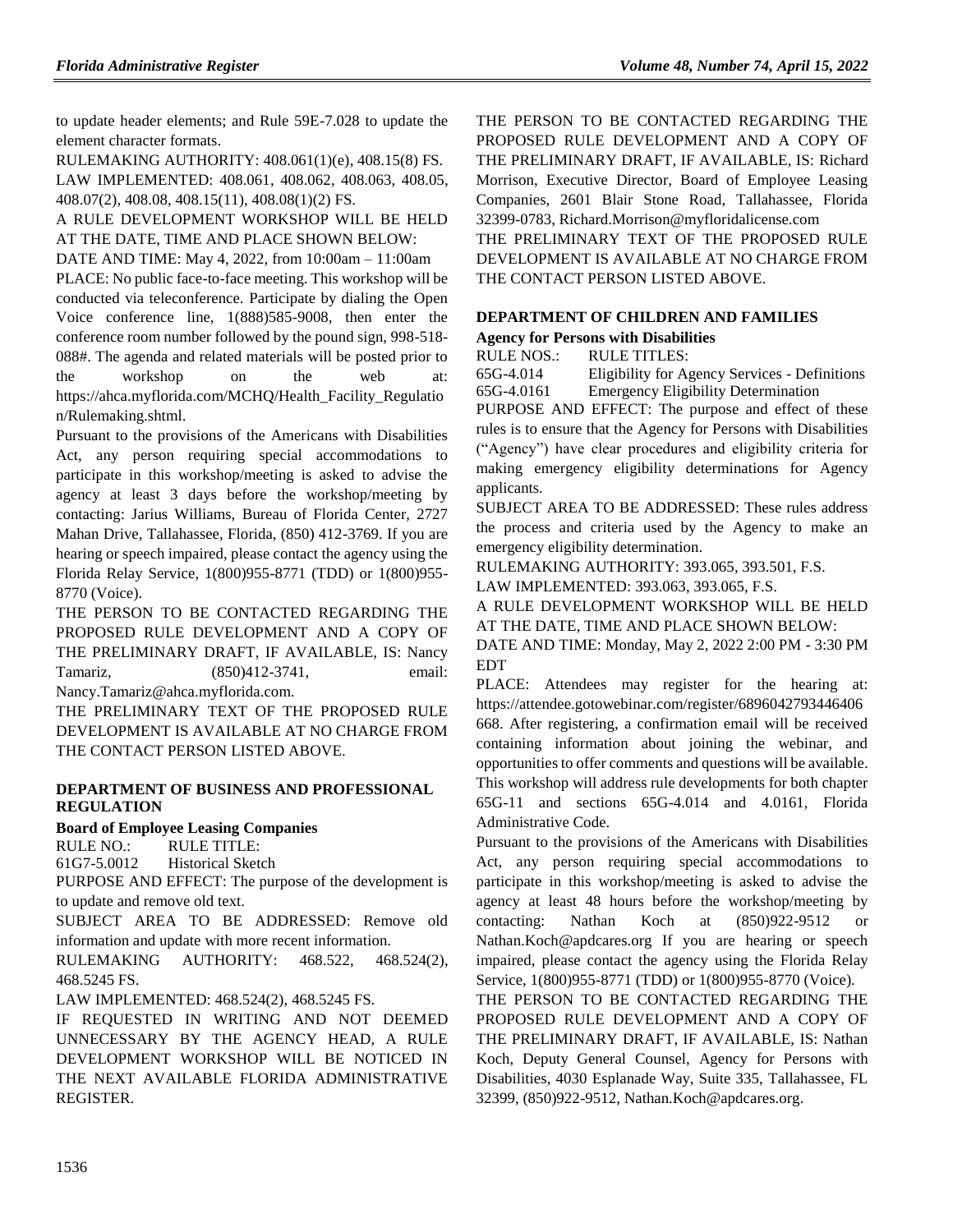#### THE PRELIMINARY TEXT OF THE PROPOSED RULE DEVELOPMENT IS:

65G-4.014 Eligibility for Agency Services – Definitions

 $(1)(9)$  "Agency Services" – means the home and community based supports and services to eligible persons funded through general revenue allocations or sources other than the DD Waiver.

(2) "Applicant" means an individual who has submitted an application for services ("application") pursuant to Rule 65G-4.016, F.A.C., and an eligibility decision has not yet been made by the Agency.

 $(3)(1)$  "Autism" means a condition which meets the requirements of section 393.063, F.S., that the condition is:

(a) through (e) No change.

 $(4)(2)$  "Cerebral Palsy" -- means a group of disabling symptoms of extended duration that result from damage to the developing brain during the prenatal period and characterized by paralysis, spasticity, or abnormal control of movement or posture, such as poor coordination or lack of balance, which is manifest prior to three years of age. For purposes of the rule, cerebral palsy also means the presence of other significant motor dysfunction appearing prior to age 18 due to perinatal or external events such as anoxia, oxygen deprivation, or traumatic brain injury. Excluded from this definition is motor dysfunction caused by medical events, including stroke or progressive diseases such as muscular dystrophy. The impairment from cerebral palsy must constitute a substantial handicap which is reasonably expected to continue indefinitely.

(5) "Domicile" has the same meaning as in section 393.063, F.S.

 $(6)$  "Down Syndrome"  $-$  means a condition caused by the presence of extra chromosomal material on chromosome 21. This disorder is often associated with impairment in cognitive ability, characteristic physical growth and features, and congenital medical conditions.

(7) "Eligibility rules Rules" - means Rules rules 65G-4.014 through 65G-4.017, F.A.C., inclusive, which apply to eligibility determinations for services provided through the Agency for Persons with Disabilities for individuals with developmental disabilities.

(8) "Emergency eligibility criteria" means the applicant:

(a) is at least three years of age;

(b) is a resident of and domiciled in the state of Florida; and (c) has provided documentation of a diagnosis of:

1. cerebral palsy, spina bifida cystica or myelomeningocele, Down syndrome, Phelan-McDermid syndrome, or Prader-Willi syndrome, which has been established by:

a. a medical doctor;

b. a doctor of osteopathy; or

c. medical records documenting a diagnosis of before the age of 18.

2. intellectual disability with a full-scale intelligence quotient of 70 or below, which has been established by a Florida-licensed psychologist under chapter 490, F.S.; or

3. autism:

a. which is established by:

I. a Florida-licensed psychiatrist;

II. a Florida-licensed psychologist;

III. a board-certified pediatric neurologist who is qualified by training and experience to make a diagnosis of autism;

IV. a board-certified developmental pediatrician; or

V. collateral information received from another state may be accepted if the evaluator is licensed through the same credentials required for licensure in Florida for the professions listed in this subparagraph.

b. and meets one of the following conditions:

I. pervasive, neurologically based, onset during infancy or childhood, reasonably expected to continue indefinitely, and results in severe communication and behavioral disorders; or

II. at least a severity level of 3 per the Diagnostic and Statistical Manual of Mental of Mental Disorders, Version Five ("DSM-5").

(9) "Emergency eligibility determination" means a determination made by the Agency under subsection 393.065(2), F.S., for an applicant who requests assignment to Category 1 due to crisis pursuant to Rule 65G-11.004, F.A.C. This determination is different from an eligibility decision the Agency makes pursuant to subsections 393.065(1) and (3), F.S.

(10) "Emergency intervention coordination" means a service for applicants whereby the Agency will:

(a) make appropriate referrals and mandatory reporting pursuant to sections 39.201 and 415.1034, F.S., on behalf of the applicant to access resources from other community, private, state, and federal programs and follow up with those referrals as necessary to address the applicant's immediate needs;

(b) assist the applicant in obtaining the documentation necessary to complete a full eligibility review; and

(c) if appropriate pursuant to subsection 65G-4.016(3), F.A.C., be responsible for scheduling a comprehensive assessment to establish eligibility.

(11) "Immediate services or crisis intervention" means emergency intervention coordination.

 $(12)(3)$  "Mental Retardation or Intellectual Disability" - is evidenced by the concurrent existence of:

(a) through (d) No change.

(13) "Need for immediate services or crisis intervention" means a situation in which an applicant requires immediate assistance in order to protect themselves or others from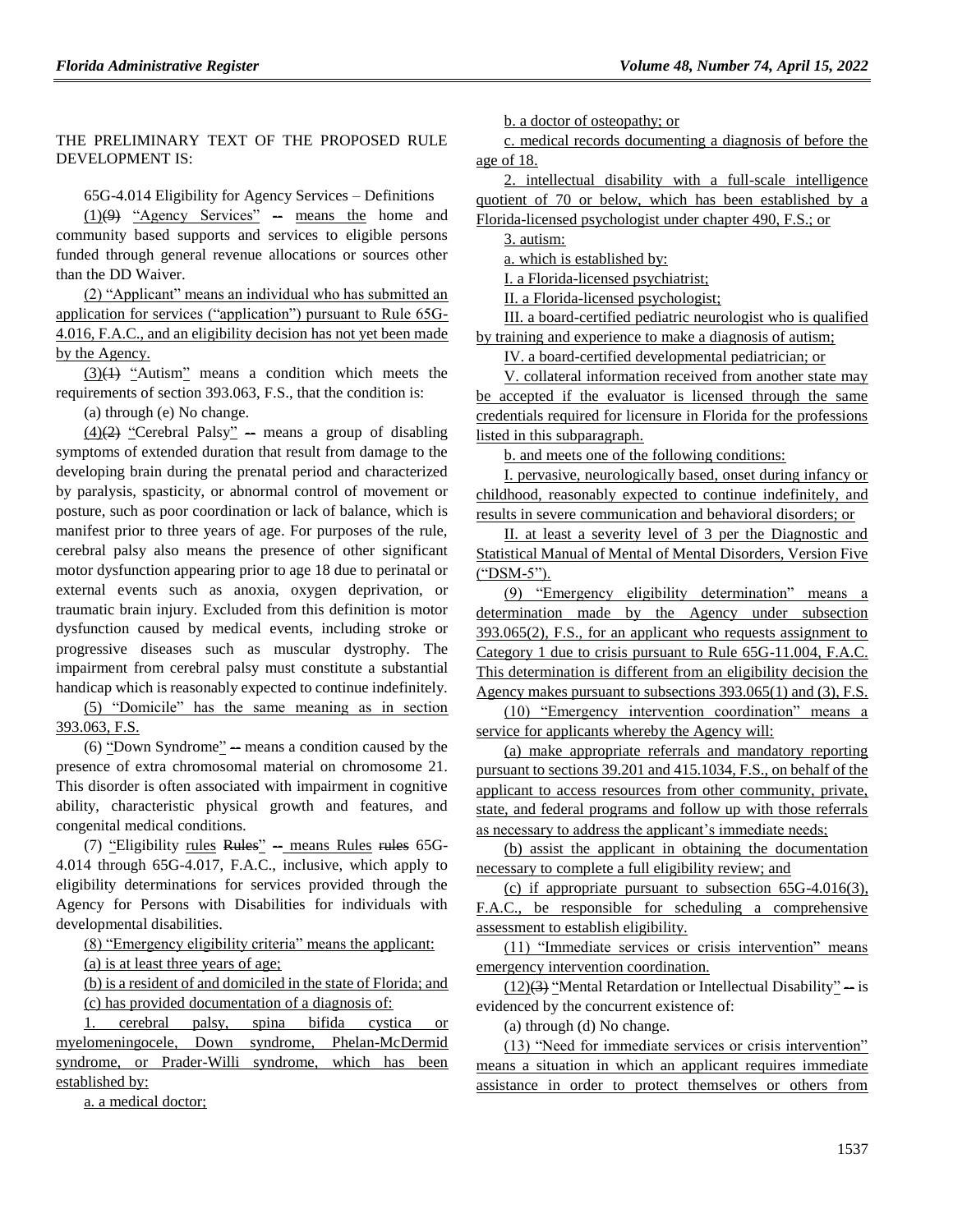imminent: abuse, neglect, serious bodily harm, and/or a lifethreatening situation.

 $(14)(4)$  "Prader-Willi Syndrome" -- means a genetic disorder which is most often associated with a random deletion of chromosome 15. Commonly associated characteristics include insatiable appetite, chronic overeating, hypotonia, short stature, obesity, and behavioral issues. Individuals diagnosed with Prader-Willi syndrome generally have mental retardation; however, an individual with Prader-Willi syndrome can be determined as eligible for services without an accompanying diagnosis of mental retardation.

(15) "Preponderance of the evidence" means the party bearing the burden of proof must present evidence which shows that the fact to be proven is more probable than not.

 $(16)(5)$  "Spina Bifida" -- For for the purposes of agency eligibility, spina bifida refers to a confirmed diagnosis of spina bifida cystica or myelomeningocele.

 $(17)(8)$  "Waiver" or "DD Waiver" -- means the Home and Community-Based Services (HCBS) waiver authorized by 42 U.S.C. 1396n(c)(1) of the federal Social Security Act and section 409.906, F.S., that provides a package of Medicaidfunded home and community-based supports and services to eligible persons with developmental disabilities who live at home or in a home-like setting.

Rulemaking Authority 393.065, 393.501 F.S. Law Implemented 393.065, 393.066, F.S. History-New 5-16-12 Amended \_

#### 65G-4.0161 Emergency Eligibility Determination

(1) When an applicant requests assignment to Category 1 due to crisis pursuant to subsection 65G-11.004(1), F.A.C., the Agency will either:

(a) if the Agency has all the necessary information and documentation, complete a full eligibility determination pursuant to 65G-4.016, F.A.C.; or

(b) if the Agency does not have all the necessary information and documentation for a full eligibility review, complete an emergency eligibility determination. To complete an emergency eligibility determination, the Agency will review the information and documentation received from the applicant for eligibility and crisis. The Agency will, within 15 calendar days from receiving the crisis request, determine whether the applicant has established by a preponderance of the evidence that he or she meets:

1. emergency eligibility criteria, as defined in subsection 65G-4.014(8), F.A.C.; and

2. has a need for immediate services or crisis intervention, as defined in subsection 65G-4.014(13), F.A.C.

(2) If the Agency completes an emergency eligibility determination and finds the applicant does not meet the criteria for an emergency eligibility determination, the Agency will:

(a) notify the applicant, and if applicable, the applicant's legal representative of the denial of the emergency eligibility determination along with the right to appeal the decision in accordance with paragraph 393.125(1)(a), F.S.;

(b) provide a list of documentation that is necessary for the applicant to provide to the Agency within 7 calendar days of the date of the list for a full eligibility review; and

(c) complete a full eligibility review within 45 calendar days of receiving the necessary information in paragraph (3)(b). If the necessary documentation is not received within 60 calendar days from the receipt of both the application and crisis request the Agency will make an eligibility determination based on the available documentation.

(3) If the Agency completes an emergency eligibility determination and finds the applicant meets the criteria for an emergency eligibility determination, the Agency will:

(a) notify the applicant, and if applicable, the applicant's legal representative of the approval of the emergency eligibility determination;

(b) provide a list of documentation that is necessary for the applicant to provide to the Agency within 5 business days of the date of the list for a full eligibility review;

(c) provide emergency intervention coordination to the applicant until a full eligibility review is complete; and

(d) complete a full eligibility review within 45 calendar days of receiving the necessary information in paragraph (3)(b). If the necessary documentation is not received within 60 calendar days from the receipt of both the application and crisis request the Agency will make an eligibility determination based on the available documentation.

(4) An applicant meeting emergency eligibility determination criteria does not:

(a) mean the applicant is a client of the Agency;

(b) establish a presumption of full eligibility under the eligibility rules, Rules 65G-4.014 through .017, F.A.C.;

(c) entitle the applicant to any Agency benefit other than the emergency intervention coordination; nor

(d) establish a presumption that the applicant has met the criteria for Category 1 crisis per subsection 65G-11.002(2), F.A.C.

(5) If the applicant is approved for full eligibility, then the Agency will conduct a crisis review for the client pursuant to chapter 65G-11, F.A.C.

Rulemaking Authority 393.065, 393.501, F.S. Law Implemented 393.065, F.S. History–New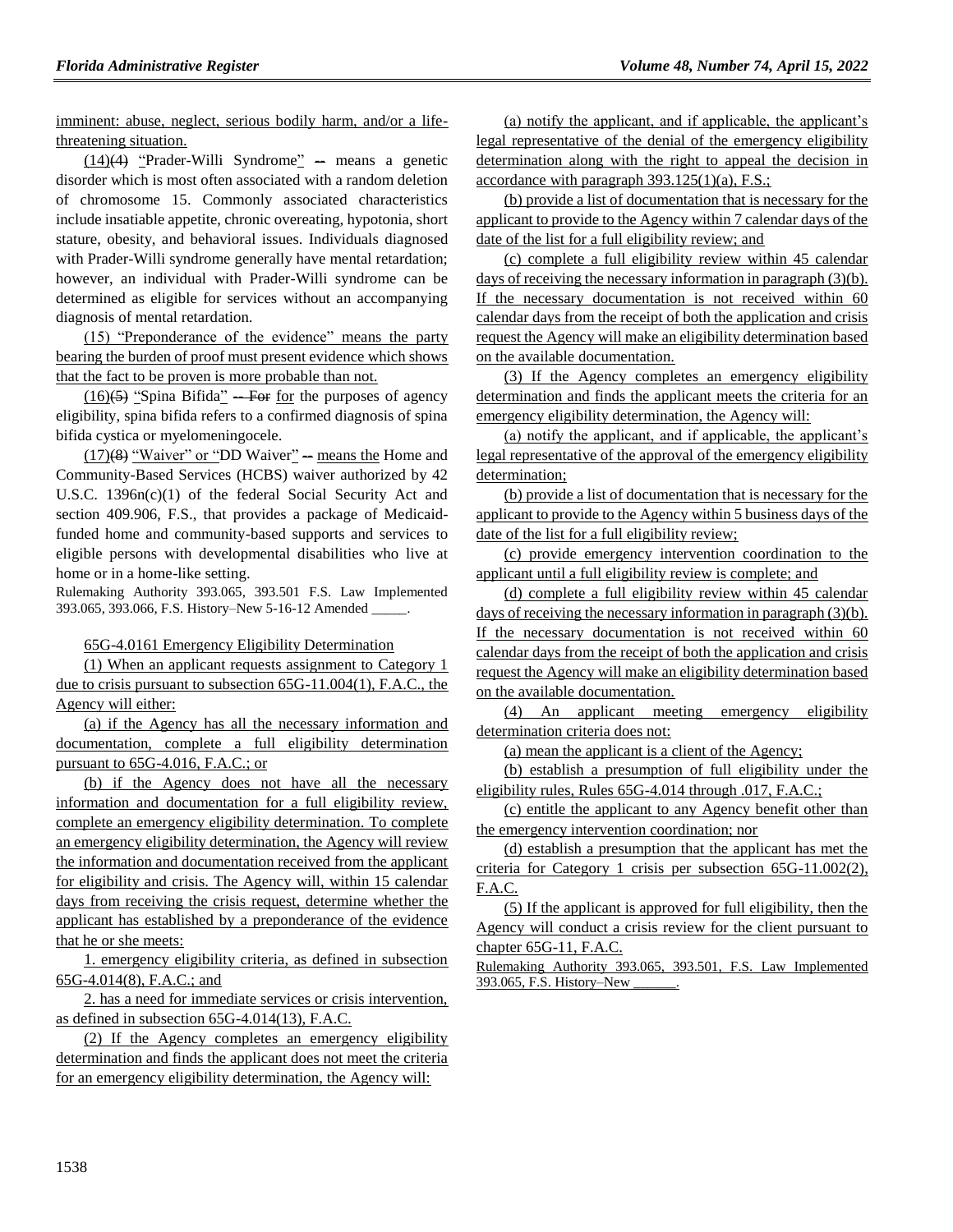#### **[DEPARTMENT OF CHILDREN AND FAMILIES](https://www.flrules.org/gateway/department.asp?id=65)**

#### **[Agency for Persons with Disabilities](https://www.flrules.org/gateway/organization.asp?id=560)**

| <b>RULE NOS.:</b> | <b>RULE TITLES:</b>                   |
|-------------------|---------------------------------------|
| 65G-11.001        | Definitions                           |
| 65G-11.002        | <b>Waiting List Criteria</b>          |
| 65G-11.003        | Waiting List Placement Procedure      |
| 65G-11.0031       | Removal from the Waiting List         |
| 65G-11.004        | <b>Crisis Determination Procedure</b> |
| 65G-11.005        | iBudget Waiver Enrollment             |
|                   |                                       |

PURPOSE AND EFFECT: The purpose and effect of these rules is to clarify the procedures and criteria that the Agency for Persons with Disabilities utilizes in assigning and prioritizing clients waiting for iBudget Waiver enrollment and services. This includes the criteria and process to request assignment to Category 1 of the Waiting List relating to crisis. These rules also clarify the process by which a client is removed from the Waiting List. These rules will implement and interpret statutory changes pursuant to Chapter 2020-138, Laws of Florida, regarding iBudget Waiting List eligibility and prioritization.

SUBJECT AREA TO BE ADDRESSED: The subject areas to be addressed in these rules include the iBudget Waiver waiting list, which includes crisis. This rule also includes provisions for iBudget Waiver enrollment, and removal and disqualification from the waiting list.

RULEMAKING AUTHORITY: [393.501,](https://www.flrules.org/gateway/statute.asp?id=393.501) [393.065,](https://www.flrules.org/gateway/statute.asp?id=%20393.065) F.S.

LAW IMPLEMENTED: [393.065,](https://www.flrules.org/gateway/statute.asp?id=393.065) [393.063,](https://www.flrules.org/gateway/statute.asp?id=%20393.063) F.S.

A RULE DEVELOPMENT WORKSHOP WILL BE HELD AT THE DATE, TIME AND PLACE SHOWN BELOW:

DATE AND TIME: Monday, May 2, 2022, 2:00 PM - 3:30 PM EDT

PLACE: Attendees may register for the hearing at: https://attendee.gotowebinar.com/register/6896042793446406 668. After registering, a confirmation email will be received containing information about joining the webinar, and opportunities to offer comments and questions will be available. This workshop will address rule developments for both chapter 65G-11 and sections 65G-4.014 and 4.0161, Florida Administrative Code.

Pursuant to the provisions of the Americans with Disabilities Act, any person requiring special accommodations to participate in this workshop/meeting is asked to advise the agency at least 48 hours before the workshop/meeting by contacting: Nathan Koch at (850)922-9512 or Nathan.Koch@apdcares.org. If you are hearing or speech impaired, please contact the agency using the Florida Relay Service, 1(800)955-8771 (TDD) or 1(800)955-8770 (Voice).

THE PERSON TO BE CONTACTED REGARDING THE PROPOSED RULE DEVELOPMENT AND A COPY OF THE PRELIMINARY DRAFT, IF AVAILABLE, IS: Nathan Koch, Deputy General Counsel, Agency for Persons with Disabilities, 4030 Esplanade Way, Suite 335, Tallahassee, FL 32399, (850)922-9512, Nathan.Koch@apdcares.org.

THE PRELIMINARY TEXT OF THE PROPOSED RULE DEVELOPMENT IS:

Substantial rewording of Rule 65G-11.001 follows. See Florida Administrative Code for present text.

65G-11.001 Definitions

For the purpose of this rule chapter, the following terms and phrases have the following meanings:

(1) "Abuse:"

(a) of a child, has the same meaning as provided in section 39.01, Florida Statutes (F.S.).

(b) of a vulnerable adult, has the same meaning as provided in section 415.120, F.S.

(2) "Agency" means the Agency for Persons with Disabilities.

(3) "Applicant" means an individual who has submitted an application for services ("application") pursuant to Rule 65G-4.016, F.A.C., and an eligibility decision has not yet been made by the Agency.

(4) "Caregiver:"

(a) of a child, has the same meaning as provided in section 39.01, F.S.

(b) of a vulnerable adult, has the same meaning as provided in section 415.120, F.S.

(5) "Client" has the same meaning as provided in section 393.063, F.S.

(6) "Case closure" means a process followed by the Agency when a client is no longer eligible for Agency services under chapter 393, Florida Statutes, or voluntarily requests their case be closed.

(7) "Dependent" means a person who relies on another for support, or one who is not able to exist or sustain oneself without the power or aid of someone else.

(8) "Handbook" means the Florida Medicaid Developmental Disabilities Individual Budgeting Waiver Services Coverage and Limitations Handbook, incorporated by reference in Rule 59G-13.070, Florida Administrative Code ("F.A.C.").

(9) "iBudget Waiver" or "Waiver" is the Agency's Home and Community-Based Services (HCBS) Waiver authorized by 42 U.S.C. 1396n(c) of the federal Social Security Act and Section 409.906, F.S., that provides Medicaid funding for home and community-based services to eligible persons with developmental disabilities who are eligible for Agency services and who live at home or in a home-like setting.

(10) "Legal representative" means: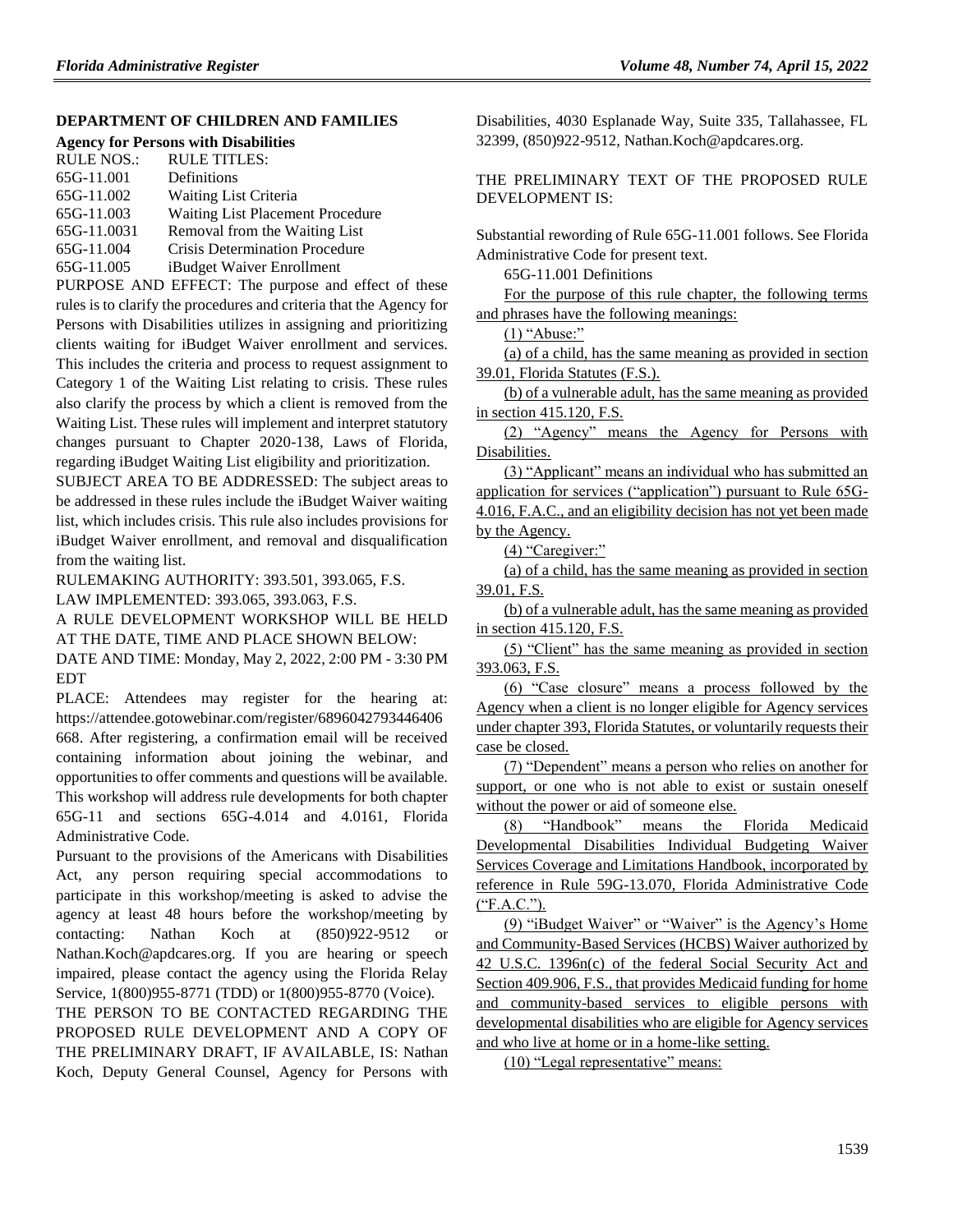(a) for clients under the age of 18 years, the legal representative or health care surrogate appointed by a Florida court to represent the child or anyone designated by the parent(s) of the child to act on the parent(s)' behalf (e.g., due to military absence).

(b) for clients age 18 years or older, the legal representative could be the client, anyone designated by the client through a Power of Attorney or Durable Power of Attorney, a medical proxy under chapter 765, F.S., or anyone appointed by a Florida court as a guardian or guardian advocate under chapter 393 or 744, F.S.

(11) "Life-threatening situation" means any environment or condition from which the likelihood of death is probable unless that environment or condition is interrupted or changed.

 $(12)$  "Neglect:"

(a) of a child, has the same meaning as provided in section 39.01, F.S.

(b) of a vulnerable adult, has the same meaning as provided in section 415.120, F.S.

(13) "Protective services:"

(a) of a child, has the same meaning as used in chapter 39, F.S.

(b) of a vulnerable adult, has the same meaning as provided in section 415.120, F.S.

(14) "Region" means one of six designated local geographical areas served by the Agency. There are six regions across the state of Florida: Northwest, Northeast, Central, Suncoast, Southeast, and Southern.

(15) "Regional Office" means one of the Agency's offices serving a Region. The contact information for each Regional Office is available on the Agency's website.

(16) "Serious bodily harm" means significant physical harm caused to the human body. It refers to those injuries that create a substantial risk of death or cause serious, permanent disfigurement or prolonged loss or impairment of the function of any body part or organ.

(17) "Waiting List" is the prioritized list, maintained by the Agency, of clients who are seeking enrollment on the iBudget Waiver.

Rulemaking Authority 393.065(7), 393.0662, 393.501, F.S. Law Implemented 393.063, 393.065(5), 393.0662, F.S. History–New 10- 24-10; Amended

Substantial rewording of Rule 65G-11.002 follows. See Florida Administrative Code for present text.

65G-11.002 Waiting List Criteria

(1) The Agency must assign each client on the Waiting List to a category based on the criteria set forth in section 393.065(5), F.S., and this Rule. The Waiting List is organized into seven (7) prioritized categories of clients waiting for iBudget Waiver enrollment, labeled as categories 1 through 7.

(a) Category 1 includes clients with the highest priority for iBudget Waiver enrollment, and each subsequent category is a successively lower priority, with Category 7 being the lowest priority.

(b) If a client does not meet the requirements of categories 1 through 5, then that client must be assigned to category 6 or 7 based on the client's age.

(c) If a client meets the requirements of more than one category or no longer meets his or her assigned category, then that client will be assigned to the highest priority category for which the client qualifies.

(2) Category 1, which refers to clients in crisis, includes three subcategories: danger to self or others, homeless, and caregiver(s) unable or unavailable to provide care or no caregiver. The criteria for crisis and each subcategory is described within this subsection and the crisis determination procedure is described in Rule 65G-11.004, F.A.C.

(a) Crisis is a factual determination based on a totality of the client's circumstances. No single circumstance nor any set of circumstances are determinative of whether a client is in crisis or meets the criteria of a subcategory.

(b) In addition to all other criteria in this subsection, crisis requires that abuse, neglect, serious bodily harm, or a lifethreatening situation be imminent for the client or another individual without iBudget Waiver services. Before a client can be determined to be in crisis:

1. the client must utilize all other available resources, supports, and/or treatments such as: State Plan Medicaid services; school-based services; private insurance; natural supports, which includes a parent or legal guardian's responsibility to care for the client to the fullest extent possible; personal financial resources; or any other resource available to the client; and

2. such resources, supports and/or treatments are documented to not have alleviated the need for iBudget Waiver services.

(c) In addition to the other criteria in this subsection, a client is in crisis and assigned to Category 1 if one or more of the following conditions apply:

1. Danger to Self or Others. The client exhibits behaviors that, without provision of immediate iBudget Waiver services, will imminently result in:

a. serious bodily harm to the client or others requiring emergency medical care from a physician, or

b. a life-threatening situation for the client or others.

2. Homeless. The client is homeless; or the client's housing situation will imminently result in abuse, neglect, serious bodily harm, or a life-threatening situation and cannot obtain alternative long-term housing.

a. For purposes of this rule, homeless means the client has no housing and is unable to obtain or afford housing, or the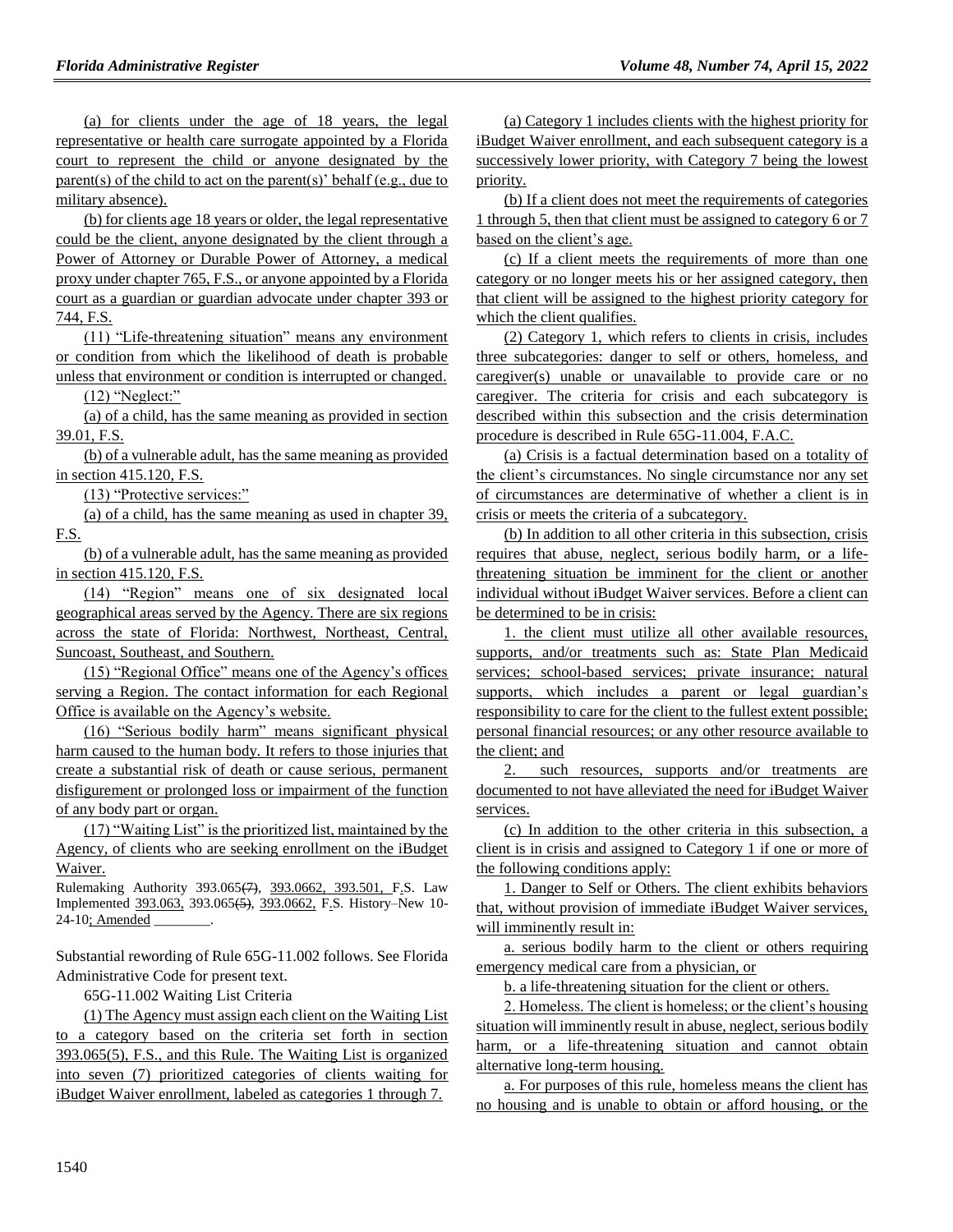client's current housing is not expected to last more than 30 calendar days and he or she cannot obtain or afford other housing.

b. A homeless shelter is not considered housing.

c. A child with an open case in the Department of Children and Families' statewide automated child welfare information system is not considered homeless.

3. Caregiver(s) Unable or Unavailable to Provide Care or No Caregiver. For this subcategory, the client must meet the criteria in sub-subparagraph a. through c.

a. The client is dependent on a caregiver to remain living in the community;

b. iBudget Waiver services are necessary for the client to remain living independently or with the caregiver(s), or to relocate to an alternative living arrangement within the community; and

c. Either:

(I) the client's caregiver(s) is no longer able or available to provide for the client's long-term health and safety needs due to extreme duress, and there is no other able or available caregiver; or

(II) there is no caregiver, and the client can no longer live independently in the community.

d. Examples of this subcategory include, but are not limited to:

(I) the caregiver cannot meet the client's health and safety needs because of the caregiver's disability, substance abuse issue, illness, injury, and/or advanced age;

(II) the caregiver lacks the commitment to provide for the necessary health and safety needs of the client that places the client in an imminent situation of abuse and/or neglect that is expected to last indefinitely;

(III) the caregiver is living in an assisted living or longterm care facility or is scheduled to enter such in the next three months;

(IV) the caregiver is deceased, placed in hospice, or at an end of life stage, or has become permanently disabled or terminally ill;

(V) the caregiver's obligation to meet the needs of the client or another dependent(s) prevents the caregiver from providing for the health and safety needs of both the client and/or another dependent(s); or

(VI) the caregiver cannot provide for the client's health and safety needs because of the physical, functional, and/or behavioral demands of the client.

(3) Category 2 includes:

(a) a client who is from the child welfare system with an open case in the Department of Children and Families' statewide automated child welfare system and who are either:

1. transitioning out of the child welfare system at the finalization of an adoption, a reunification with family members, a permanent placement with a relative, or a guardianship with a nonrelative;

2. at least 18 years old but not yet 22 years old and who need both iBudget Waiver services and extended foster care services; or

3. at least 18 years old but not yet 22 years old and who withdrew consent pursuant to section  $39.6251(5)(c)$ , F.S., to remain in the extended foster care system.

(b) For individuals who are at least 18 years old but not yet 22 years old and are eligible under sub-subparagraph (a)2., the Agency will provide iBudget Waiver services, including residential habilitation. In addition, the community-based care lead agency must fund room and board at the rates established in section 409.145(3), F.S., and provide case management and related services as defined in section 409.986(3)(e), F.S.

(c) Individuals may receive both iBudget Waiver services and services under section 39.6251, F.S. Agency services may not duplicate services available through the Medicaid State Plan.

(4) Category 3 includes:

(a) a client whose caregiver has a documented condition or circumstance which is reasonably expected to render the caregiver unable to provide care within the next twelve (12) months and for whom a caregiver is required but no alternate caregiver is available.

1. The Agency's review of the caregiver's condition or circumstance must consider the level of care needed by the client and the caregiver's ability to provide that level of care.

2. If there is a medical condition or circumstance that is reasonably expected to render the caregiver unable to provide appropriate care for the client, it must be documented by a physician's statement. The physician's statement must explain the reason the current caregiver is reasonably expected not to be able to provide the client's care.

3. If there is a non-medical condition or circumstance that is reasonably expected to render the caregiver unable to provide appropriate care for the client, the reason must be described in detail and signed by the caregiver.

4. The Agency must consider the reliability and long-term commitment of the caregiver, including the caregiver's responsibility for other individuals who also need care, in order to ensure continuity of care.

5. If the expected condition or circumstance does not occur within twelve (12) months, the Agency may require the client, or the client's legal representative, to provide documentation to demonstrate that the client continues to meet this criteria.

(b) A client who is at substantial risk of incarceration or court commitment without supports.

1. This includes a client whose unlawful activity has required the intervention of law enforcement even if the unlawful activity did not result in an arrest or criminal charges.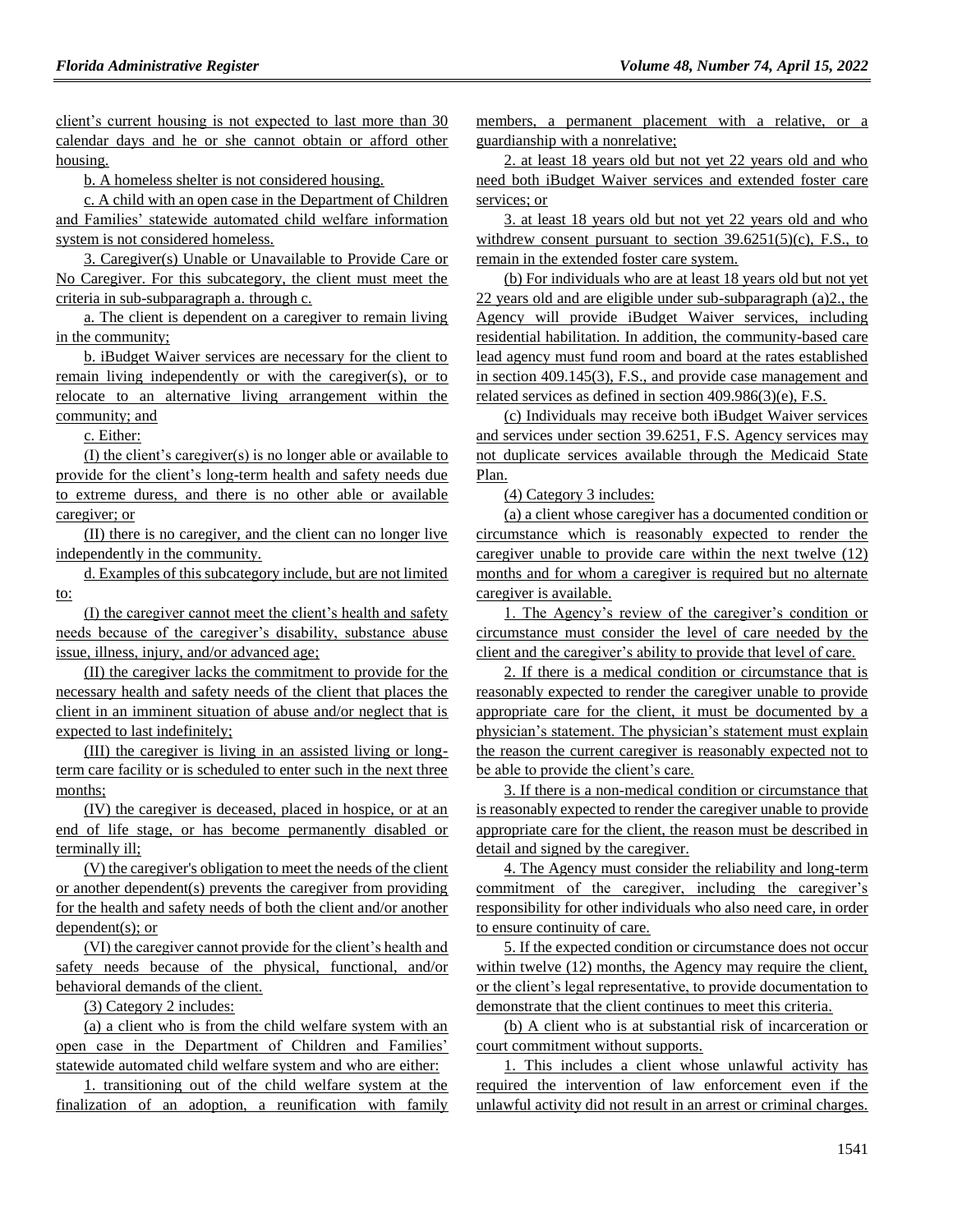2. Documentation must establish a history of criminal behavior. This may include involvement with law enforcement, the court system, or the Developmental Disabilities Defendant Program.

(c) A client whose documented behaviors or physical needs place them or their caregiver at risk of serious harm but does not meet the level of Category 1 as defined in  $(2)(c)$ 1. of this Rule. Additionally, there are no other supports currently available to meet the client's needs. Documentation must be provided showing:

1. behaviors or physical needs that are causing the risk or potential harm;

2. the medical treatment provided to the client or to others because of the client's behaviors or physical needs;

3. the frequency, intensity, and duration of behavioral incidents; and

4. an explanation of behavioral interventions that have been used.

(d) A client who:

1. is identified as ready for discharge within the next year from:

a. a state mental health hospital;

b. skilled nursing facility;

c. intermediate care facility for individuals with intellectual disabilities (ICF/IID);

d. correctional facility; or

e. a secure forensic facility; and

f. require a caregiver but no caregiver is available or whose caregiver is unable to provide the care needed.

2. For a client described in subparagraph  $(4)(d)1$ , there must be evidence that without the provision of iBudget Waiverfunded services, this individual will be at risk of readmission to an institution due to a lack of available caregiver or a lack of appropriate or available services. Documentation provided must include:

a. a discharge summary from the facility that indicates the individual is ready for discharge; and

b. a statement that no other resources or services are available other than iBudget Waiver services to meet the client's needs, including a description of attempts made to seek resources or services outside of iBudget Waiver.

(5) Category 4 includes:

(a) a client who(se):

1. primary caregiver is age seventy (70) years of age or older;

2. has no other alternate caregiver available to provide support; and

3. has no other government or community resources available to provide assistance to the client.

(b) documentation of the date of birth of the primary caregiver(s) must be provided as well as documentation that the client needs a caregiver and no other caregiver is available.

(c) the Agency must review the caregiver's ability to provide the level of support the client needs and not just consider the age of the caregiver. The health of the caregiver(s) will be considered.

(6) Category 5 includes:

(a) a client who:

1. is expected to graduate from secondary school within the next twelve (12) months; and

2. needs the supports available through iBudget Waiver funded services to obtain a meaningful day activity, maintain competitive employment, or pursue an accredited program of postsecondary education to which they have been accepted.

3. Documentation of the client's graduation is required as well as documentation that there are no other resources available, other than iBudget Waiver funded services to provide the client with the support to obtain or maintain a job.

(b) a client age 23 and over by the beginning of the school year must be moved to Category 6 unless they graduated from secondary school in the previous school year and show proof that iBudget Waiver funded services are needed to obtain, or maintain, competitive employment or have been accepted to an accredited institution for postsecondary education.

(7) Category 6 includes a client whose age twenty-one (21) years of age older and do not meet the criteria for any other category. Verification of this category is obtained through documentation of the client's date of birth.

(8) Category 7 includes a client who is under the age of twenty-one (21) years and who do not meet the criteria for any other category. Verification of this category is obtained through documentation of the client's date of birth.

Rulemaking Authority 393.065(7), 393.501, 393.0662 F.S. Law Implemented 393.063, 393.065(5), 393.0662, F.S. History–New 10- 24-10; Amended

Substantial rewording of Rule 65G-11.003 follows. See Florida Administrative Code for present text.

65G-11.003 Waiting List Placement Procedure

(1) Once the Agency determines a client must be placed on the Waiting List, then the Agency will assign a client to a priority category using the procedure established in this Rule and the following:

(a) the client's Application for Services described in Rule 65G-4.016, F.A.C.;

(b) documentation provided by the client;

(c) any assessments completed for the client to determine eligiblity for Agency services; and

(d) any additional documentation the Agency obtains independently. Although the Agency is not required to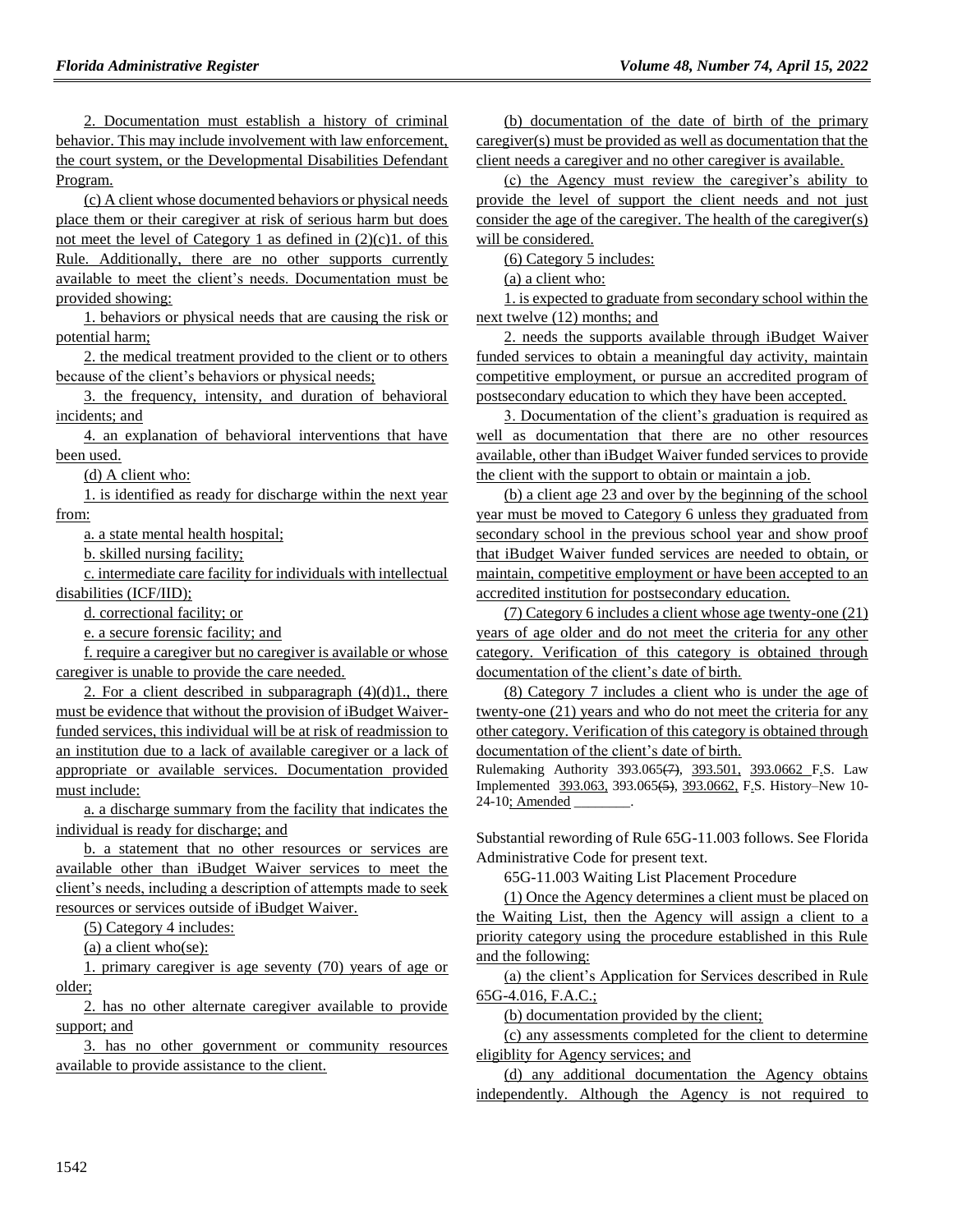independently obtain documentation on behalf of the client, this does not preclude the Agency from obtaining such.

(2) The client must provide the Agency credible and relevant written documentation to demonstrate the criteria for assignment to a category pursuant to Rule 65G-11.002, F.A.C.

(3) There is no specific type or amount of documentation that the Agency will rely on in making a category and/or subcategory determination. The Agency will review all the documentation in its totality to make a case-by-case determination as to the appropriate category.

(4) If an applicant or client is seeking assignment to Category 1 as a result of crisis, then the applicant or client must also follow the procedure found in Rule 65G-11.004, F.A.C.

(5) When a client is initially assigned to a category, the Agency will notify the client and, if applicable, the client's legal representative in writing of the client's assigned category pursuant to Rule 65G-4.016, F.A.C.

(6) The client or, if applicable, the client's legal representative, may request a category change in writing with the Regional Office where the client resides. If the request relates to crisis, it must be made in accordance with Rule 65G-11.004, F.A.C.

(a) The request for category change must include documentation as specified in subsection (2) of this Rule to demonstrate the criteria for another category in Rule 65G-11.002, F.A.C.

(b) Except for paragraph  $(6)(c)$  of this Rule, the Agency will notify the client and, if applicable, the client's legal representative of the decision in writing within 45 calendar days of the request for category change.

(c) If the Agency determines additional documentation is required during the review of the category change, the 45 calendar day limit will be extended to 60 calendar days as follows:

1. the Agency must make the request for additional documentation within 45 calendar days of the request; and

2. if additional documentation is requested from the client, the client will have up to 15 calendar days to provide the additional documentation from the date of the Agency's request.

(7) The Agency will review the Waiting List category at least annually regarding client age and will correct category assignments pursuant to statute.

(8) Anytime a client's category is changed pursuant to subsections (6) or (7), the Agency will notify the client and, if applicable, the client's legal representative in writing.

Rulemaking Authority 393.065(7), 393.501, 393.0662 F.S. Law Implemented 393.063, 393.065(5), 393.0662, F.S. History–New 10- 24-10; Amended

65G-11.0031 Removal from the Waiting List

(1) A client on the Waiting List and, if applicable, the client's legal representative must ensure that the client's contact information with the Regional Office where the client resides is accurate, up-to-date at all times. Contact information includes:

(a) at a minimum, the address where the client resides, mailing address, any temporary address, and phone numbers where the client, and if applicable, the client's legal representative can be contacted and located;

(b) if available, email address of the client, and if applicable, the client's legal representative; and

(c) if applicable, any documentation demonstrating any change in status of the legal representative or name change of the client and/or legal representative.

(2) On an annual basis, the Agency must send an annual letter requesting updated contact information from all clients on the Waiting List, and if applicable, the client's legal representative to ensure the contact information is accurate and up-to-date.

(3) The Agency must remove from the Waiting List any client who:

(a) fails to meet the eligibility requirements pursuant to subsection 65G-4.015(4), F.A.C.; or

(b) requests to be removed.

(4) The Agency will remove from the Waiting List and perform case closure for any client who:

(a) cannot be located or, if applicable, whose legal representative cannot be located using the contact information in the Agency's records;

(b) is deceased; or

(c) no longer meets all the eligibility requirements in section 393.065, F.S.

(5) For any client removed from the Waiting List and/or has his or her case closed pursuant to subsection (3) or paragraphs (4)(a) or (c) of this Rule, the Agency will notify the client and, if applicable, the client's legal representative in writing. A client removed from the Waiting List and/or has his or her case closed has a right to request an administrative hearing pursuant to sections  $393.125(1)(a)$ ,  $120.569$ , and 120.57, F.S.

(6) An individual may submit a new application for Agency services at any time.

Rulemaking Authority 393.065, 393.501, 393.0662 F.S. Law Implemented 393.063, 393.065, 393.0662, F.S. History–New \_\_\_\_\_\_.

Substantial rewording of Rule 65G-11.004 follows. See Florida Administrative Code for present text.

65G-11.004 Crisis Determination Procedure

(1) Should an applicant or client believe he or she is in crisis, pursuant to the criteria found in Rule 65G-11.002(2), the applicant, client or, if applicable, their legal representative may request assignment to Category 1. The request must: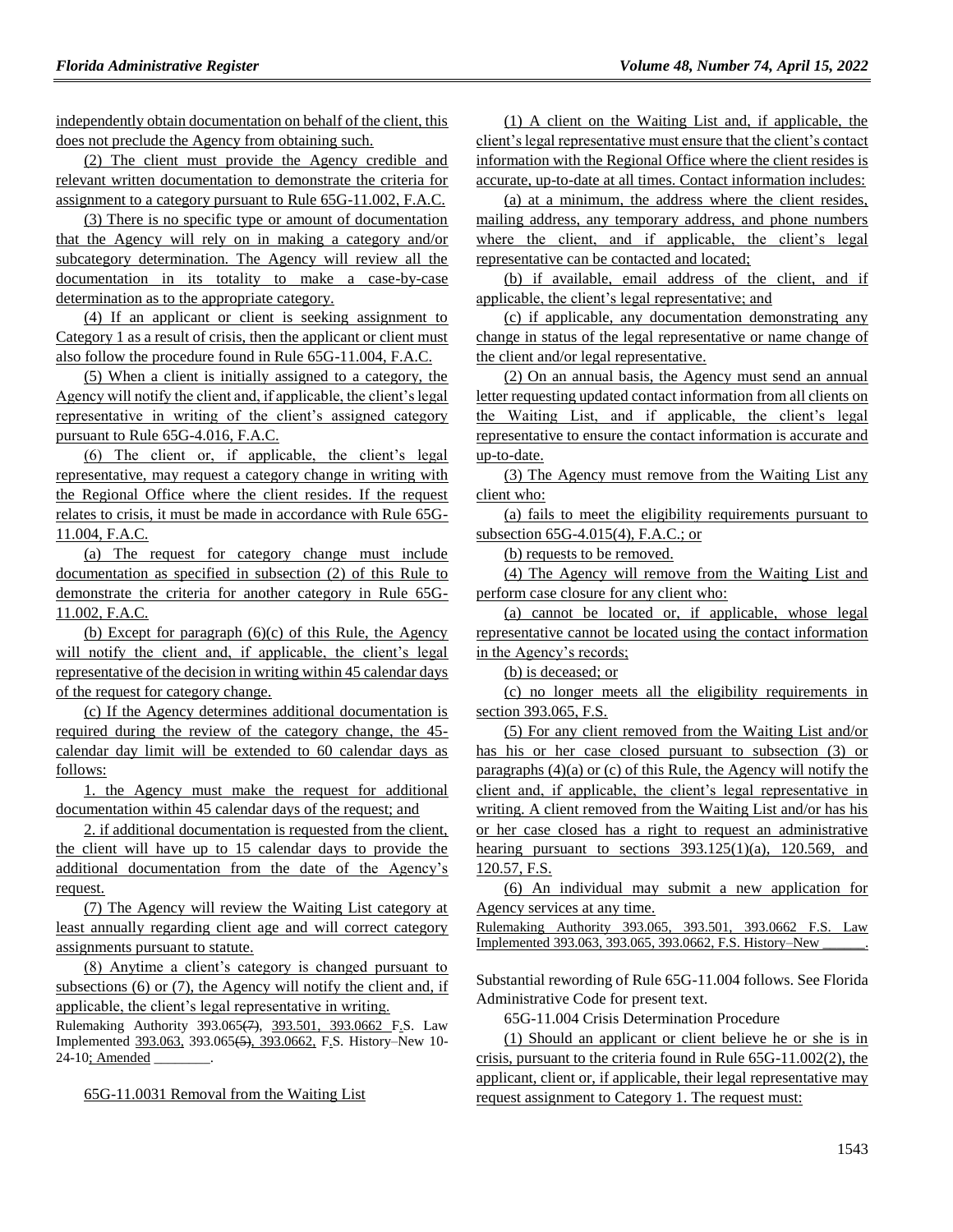(a) be submitted orally or in writing to the Regional Office where the applicant or client resides;

(b) describe the reason(s) for the request for crisis enrollment, including which subcategory or subcategories the crisis relates to under Rule 65G-11.002(2), F.A.C.; and

(c) include credible and relevant written documentation to demonstrate the basis for crisis. Failure to submit sufficient documentation to establish crisis constitutes grounds to deny assignment to Category 1. The type of documentation the Agency will consider in determining whether a client is in crisis includes but is not limited to:

1. legal representative statement;

2. caregiver statement;

3. client statement;

4. provider statement;

5. physician statement;

6. medical records;

7. court records;

8. school records;

9. law enforcement records;

10. protective services records;

11. Agency records;

12. formal eviction notice under chapter 83, F.S.;

13. employment dismissal notice;

14. documentation from community organizations or other state agencies; and

15. other documentation relevant to the request of the client.

(2) For an applicant requesting assignment to Category 1 due to crisis, the Agency will treat that as a request for an emergency eligibility determination pursuant to Rule 65G-4.0161, F.A.C. Only a client of the Agency can be deemed to be in crisis, but this does not preclude the Agency from receiving documentation relevant to the applicant's crisis request.

(3) For a client requesting assignment to Category 1 due to crisis, the Agency will consider the crisis request while it conducts the redetermination of the eligibility pursuant to subsection 65G-11.005(4), F.A.C.

(4) The Agency will deny any crisis request for individuals found to be ineligible for the iBudget Waiver for failing to meet the level of care requirement as described in 42 C.F.R. § 435.217(b)(1). Failure to provide sufficient documentation demonstrating that the client meets the level of care required for the iBudget Waiver constitutes grounds to deny crisis enrollment.

(5) The Agency will review the crisis request and all relevant documentation to determine whether the client meets the crisis criteria in Rule 65G-11.002, F.A.C., and will consider whether Individual and Family Supports ("IFS") as described in Rule 65G-13.003, F.A.C., is appropriate to avert or alleviate a potential crisis. After the review, the Agency must either:

(a) approve the crisis request if the client meets the crisis criteria and notify the client and, if applicable, the client's legal representative in writing that the Agency recommends Waiver enrollment; or

(b) deny the crisis request if the client does not meet the crisis criteria and notify the client and, if applicable, the client's legal representative in writing.

(6) Except as provided in section (7) of this Rule, the Agency must make a crisis determination within 45 calendar days from:

(a) the date the Agency receives the crisis request of a client; or

(b) the date an applicant seeking crisis enrollment is determined eligible for Agency services.

(7) If the Agency determines additional information is required during the review of the crisis request, the 45-calendar day limit will be extended to 60 calendar days as follows:

(a) the Agency must make the request for additional information within 45 calendar days of the crisis request; and

(b) if additional information is requested from the client, the client will have up to 15 calendar days to provide the additional information from the date of the Agency's request.

(8) If a crisis request is denied, the client may submit a new crisis request when additional information becomes available or the client's circumstances have changed.

(9) If the client has not obtained Title XIX of the Social Security Act or Supplemental Security Income (SSI) Florida Medicaid within 180 calendar days from the date of the Notice of Crisis Approval, the Notice of Crisis Approval will be void and the client must submit a new crisis request.

(10) The Agency must refer any crisis requests containing documentation that has been falsified or that contains misrepresentations regarding the client's actual situation to the Florida Department of Financial Services, Division of Public Assistance fraud hotline. Any person that intentionally falsifies or misrepresents the client's actual situation to receive Agency services is guilty of a crime, up to a first-degree felony, pursuant to section 414.39, F.S.

Rulemaking Authority 393.065, 393.501(1), 393.0662 F.S. Law Implemented 393.063, 393.065, 393.0662, F.S. History–Adopted 9- 19-07; Transferred from 65G-1.046; Amended \_\_\_\_\_\_\_\_.

65G-11.005 iBudget Waiver Enrollment

(1) To determine enrollment priority for clients from within a particular category:

(a) if there is insufficient funding to enroll all clients in crisis on the iBudget Waiver, then clients in crisis will be prioritized by consideration of the date each client requested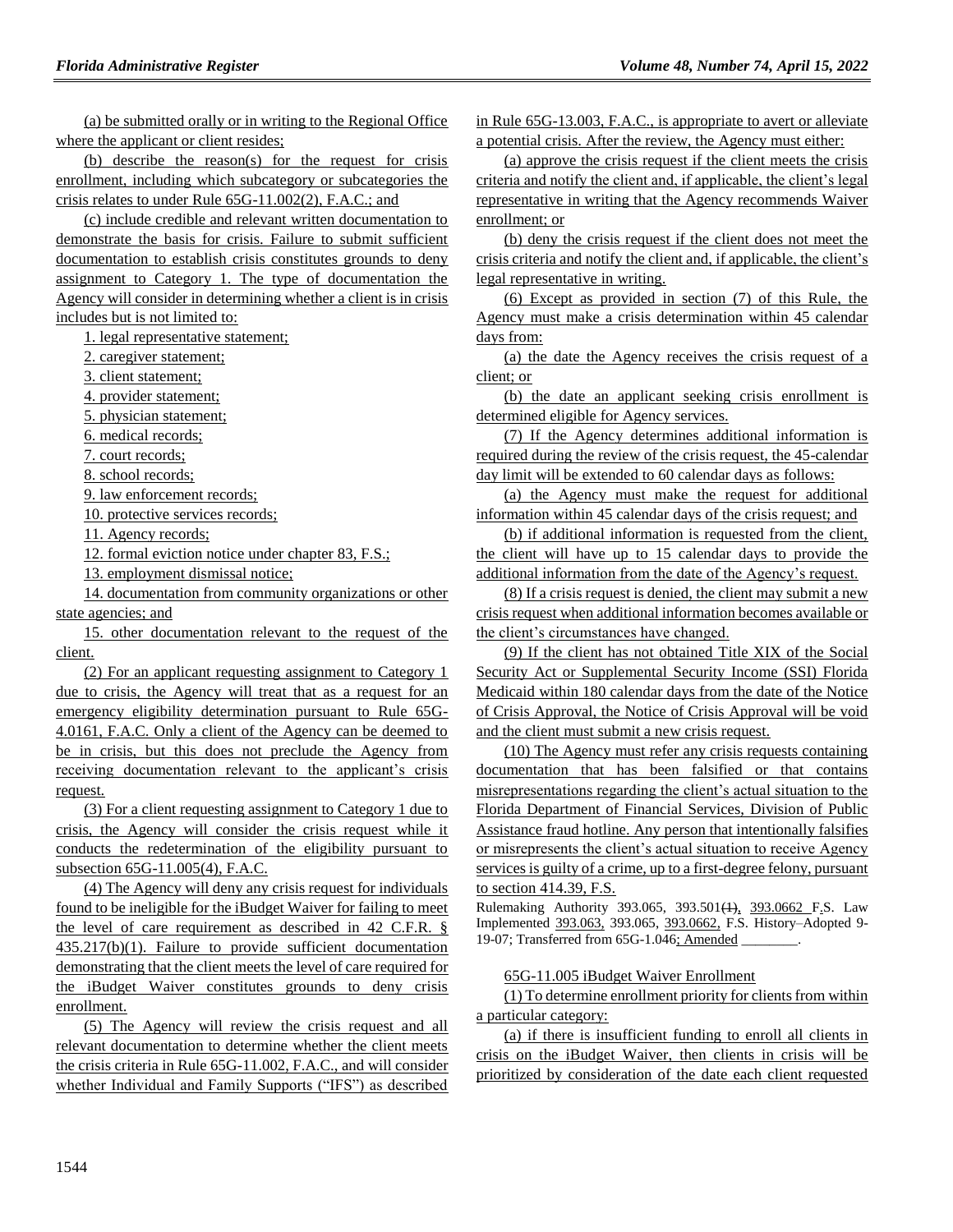crisis as documented in the agency's data management systems, with the earlier request having the higher priority.

(b) for categories 2 through 7, when multiple clients are assigned to the same category, then those clients will be prioritized by consideration of the length of time each client has been assigned to that category, with the longest having the higher priority.

(2) A client may only be placed on the iBudget Waiver if:

(a) there is available funding pursuant to section 393.0662, F.S., or other Legislative appropriation;

(b) the client meets the Agency's eligibility criteria as set forth in Rules 65G-4.014 through 65G-4.017, F.A.C.;

(c) without iBudget Waiver services, the client would require the level of care furnished in an Intermediate Care Facility for Individuals with Intellectual Disabilities (ICF/IID), as defined in 42 C.F.R. § 440.150;

(d) the client is eligible for Title XIX or SSI Florida Medicaid; and

(e) the client meets one of the following:

1. the Agency has determined the client meets the criteria for a category pursuant to section 393.065(5), F. S., and Rule 65G-11.002, F.A.C.;

2. section 393.065(6), F. S., regarding an individual who meets the eligibility requirements of section 393.065(1), F. S., to receive home and community-based services in this state if the individual's parent or legal guardian is an active-duty military servicemember and if, at the time of the servicemember's transfer to this state, the individual was receiving home and community-based services in another state;

3. section 393.065(7), F. S., regarding an individual with a diagnosis of Phelan-McDermid syndrome who meets the eligibility requirements of section 393.065(1), F. S.; or

4. the Client resides in an ICF/IID who have indicated to the Agency that they wish to transition to a home and community-based setting.

(3) If the client has not been determined eligible for Florida Medicaid under Title XIX or SSI, the Agency will refer the client to the Department of Children and Families for an eligibility determination.

(4) Nothing in this rule prevents the Agency from complying with federal requirements to redetermine eligibility as a condition of enrollment. iBudget Waiver services are only available to persons who meet the requirements of 42 C.F.R. § 435.217(b)(1) for receiving home and community-based services. Therefore:

(a) as part of the enrollment process and before a client can be enrolled onto the iBudget Waiver, the client's eligibility status must be reviewed and verified by the Agency.

(b) if a client does not meet the Waiver eligibility requirements, that client must be removed from the Waiting List pursuant to Rule 65G-11.0031, F.A.C.

(5) Pursuant to section 393.065(8), F.S., Agency action that selects individuals to receive Waiver services does not establish a right to a hearing or administrative proceeding under chapter 120 for individuals remaining on the Waiting List.

Rulemaking Authority 393.065, 393.501, 393.0662 F.S. Law Implemented 393.063, 393.065, 393.0662, F.S. History-New

#### **[FISH AND WILDLIFE CONSERVATION](https://www.flrules.org/gateway/department.asp?id=68)  [COMMISSION](https://www.flrules.org/gateway/department.asp?id=68)**

# **[Freshwater Fish and Wildlife](https://www.flrules.org/gateway/organization.asp?id=347)**

RULE NO.: RULE TITLE:

[68A-6.004](https://www.flrules.org/gateway/ruleNo.asp?id=68A-6.004) Possession of Class I, II, and III Wildlife: Permit Application Criteria

PURPOSE AND EFFECT: The purpose of the proposed amendments is to update language in the application process to reflect change to an online system. Other amendments would provide non-substantive technical changes, such as grammatical corrections, language standardization, or clarification of an existing rule. These amendments will have the effect of clarifying the application process.

SUBJECT AREA TO BE ADDRESSED: Subject area covered in the proposed amendment includes the application requirements.

RULEMAKING AUTHORITY: [Art. IV, Sec. 9, Florida](https://www.flrules.org/gateway/flconstitution.asp?id=Art.%20IV,%20Sec.%209,%20Florida%20Constitution.)  [Constitution.](https://www.flrules.org/gateway/flconstitution.asp?id=Art.%20IV,%20Sec.%209,%20Florida%20Constitution.)

LAW IMPLEMENTED: [Art. IV, Sec. 9, Florida Constitution.](https://www.flrules.org/gateway/flconstitution.asp?id=Art.%20IV,%20Sec.%209,%20Florida%20Constitution.)

IF REQUESTED IN WRITING AND NOT DEEMED UNNECESSARY BY THE AGENCY HEAD, A RULE DEVELOPMENT WORKSHOP WILL BE NOTICED IN THE NEXT AVAILABLE FLORIDA ADMINISTRATIVE REGISTER.

THE PERSON TO BE CONTACTED REGARDING THE PROPOSED RULE DEVELOPMENT AND A COPY OF THE PRELIMINARY DRAFT, IF AVAILABLE, IS: : Bridget McDonnell, Assistant General Counsel, Fish and Wildlife Conservation Commission, 620 South Meridian Street, Tallahassee, Florida 32399-1600, (850) 487-1764.

THE PRELIMINARY TEXT OF THE PROPOSED RULE DEVELOPMENT IS AVAILABLE AT NO CHARGE FROM THE CONTACT PERSON LISTED ABOVE.

#### **[FISH AND WILDLIFE CONSERVATION](https://www.flrules.org/gateway/department.asp?id=68)  [COMMISSION](https://www.flrules.org/gateway/department.asp?id=68)**

# **[Freshwater Fish and Wildlife](https://www.flrules.org/gateway/organization.asp?id=347)**

RULE NO.: RULE TITLE:

[68A-6.010](https://www.flrules.org/gateway/ruleNo.asp?id=68A-6.010) Facility Requirements for Class I, II and III Wildlife

PURPOSE AND EFFECT: The purpose of the proposed amendments is to update language in the application process to reflect change to an online system. Other amendments would provide non-substantive technical changes, such as grammatical corrections, language standardization, or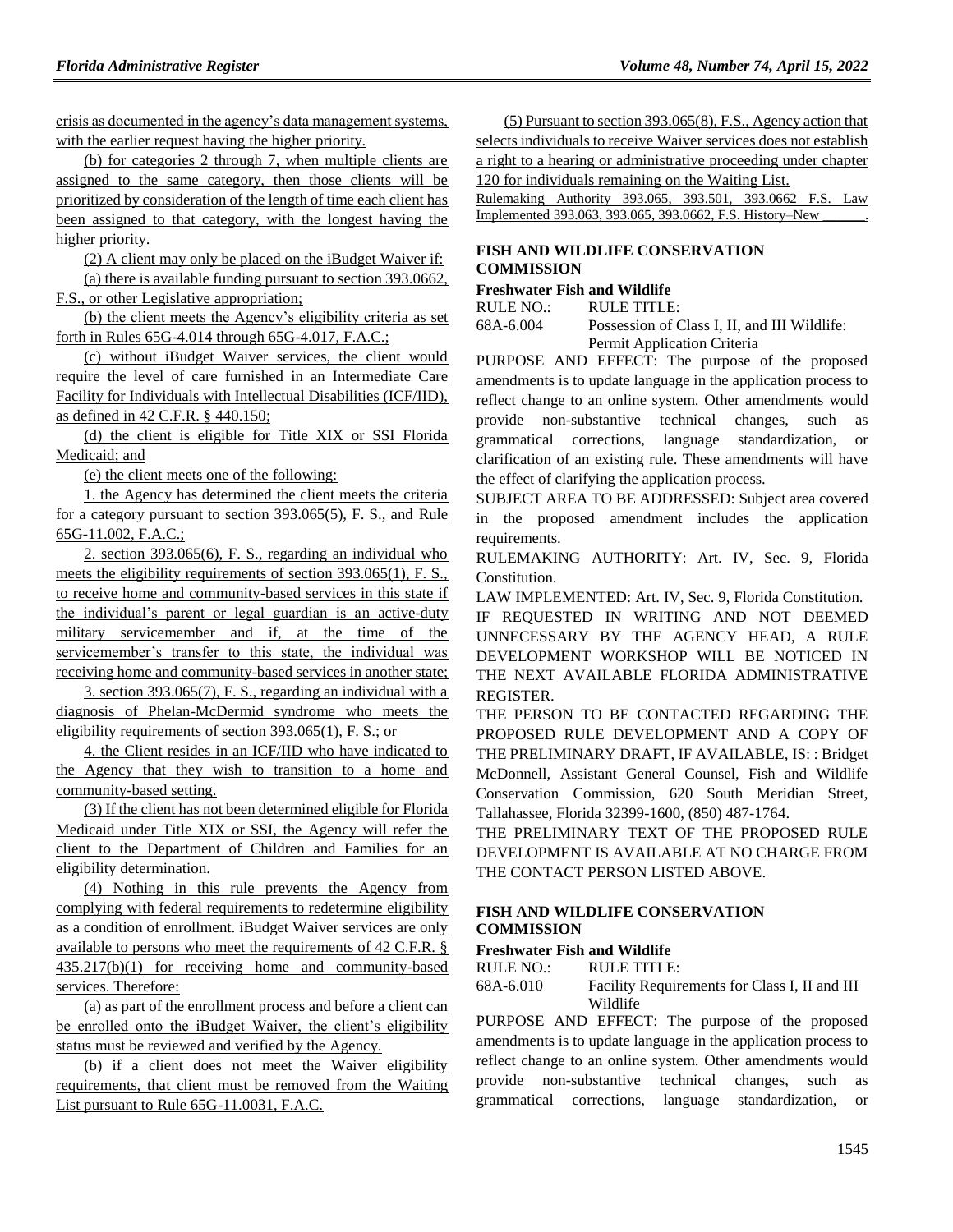clarification of an existing rule. These amendments will have the effect of clarifying the application process

SUBJECT AREA TO BE ADDRESSED: Subject area covered in the proposed amendment includes the application requirements.

RULEMAKING AUTHORITY: [Art. IV, Sec. 9, Florida](https://www.flrules.org/gateway/flconstitution.asp?id=Art.%20IV,%20Sec.%209,%20Florida%20Constitution.)  [Constitution.](https://www.flrules.org/gateway/flconstitution.asp?id=Art.%20IV,%20Sec.%209,%20Florida%20Constitution.)

LAW IMPLEMENTED: [Art. IV, Sec. 9, Florida Constitution.](https://www.flrules.org/gateway/flconstitution.asp?id=Art.%20IV,%20Sec.%209,%20Florida%20Constitution.)

IF REQUESTED IN WRITING AND NOT DEEMED UNNECESSARY BY THE AGENCY HEAD, A RULE DEVELOPMENT WORKSHOP WILL BE NOTICED IN THE NEXT AVAILABLE FLORIDA ADMINISTRATIVE REGISTER.

THE PERSON TO BE CONTACTED REGARDING THE PROPOSED RULE DEVELOPMENT AND A COPY OF THE PRELIMINARY DRAFT, IF AVAILABLE, IS: Bridget McDonnell, Assistant General Counsel, Fish and Wildlife Conservation Commission, 620 South Meridian Street, Tallahassee, Florida 32399-1600, (850) 487-1764.

THE PRELIMINARY TEXT OF THE PROPOSED RULE DEVELOPMENT IS AVAILABLE AT NO CHARGE FROM THE CONTACT PERSON LISTED ABOVE.

#### **[FISH AND WILDLIFE CONSERVATION](https://www.flrules.org/gateway/department.asp?id=68)  [COMMISSION](https://www.flrules.org/gateway/department.asp?id=68)**

#### **[Freshwater Fish and Wildlife](https://www.flrules.org/gateway/organization.asp?id=347)**

RULE NO.: RULE TITLE:

[68A-6.017](https://www.flrules.org/gateway/ruleNo.asp?id=68A-6.017) Possession and Exhibition of Venomous Reptiles and Reptiles of Concern

PURPOSE AND EFFECT: The purpose of the proposed amendments is to update language in the application process to reflect change to an online system. Other amendments would provide non-substantive technical changes, such as grammatical corrections, language standardization, or clarification of an existing rule. These amendments will have the effect of clarifying the application process.

SUBJECT AREA TO BE ADDRESSED: Subject area covered in the proposed amendment includes the application requirements.

RULEMAKING AUTHORITY: [Art. IV, Sec. 9, Florida](https://www.flrules.org/gateway/flconstitution.asp?id=Art.%20IV,%20Sec.%209,%20Florida%20Constitution.)  [Constitution.](https://www.flrules.org/gateway/flconstitution.asp?id=Art.%20IV,%20Sec.%209,%20Florida%20Constitution.)

LAW IMPLEMENTED: [Art. IV, Sec. 9, Florida Constitution.](https://www.flrules.org/gateway/flconstitution.asp?id=Art.%20IV,%20Sec.%209,%20Florida%20Constitution.) IF REQUESTED IN WRITING AND NOT DEEMED UNNECESSARY BY THE AGENCY HEAD, A RULE DEVELOPMENT WORKSHOP WILL BE NOTICED IN THE NEXT AVAILABLE FLORIDA ADMINISTRATIVE REGISTER.

THE PERSON TO BE CONTACTED REGARDING THE PROPOSED RULE DEVELOPMENT AND A COPY OF THE PRELIMINARY DRAFT, IF AVAILABLE, IS: Bridget McDonnell, Assistant General Counsel, Fish and Wildlife

Conservation Commission, 620 South Meridian Street, Tallahassee, Florida 32399-1600, (850)487-1764.

THE PRELIMINARY TEXT OF THE PROPOSED RULE DEVELOPMENT IS AVAILABLE AT NO CHARGE FROM THE CONTACT PERSON LISTED ABOVE.

#### **[FISH AND WILDLIFE CONSERVATION](https://www.flrules.org/gateway/department.asp?id=68)  [COMMISSION](https://www.flrules.org/gateway/department.asp?id=68)**

#### **[Freshwater Fish and Wildlife](https://www.flrules.org/gateway/organization.asp?id=347)**

RULE NO.: RULE TITLE:

[68A-6.0172](https://www.flrules.org/gateway/ruleNo.asp?id=68A-6.0172) Record Keeping and Reporting Requirements for Venomous Reptiles and Reptiles of Concern

PURPOSE AND EFFECT: The purpose of the proposed amendments is to update language in the application process to reflect change to an online system. Other amendments would provide non-substantive technical changes, such as grammatical corrections, language standardization, or clarification of an existing rule. These amendments will have the effect of clarifying the application process.

SUBJECT AREA TO BE ADDRESSED: Subject area covered in the proposed amendment includes the application requirements.

RULEMAKING AUTHORITY: [Art. IV, Sec. 9, Florida](https://www.flrules.org/gateway/flconstitution.asp?id=Art.%20IV,%20Sec.%209,%20Florida%20Constitution.)  [Constitution.](https://www.flrules.org/gateway/flconstitution.asp?id=Art.%20IV,%20Sec.%209,%20Florida%20Constitution.)

LAW IMPLEMENTED: [Art. IV, Sec. 9, Florida Constitution.](https://www.flrules.org/gateway/flconstitution.asp?id=Art.%20IV,%20Sec.%209,%20Florida%20Constitution.)

IF REQUESTED IN WRITING AND NOT DEEMED UNNECESSARY BY THE AGENCY HEAD, A RULE DEVELOPMENT WORKSHOP WILL BE NOTICED IN THE NEXT AVAILABLE FLORIDA ADMINISTRATIVE REGISTER.

THE PERSON TO BE CONTACTED REGARDING THE PROPOSED RULE DEVELOPMENT AND A COPY OF THE PRELIMINARY DRAFT, IF AVAILABLE, IS: Bridget McDonnell, Assistant General Counsel, Fish and Wildlife Conservation Commission, 620 South Meridian Street, Tallahassee, Florida 32399-1600, (850)487-1764.

THE PRELIMINARY TEXT OF THE PROPOSED RULE DEVELOPMENT IS AVAILABLE AT NO CHARGE FROM THE CONTACT PERSON LISTED ABOVE.

#### **[FISH AND WILDLIFE CONSERVATION](https://www.flrules.org/gateway/department.asp?id=68)  [COMMISSION](https://www.flrules.org/gateway/department.asp?id=68)**

#### **[Freshwater Fish and Wildlife](https://www.flrules.org/gateway/organization.asp?id=347)**

RULE NO.: RULE TITLE:

[68A-9.005](https://www.flrules.org/gateway/ruleNo.asp?id=68A-9.005) Falconry

PURPOSE AND EFFECT: The purpose of the proposed amendments is to update language in the application process to reflect change to an online system. Other amendments would provide non-substantive technical changes, such as grammatical corrections, language standardization, or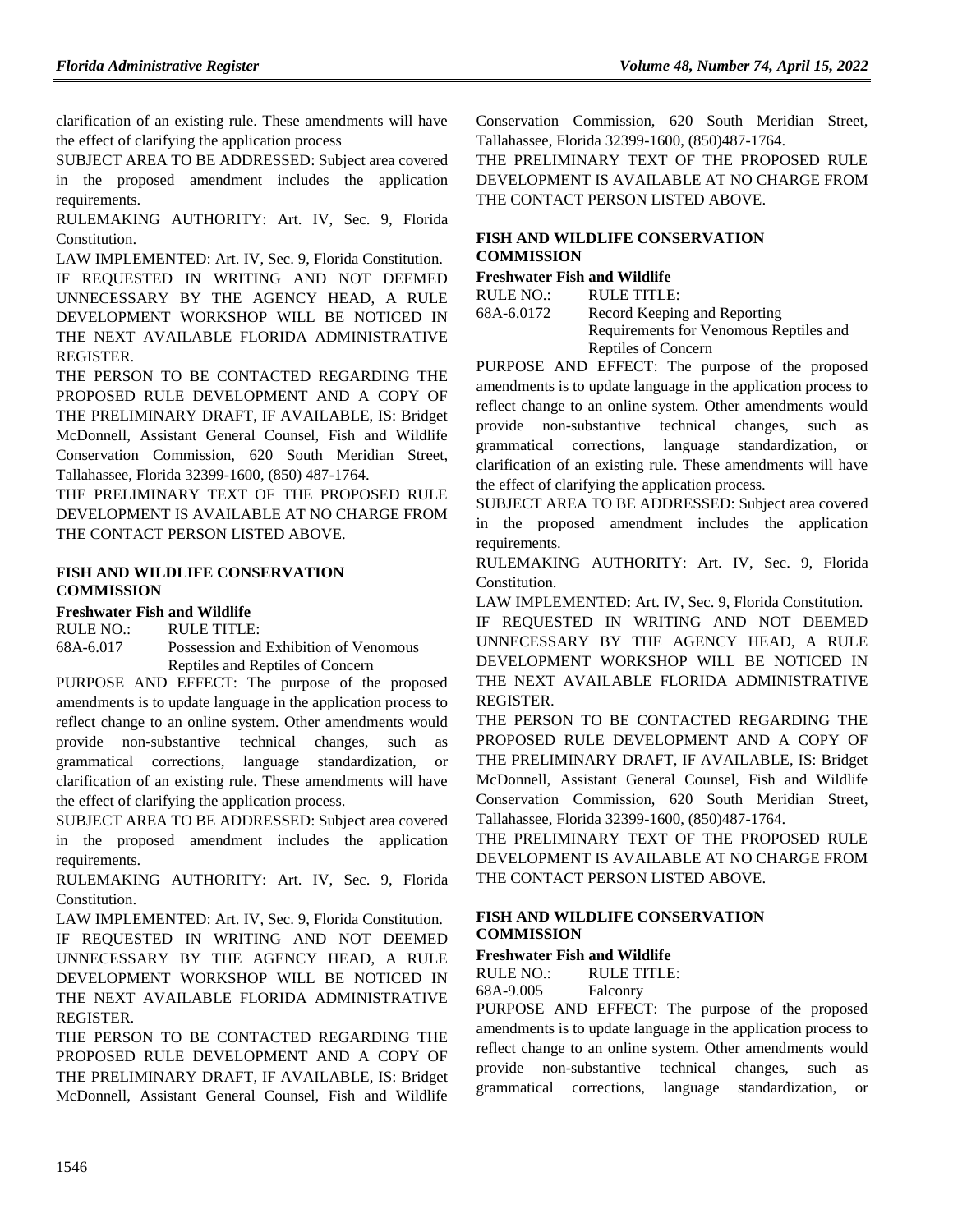clarification of an existing rule. These amendments will have the effect of clarifying the application process.

SUBJECT AREA TO BE ADDRESSED: Subject area covered in the proposed amendment includes the application requirements.

RULEMAKING AUTHORITY: [Art. IV, Sec. 9, Florida](https://www.flrules.org/gateway/flconstitution.asp?id=Art.%20IV,%20Sec.%209,%20Florida%20Constitution.)  [Constitution.](https://www.flrules.org/gateway/flconstitution.asp?id=Art.%20IV,%20Sec.%209,%20Florida%20Constitution.)

LAW IMPLEMENTED: [Art. IV, Sec. 9, Florida Constitution.](https://www.flrules.org/gateway/flconstitution.asp?id=Art.%20IV,%20Sec.%209,%20Florida%20Constitution.)

IF REQUESTED IN WRITING AND NOT DEEMED UNNECESSARY BY THE AGENCY HEAD, A RULE DEVELOPMENT WORKSHOP WILL BE NOTICED IN THE NEXT AVAILABLE FLORIDA ADMINISTRATIVE REGISTER.

THE PERSON TO BE CONTACTED REGARDING THE PROPOSED RULE DEVELOPMENT AND A COPY OF THE PRELIMINARY DRAFT, IF AVAILABLE, IS: Bridget McDonnell, Assistant General Counsel, Fish and Wildlife Conservation Commission, 620 South Meridian Street, Tallahassee, Florida 32399-1600, (850)487-1764.

THE PRELIMINARY TEXT OF THE PROPOSED RULE DEVELOPMENT IS AVAILABLE AT NO CHARGE FROM THE CONTACT PERSON LISTED ABOVE.

#### **[FISH AND WILDLIFE CONSERVATION](https://www.flrules.org/gateway/department.asp?id=68)  [COMMISSION](https://www.flrules.org/gateway/department.asp?id=68)**

#### **[Freshwater Fish and Wildlife](https://www.flrules.org/gateway/organization.asp?id=347)**

RULE NO.: RULE TITLE:

[68A-9.006](https://www.flrules.org/gateway/ruleNo.asp?id=68A-9.006) Wildlife Rehabilitation Permit

PURPOSE AND EFFECT: The purpose of the proposed amendments is to update language in the application process to reflect change to an online system. Other amendments would provide non-substantive technical changes, such as grammatical corrections, language standardization, or clarification of an existing rule. These amendments will have the effect of clarifying the application process.

SUBJECT AREA TO BE ADDRESSED: Subject area covered in the proposed amendment includes the application requirements.

RULEMAKING AUTHORITY: [Art. IV, Sec. 9, Florida](https://www.flrules.org/gateway/flconstitution.asp?id=Art.%20IV,%20Sec.%209,%20Florida%20Constitution.)  [Constitution.](https://www.flrules.org/gateway/flconstitution.asp?id=Art.%20IV,%20Sec.%209,%20Florida%20Constitution.)

LAW IMPLEMENTED: [Art. IV, Sec. 9, Florida Constitution.](https://www.flrules.org/gateway/flconstitution.asp?id=Art.%20IV,%20Sec.%209,%20Florida%20Constitution.)

IF REQUESTED IN WRITING AND NOT DEEMED UNNECESSARY BY THE AGENCY HEAD, A RULE DEVELOPMENT WORKSHOP WILL BE NOTICED IN THE NEXT AVAILABLE FLORIDA ADMINISTRATIVE **REGISTER** 

THE PERSON TO BE CONTACTED REGARDING THE PROPOSED RULE DEVELOPMENT AND A COPY OF THE PRELIMINARY DRAFT, IF AVAILABLE, IS: Bridget McDonnell, Assistant General Counsel, Fish and Wildlife

Conservation Commission, 620 South Meridian Street, Tallahassee, Florida 32399-1600, (850)487-1764.

THE PRELIMINARY TEXT OF THE PROPOSED RULE DEVELOPMENT IS AVAILABLE AT NO CHARGE FROM THE CONTACT PERSON LISTED ABOVE.

### **[FISH AND WILDLIFE CONSERVATION](https://www.flrules.org/gateway/department.asp?id=68)  [COMMISSION](https://www.flrules.org/gateway/department.asp?id=68)**

### **[Freshwater Fish and Wildlife](https://www.flrules.org/gateway/organization.asp?id=347)**

RULE NO.: RULE TITLE:

[68A-12.004](https://www.flrules.org/gateway/ruleNo.asp?id=68A-12.004) Possession or Sale of Birds or Mammals; Taxidermy Operations and Mounting Requirements

PURPOSE AND EFFECT: The purpose of the proposed amendments is to update language in the application process to reflect change to an online system. Other amendments would provide non-substantive technical changes, such as grammatical corrections, language standardization, or clarification of an existing rule. These amendments will have the effect of clarifying the application process.

SUBJECT AREA TO BE ADDRESSED: Subject area covered in the proposed amendment includes the application requirements.

RULEMAKING AUTHORITY: [Art. IV, Sec. 9, Florida](https://www.flrules.org/gateway/flconstitution.asp?id=Art.%20IV,%20Sec.%209,%20Florida%20Constitution.)  [Constitution.](https://www.flrules.org/gateway/flconstitution.asp?id=Art.%20IV,%20Sec.%209,%20Florida%20Constitution.)

LAW IMPLEMENTED: [Art. IV, Sec. 9, Florida Constitution.](https://www.flrules.org/gateway/flconstitution.asp?id=Art.%20IV,%20Sec.%209,%20Florida%20Constitution.)

IF REQUESTED IN WRITING AND NOT DEEMED UNNECESSARY BY THE AGENCY HEAD, A RULE DEVELOPMENT WORKSHOP WILL BE NOTICED IN THE NEXT AVAILABLE FLORIDA ADMINISTRATIVE REGISTER.

THE PERSON TO BE CONTACTED REGARDING THE PROPOSED RULE DEVELOPMENT AND A COPY OF THE PRELIMINARY DRAFT, IF AVAILABLE, IS: Bridget McDonnell, Assistant General Counsel, Fish and Wildlife Conservation Commission, 620 South Meridian Street, Tallahassee, Florida 32399-1600, (850) 487-1764.

THE PRELIMINARY TEXT OF THE PROPOSED RULE DEVELOPMENT IS AVAILABLE AT NO CHARGE FROM THE CONTACT PERSON LISTED ABOVE.

#### **[FISH AND WILDLIFE CONSERVATION](https://www.flrules.org/gateway/department.asp?id=68)  [COMMISSION](https://www.flrules.org/gateway/department.asp?id=68)**

# **[Freshwater Fish](https://www.flrules.org/gateway/organization.asp?id=347) and Wildlife**

RULE NO.: RULE TITLE:

| 68A-12.010 | Regulations Governing the Operation of |
|------------|----------------------------------------|
|            | <b>Private Hunting Preserves</b>       |

PURPOSE AND EFFECT: The purpose of the proposed amendments is to update language in the application process to reflect change to an online system. Other amendments would provide non-substantive technical changes, such as grammatical corrections, language standardization, or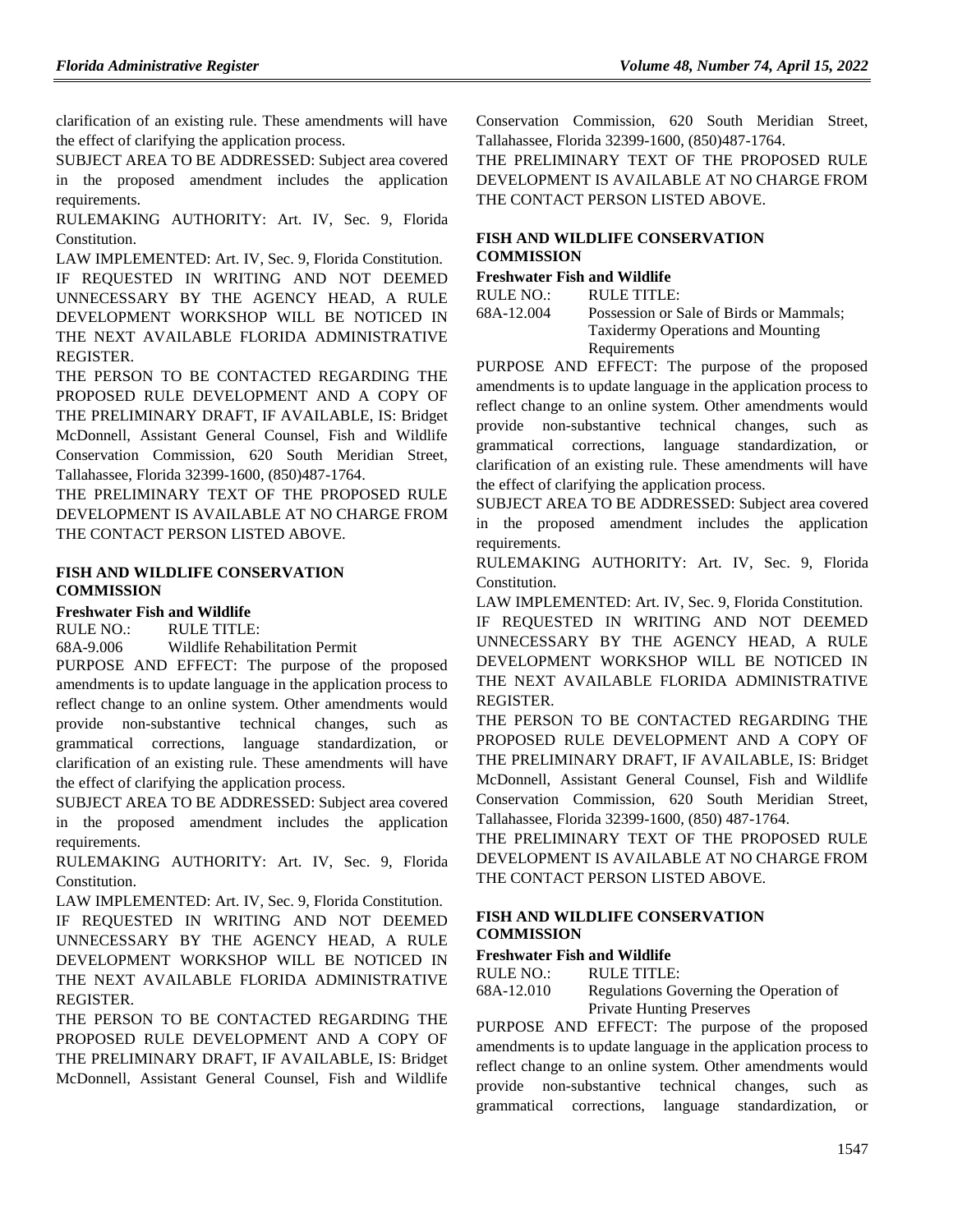clarification of an existing rule. These amendments will have the effect of clarifying the application process.

SUBJECT AREA TO BE ADDRESSED: Subject area covered in the proposed amendment includes the application requirements.

RULEMAKING AUTHORITY: [Art. IV, Sec. 9, Florida](https://www.flrules.org/gateway/flconstitution.asp?id=Art.%20IV,%20Sec.%209,%20Florida%20Constitution.)  [Constitution.](https://www.flrules.org/gateway/flconstitution.asp?id=Art.%20IV,%20Sec.%209,%20Florida%20Constitution.)

LAW IMPLEMENTED: [Art. IV, Sec. 9, Florida Constitution.](https://www.flrules.org/gateway/flconstitution.asp?id=Art.%20IV,%20Sec.%209,%20Florida%20Constitution.) IF REQUESTED IN WRITING AND NOT DEEMED UNNECESSARY BY THE AGENCY HEAD, A RULE DEVELOPMENT WORKSHOP WILL BE NOTICED IN THE NEXT AVAILABLE FLORIDA ADMINISTRATIVE REGISTER.

THE PERSON TO BE CONTACTED REGARDING THE PROPOSED RULE DEVELOPMENT AND A COPY OF THE PRELIMINARY DRAFT, IF AVAILABLE, IS: Bridget McDonnell, Assistant General Counsel, Fish and Wildlife Conservation Commission, 620 South Meridian Street, Tallahassee, Florida 32399-1600, (850) 487-1764.

THE PRELIMINARY TEXT OF THE PROPOSED RULE DEVELOPMENT IS AVAILABLE AT NO CHARGE FROM THE CONTACT PERSON LISTED ABOVE.

#### **[FISH AND WILDLIFE CONSERVATION](https://www.flrules.org/gateway/department.asp?id=68)  [COMMISSION](https://www.flrules.org/gateway/department.asp?id=68)**

#### **[Freshwater Fish and Wildlife](https://www.flrules.org/gateway/organization.asp?id=347)**

RULE NO.: RULE TITLE:

[68A-12.011](https://www.flrules.org/gateway/ruleNo.asp?id=68A-12.011) Regulations Governing the Establishment and Operation of Game Farms

PURPOSE AND EFFECT: The purpose of the proposed amendments is to update language in the application process to reflect change to an online system. Other amendments would provide non-substantive technical changes, such as grammatical corrections, language standardization, or clarification of an existing rule. These amendments will have the effect of clarifying the application process.

SUBJECT AREA TO BE ADDRESSED: Subject area covered in the proposed amendment includes the application requirements.

RULEMAKING AUTHORITY: [Art. IV, Sec. 9, Florida](https://www.flrules.org/gateway/flconstitution.asp?id=Art.%20IV,%20Sec.%209,%20Florida%20Constitution.)  [Constitution.](https://www.flrules.org/gateway/flconstitution.asp?id=Art.%20IV,%20Sec.%209,%20Florida%20Constitution.)

LAW IMPLEMENTED: [Art. IV, Sec. 9, Florida Constitution.](https://www.flrules.org/gateway/flconstitution.asp?id=Art.%20IV,%20Sec.%209,%20Florida%20Constitution.) IF REQUESTED IN WRITING AND NOT DEEMED UNNECESSARY BY THE AGENCY HEAD, A RULE DEVELOPMENT WORKSHOP WILL BE NOTICED IN THE NEXT AVAILABLE FLORIDA ADMINISTRATIVE REGISTER.

THE PERSON TO BE CONTACTED REGARDING THE PROPOSED RULE DEVELOPMENT AND A COPY OF THE PRELIMINARY DRAFT, IF AVAILABLE, IS: Bridget McDonnell, Assistant General Counsel, Fish and Wildlife

Conservation Commission, 620 South Meridian Street, Tallahassee, Florida 32399-1600, (850) 487-1764.

THE PRELIMINARY TEXT OF THE PROPOSED RULE DEVELOPMENT IS AVAILABLE AT NO CHARGE FROM THE CONTACT PERSON LISTED ABOVE.

# Section II Proposed Rules

# **[DEPARTMENT OF HEALTH](https://www.flrules.org/gateway/department.asp?id=64)**

**[Board of Dentistry](https://www.flrules.org/gateway/organization.asp?id=328)**

RULE NOS.: RULE TITLES:

[64B5-12.013](https://www.flrules.org/gateway/ruleNo.asp?id=64B5-12.013) Continuing Education Requirements; Specific Continuing Education Course Requirements; and Cardiopulmonary Resuscitation (CPR) Certification

[64B5-12.0175](https://www.flrules.org/gateway/ruleNo.asp?id=64B5-12.0175) Standards for Approved Providers PURPOSE AND EFFECT: The purpose of the amendment is to update, remove and clarify rule text.

SUMMARY: Clarify requirements of CPR training, must be "hands-on" component and specify that providers may submit electronic course completion certificates and not retain records for four years.

# SUMMARY OF STATEMENT OF ESTIMATED REGULATORY COSTS AND LEGISLATIVE RATIFICATION:

The Agency has determined that this will not have an adverse impact on small business or likely increase directly or indirectly regulatory costs in excess of \$200,000 in the aggregate within one year after the implementation of the rule. A SERC has not been prepared by the Agency.

The Agency has determined that the proposed rule is not expected to require legislative ratification based on the statement of estimated regulatory costs or if no SERC is required, the information expressly relied upon and described herein: During discussion of the economic impact of this rule amendment at its Board meeting, the Board, based upon the expertise and experience of its members, determined that a Statement of Estimated Regulatory Costs (SERC) was not necessary and that the rule will not require ratification by the Legislature. No person or interested party submitted additional information regarding the economic impact at that time.

Any person who wishes to provide information regarding a statement of estimated regulatory costs, or provide a proposal for a lower cost regulatory alternative must do so in writing within 21 days of this notice.

RULEMAKING AUTHORITY: [456.013\(9\),](https://www.flrules.org/gateway/statute.asp?id=456.013(9)) [456.0301,](https://www.flrules.org/gateway/statute.asp?id=%20456.0301) [456.031,](https://www.flrules.org/gateway/statute.asp?id=%20456.031) [466.004\(4\),](https://www.flrules.org/gateway/statute.asp?id=%20466.004(4)) [466.0135,](https://www.flrules.org/gateway/statute.asp?id=%20466.0135) [466.014 FS.](https://www.flrules.org/gateway/statute.asp?id=%20466.014%20FS.)

LAW IMPLEMENTED: [456.013\(9\),](https://www.flrules.org/gateway/statute.asp?id=456.013(9)) [456.0301,](https://www.flrules.org/gateway/statute.asp?id=%20456.0301) [456.031,](https://www.flrules.org/gateway/statute.asp?id=%20456.031) [456.033,](https://www.flrules.org/gateway/statute.asp?id=%20456.033) [466.0135,](https://www.flrules.org/gateway/statute.asp?id=%20466.0135) [466.014,](https://www.flrules.org/gateway/statute.asp?id=%20466.014) [466.017\(3\)\(4\) FS.](https://www.flrules.org/gateway/statute.asp?id=%20466.017(3)(4)%20FS.)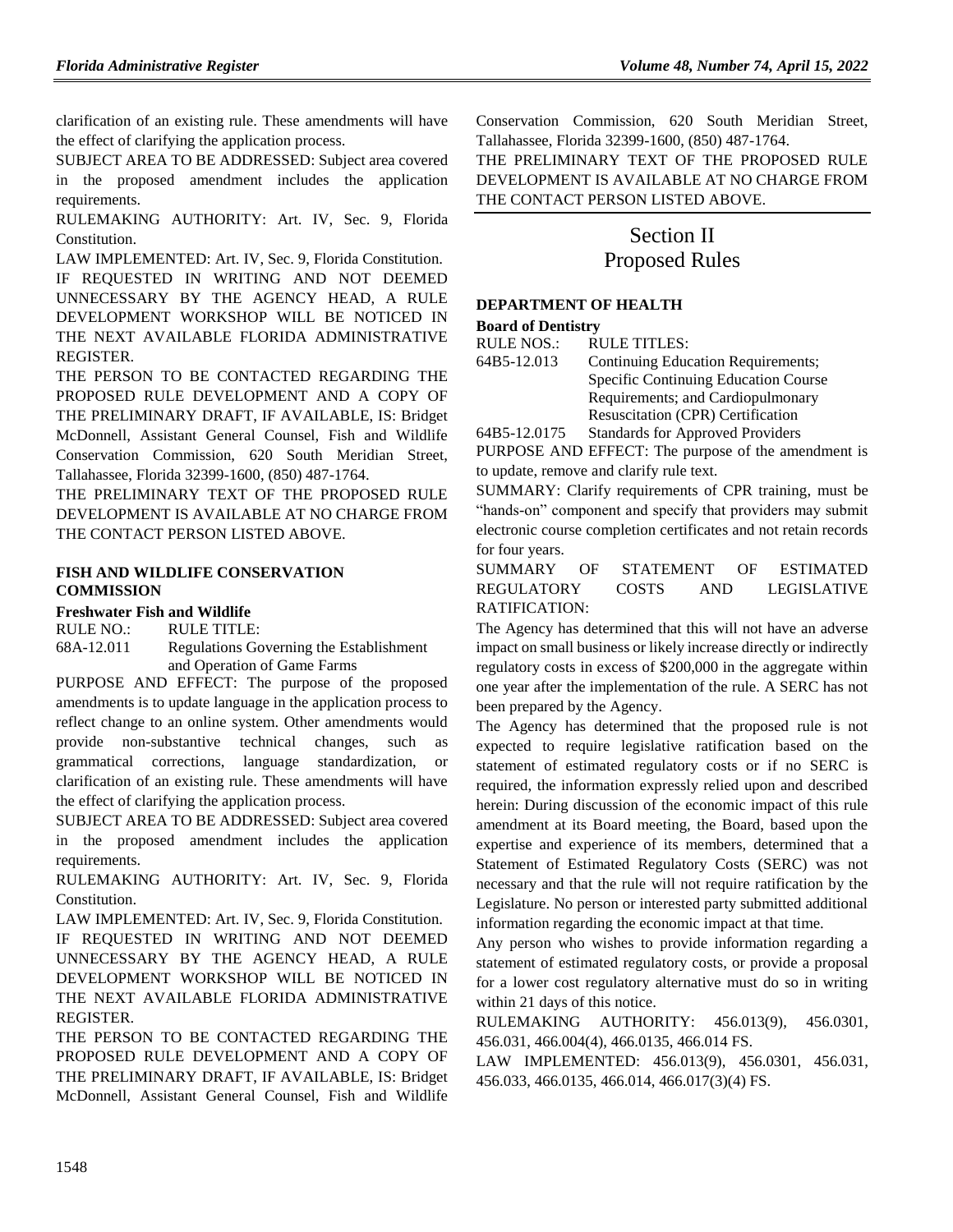# IF REQUESTED WITHIN 21 DAYS OF THE DATE OF THIS NOTICE, A HEARING WILL BE SCHEDULED AND ANNOUNCED IN THE FAR.

THE PERSON TO BE CONTACTED REGARDING THE PROPOSED RULE IS: Jessica Sapp, Executive Director, Board of Dentistry/MQA, 4052 Bald Cypress Way, Bin #C08, Tallahassee, Florida 32399-3258; Jessica.Sapp@myflhealth.gov

THE FULL TEXT OF THE PROPOSED RULE IS:

### **64B5-12.013 Continuing Education Requirements; Specific Continuing Education Course Requirements; and Cardiopulmonary Resuscitation (CPR) Certification.**

(1) No change.

(2) Prevention of Medical Errors and CPR Certification: During each biennium or for reactivation of a license the dentist and dental hygienist shall complete the following specific continuing education, training and certification:

(a) No change.

(b) Training in cardiopulmonary resuscitation (CPR) at the basic support level, including one-rescuer and two-rescuer CPR for adults, children, and infants; the relief of foreign body airway obstruction for adults, children, and infants; the use of an automatic external defibrillator (AED); and the use of ambubags. The CPR training shall result in the certification or recertification by the American Heart Association, the American Red Cross or an entity with equivalent requirements. CPR training and certification shall be taken in-person or through a blended learning course. A blended learning course includes online CPR training and hands-on skill competency completed in person for certification. Online training without hands-on training completed in person for and certification shall not be accepted by the board. CPR training and certification shall not court towards the requirement of subsection  $(1)$ .

(3) through (6) No change.

Rulemaking Authority 456.013(9), 456.0301, 456.031, 466.004(4), 466.0135, 466.014 FS. Law Implemented 456.013(9), 456.0301, 456.031, 456.033, 466.0135, 466.014, 466.017(3), (4) FS. History– New 4-2-86, Amended 12-31-86, 4-26-87, 7-20-87, 9-16-87, 11-18- 89, 7-9-90, Formerly 21G-12.013, Amended 5-19-94, 7-18-94, Formerly 61F5-12.013, Amended 11-15-95, 4-8-96, Formerly 59Q-12.013, Amended 2-17-98, 2-15-99, 3-11-99, 11-9-00, 5-20-01, 8-25- 03, 5-31-04, 7-13-05, 2-14-06, 12-25-06, 10-10-10, 4-19-18, 8-6-18,  $12-11-19$ ,  $11-16-21$ 

#### **64B5-12.0175 Standards for Approved Providers.**

Approved continuing professional education providers and providers authorized pursuant to paragraph 64B5-12.013(3)(b), F.A.C., shall comply with the following requirements:

(1) through (5) No change.

(6) Providers shall provide written or electronic certification to each participant who completes a continuing education course or portion of that course which consists of at least 25 minutes of instruction. Certification shall include the participant's name and license number, the provider's name and number, the course title, instructor, location, date offered and hours of continuing education credit awarded and validation through the signature of the provider, official representative or instructor.

(7) Providers shall maintain records of each course offering for 4 years following each licensure biennium during which the course was offered. Course records shall include a course outline which reflects its educational objectives, the instructor's name, the date and location of the course, participants' evaluations of the course, the hours of continuing education credit awarded for each participant and a roster of participants by name and license number.

(8) Providers' records and courses shall be subject to Board review. Failure to maintain the standards set forth in this rule shall subject the provider to the suspension or rescission of the providership.

(9) - (10) Renumbered  $(8) - (10)$  No Change.

Rulemaking Authority 466.004(4), 466.014 FS. Law Implemented 466.0135, 466.014 FS. History–New 1-18-89, Amended 7-9-90, Formerly 21G-12.0175, 61F5-12.0175, 59Q-12.0175, Amended 10-3- 99, 10-29-00, 3-7-02, .

NAME OF PERSON ORIGINATING PROPOSED RULE: Board of Dentistry

NAME OF AGENCY HEAD WHO APPROVED THE PROPOSED RULE: Board of Dentistry

DATE PROPOSED RULE APPROVED BY AGENCY HEAD: February 18, 2022

DATE NOTICE OF PROPOSED RULE DEVELOPMENT PUBLISHED IN FAR: March 29, 2022

#### **[DEPARTMENT OF HEALTH](https://www.flrules.org/gateway/department.asp?id=64)**

#### **[Board of Dentistry](https://www.flrules.org/gateway/organization.asp?id=328)**

RULE NO.: RULE TITLE:

[64B5-14.004](https://www.flrules.org/gateway/ruleNo.asp?id=64B5-14.004) Continuing Education Requirement

PURPOSE AND EFFECT: The purpose of the amendment is to address public comments and clarify and resolve the existing rule text.

SUMMARY: Add definitions and clarify rule text regarding requirement for 4-hour course in Medical Emergencies.

SUMMARY OF STATEMENT OF ESTIMATED REGULATORY COSTS AND LEGISLATIVE RATIFICATION:

The Agency has determined that this will not have an adverse impact on small business or likely increase directly or indirectly regulatory costs in excess of \$200,000 in the aggregate within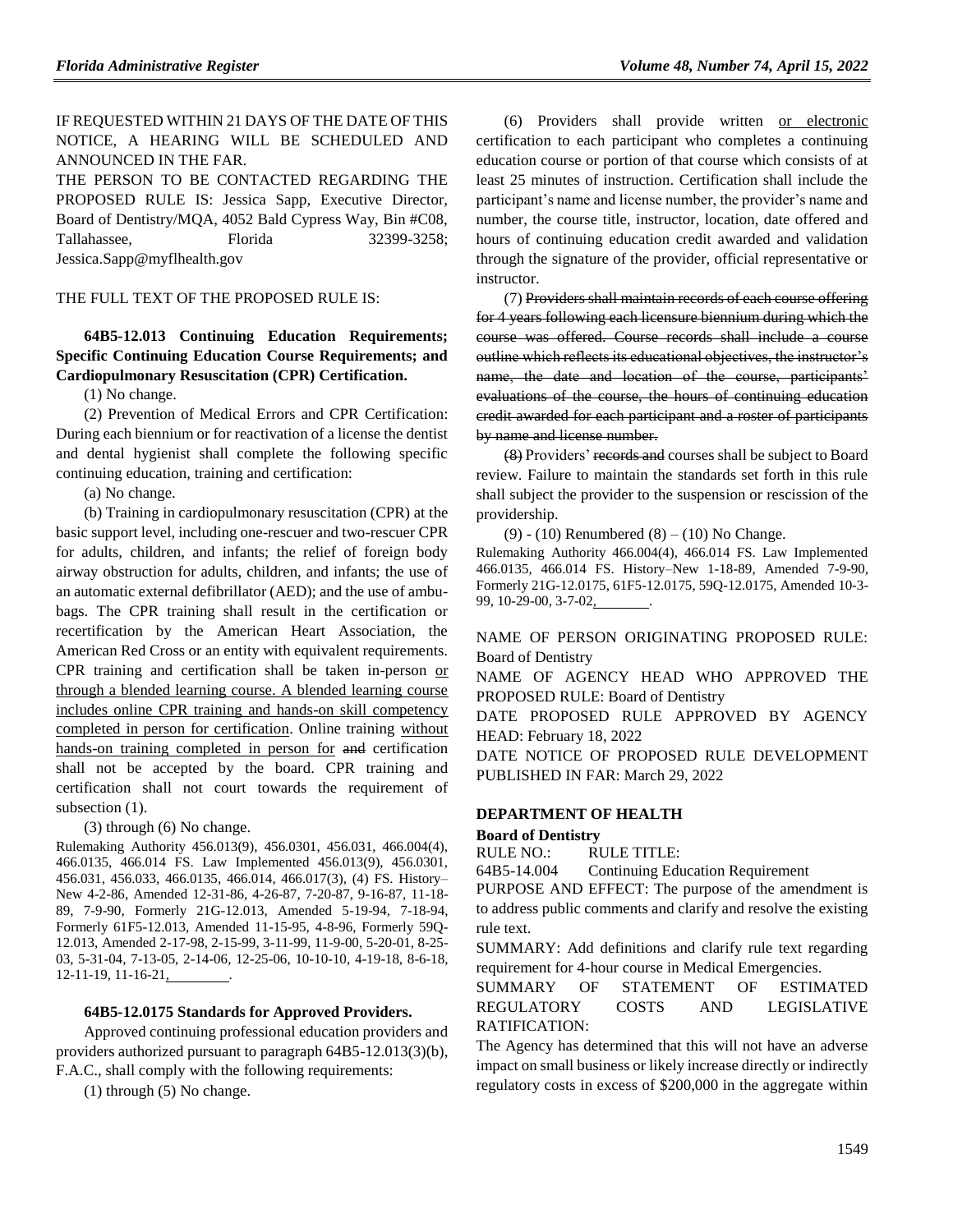one year after the implementation of the rule. A SERC has not been prepared by the Agency.

The Agency has determined that the proposed rule is not expected to require legislative ratification based on the statement of estimated regulatory costs or if no SERC is required, the information expressly relied upon and described herein: During discussion of the economic impact of this rule amendment at its Board meeting, the Board, based upon the expertise and experience of its members, determined that a Statement of Estimated Regulatory Costs (SERC) was not necessary and that the rule will not require ratification by the Legislature. No person or interested party submitted additional information regarding the economic impact at that time.

Any person who wishes to provide information regarding a statement of estimated regulatory costs, or provide a proposal for a lower cost regulatory alternative must do so in writing within 21 days of this notice.

RULEMAKING AUTHORITY: [466.004\(4\),](https://www.flrules.org/gateway/statute.asp?id=466.004(4)) [466.017\(3\) F.S.](https://www.flrules.org/gateway/statute.asp?id=%20466.017(3)%20F.S.) LAW IMPLEMENTED: [466.017\(3\) F.S.](https://www.flrules.org/gateway/statute.asp?id=466.017(3)%20F.S.)

IF REQUESTED WITHIN 21 DAYS OF THE DATE OF THIS NOTICE, A HEARING WILL BE SCHEDULED AND ANNOUNCED IN THE FAR.

THE PERSON TO BE CONTACTED REGARDING THE PROPOSED RULE IS: Jessica Sapp, Executive Director, Board of Dentistry/MQA, 4052 Bald Cypress Way, Bin #C08, Tallahassee, Florida 32399-3258; Jessica.Sapp@myflhealth.gov

#### THE FULL TEXT OF THE PROPOSED RULE IS:

#### **64B5-14.004 Continuing Education Requirement.**

(1) Each Biennium, aAll dentists who hold an active sedation permit of any level must complete a four hour boardapproved continuing education course in Medical Emergencies. four (4) hours of continuing education in airway management and four (4) hours of continuing education in medical emergencies, every four (4) years from the last date the dentist took the continuing education course. The four (4) hours in airway management must include two hours didactic training in providing dentistry on sedated patients with compromised airways and two hours must include hands-on training in airway management of sedated patients. The continuing education must be taken through a board approved continuing education provider. The continuing education required by this subsection will take effect on March 1, 2014. The continuing education required by this subsection may be included in the thirty (30) hours required by Section 466.0135, F.S.

(2) To be approved by the board, the Medical Emergencies continuing education course must include a hands-on airway management component. During the licensure biennial renewal period that begins on March 1, 2020 and ever licensure biennial renewal period thereafter, all dentists who hold an active sedation permit of any level shall take the following continuing education instead of the continuing education required in subsection  $(1)$ : A four  $(4)$  hour board approved continuing education course in Medical Emergencies that shall include airway management as a component of the course.

(3) The Medical Emergencies continuing education course must be taken through a board approved continuing education provider.

Rulemaking Authority 466.004(4), 466.017(3) FS. Law Implemented 466.017(3) FS. History–New 1-31-80, Amended 2-13-86, Formerly 21G-14.04, Amended 12-31-86, 12-28-92, Formerly 21G-14.004, Amended 12-20-93, Formerly 61F5-14.004, Amended 8-8-96, Formerly 59Q-14.004, Amended 11-4-03, 6-23-04, 5-24-05, 8-19-13, 11-13-17, 3-10-20,

NAME OF PERSON ORIGINATING PROPOSED RULE: Board of Dentistry

NAME OF AGENCY HEAD WHO APPROVED THE PROPOSED RULE: Board of Dentistry

DATE PROPOSED RULE APPROVED BY AGENCY HEAD: February 18, 2022

DATE NOTICE OF PROPOSED RULE DEVELOPMENT PUBLISHED IN FAR: March 29, 2022

# Section III Notice of Changes, Corrections and Withdrawals

### **NONE**

Section IV Emergency Rules

# **NONE**

# Section V Petitions and Dispositions Regarding Rule Variance or Waiver

#### [WATER MANAGEMENT DISTRICTS](https://flrules.org/gateway/department.asp?id=40)

[Southwest Florida Water Management District](https://flrules.org/gateway/organization.asp?id=123)

RULE NO.: RULE TITLE:

[40D-22.201](https://flrules.org/gateway/ruleNo.asp?id=40D-22.201) Year-Round Water Conservation Measures

The Southwest Florida Water Management District hereby gives notice: that on April 14th, 2022, the Southwest Florida Water Management District has issued an order granting a variance.

Petitioner's Name: Boot Ranch North Association, Inc. - File Tracking No. 22-4346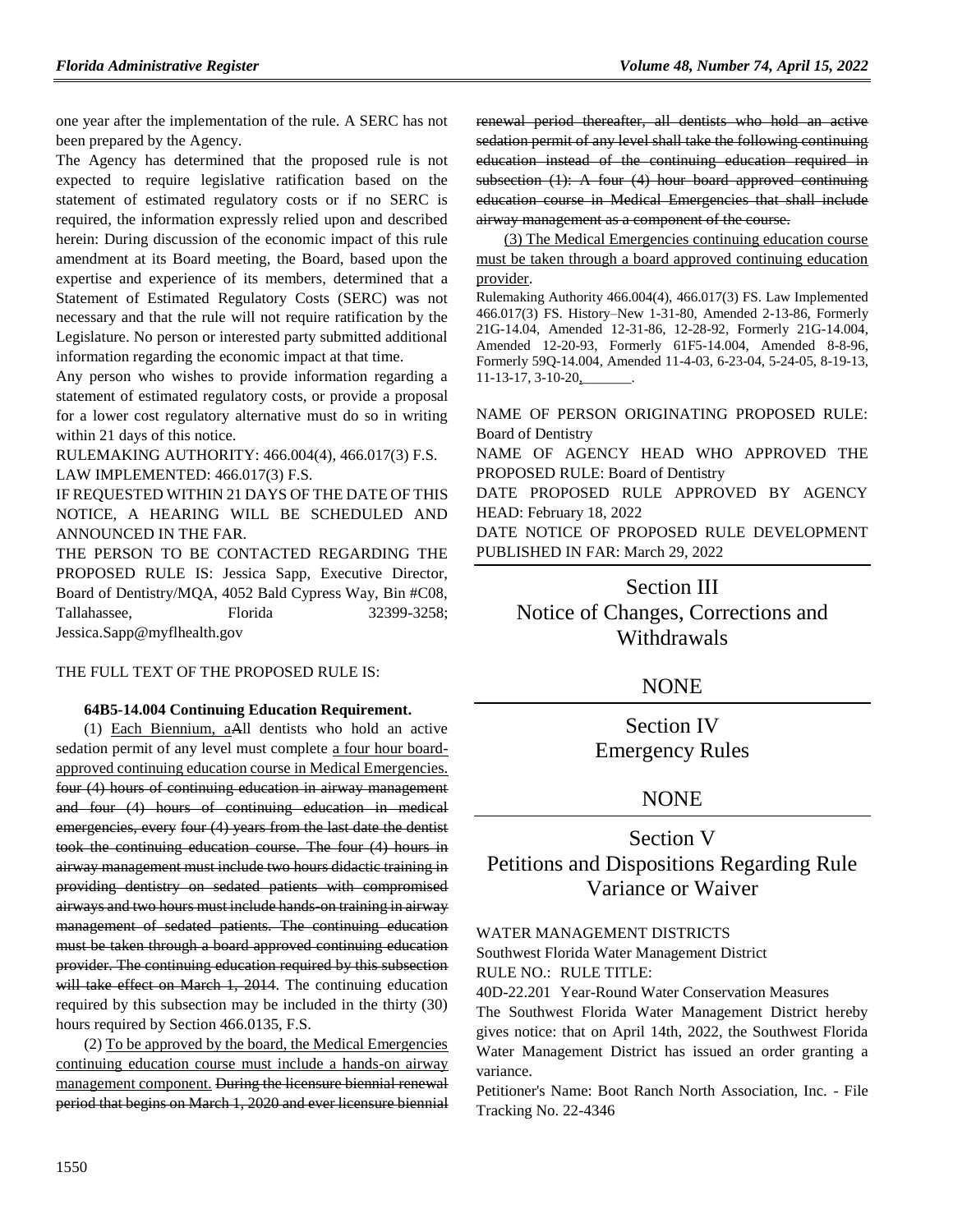Date Petition Filed: March 23rd, 2022 Rule No.: 40D-22.201, F.A.C.

Nature of the rule for which variance or waiver was sought: Lawn and landscape irrigation

Date Petition Published in the Florida Administrative Register: March 29th, 2022

General Basis for Agency Decision: Petitioner demonstrated substantial hardship and proposed an alternative means of achieving the purpose of the statute implemented by the rule.

A copy of the Order or additional information may be obtained by contacting: Talia Paolillo, 7601 US Highway 301, Tampa, Florida 33637, 1(813)985-7481 x. 2298, water.variances@watermatters.org. (m2022007-2).

[DEPARTMENT OF MANAGEMENT SERVICES](https://flrules.org/gateway/department.asp?id=60)

[Public Employees Relations Commission](https://flrules.org/gateway/organization.asp?id=502)

RULE NO.: RULE TITLE:

[60CC-4.002](https://flrules.org/gateway/ruleNo.asp?id=60CC-4.002) Ratification by Members of Bargaining Unit

NOTICE IS HEREBY GIVEN that on April 12, 2022, the Public Employees Relations Commission, received a petition for variance from Rule 60CC-4.002, F.A.C., filed by Blaine Wall and the Pensacola Junior College Faculty Association, UFF, FTP-NEA, d/b/a Pensacola State College Faculty Association, to conduct all aspects of a ratification election electronically. The petition was assigned Case No. MS-2022- 015. Any interested person may submit written comments on this petition within 5 days of publication of this notice by mail to Commission Clerk, Public Employees Relations Commission, 4708 Capital Circle Northwest, Suite 300, Tallahassee, Florida 32303-7256 or by facsimile to (850)488- 9704.

A copy of the Petition for Variance or Waiver may be obtained by contacting: The Clerk, Public Employees Relations Commission, 4708 Capital Circle Northwest, Suite 300, Tallahassee, Florida 32303-7256 or by email to Barry.Dunn@perc.myflorida.com.

# Section VI

# Notice of Meetings, Workshops and Public **Hearings**

#### [DEPARTMENT OF EDUCATION](https://flrules.org/gateway/department.asp?id=6)

[Education Practices Commission](https://flrules.org/gateway/organization.asp?id=196)

The Education Practices Commission announces a public meeting to which all persons are invited.

DATE AND TIME: An Education Practices Commission Leadership Team Meeting is being conducted at 10:00 a.m. or as soon thereafter on April 27, 2022.

PLACE: Zoom Meeting: [https://zoom.us/j/93493020198?pwd=SzhaSU0vekFrZXBaeH](https://zoom.us/j/93493020198?pwd=SzhaSU0vekFrZXBaeHdqT0F2Q0wrdz09)

[dqT0F2Q0wrdz09,](https://zoom.us/j/93493020198?pwd=SzhaSU0vekFrZXBaeHdqT0F2Q0wrdz09) Meeting ID: 934 9302 0198, Passcode: 3h2cHR

The following conference number will only be activated if the Zoom Video Hearing needs to be terminated.

Phone Meeting, United States Toll-Free: 1(888)585-9008, Conference Room Number: 847-456-389

GENERAL SUBJECT MATTER TO BE CONSIDERED: The Leadership Team Meeting of the Education Practices Commission is being held to discuss any issues that arose during the previous hearing cycle and/or issues concerning the commission.

A copy of the agenda may be obtained by contacting: Lisa Forbess at (850)245-0455.

Pursuant to the provisions of the Americans with Disabilities Act, any person requiring special accommodations to participate in this workshop/meeting is asked to advise the agency at least 5 days before the workshop/meeting by contacting: Lisa Forbess at (850)245-0455. If you are hearing or speech impaired, please contact the agency using the Florida Relay Service, 1(800)955-8771 (TDD) or 1(800)955-8770 (Voice).

If any person decides to appeal any decision made by the Board with respect to any matter considered at this meeting or hearing, he/she will need to ensure that a verbatim record of the proceeding is made, which record includes the testimony and evidence from which the appeal is to be issued.

For more information, you may contact: Lisa Forbess at (850)245-0455.

#### [DEPARTMENT OF TRANSPORTATION](https://flrules.org/gateway/department.asp?id=14)

The Florida Transportation Commission announces a telephone conference call to which all persons are invited.

DATE AND TIME: April 28, 2022, 10:00 a.m. ET

PLACE: This meeting will be held via Microsoft TEAMS. Use the link provided to join. https://bit.ly/FTCAPR28 or call-in (audio only): (850)739-5589, Conference ID: 857 897 468#.

GENERAL SUBJECT MATTER TO BE CONSIDERED: General FTC issues/business.

A copy of the agenda may be obtained by contacting: The Florida Transportation Commission at (850)414-4105 or by emailing ftc@dot.state.fl.us.

Pursuant to the provisions of the Americans with Disabilities Act, any person requiring special accommodations to participate in this workshop/meeting is asked to advise the agency at least 48 hours before the workshop/meeting by contacting: The Florida Transportation Commission, 605 Suwannee Street, MS 09, Tallahassee, Florida 32399, (850)414-4105. If you are hearing or speech impaired, please contact the agency using the Florida Relay Service, 1(800)955- 8771 (TDD) or 1(800)955-8770 (Voice).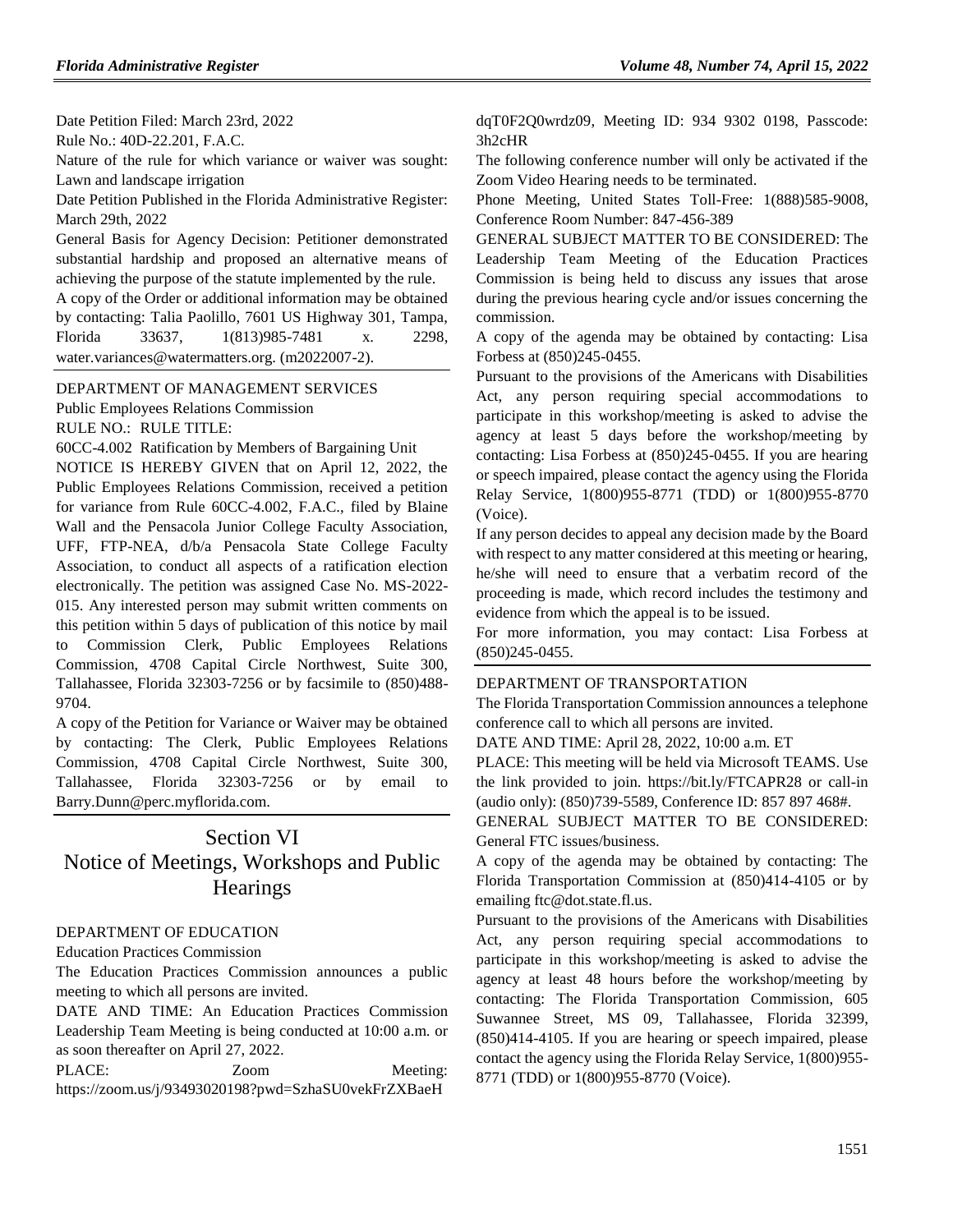For more information, you may contact: For more information, you may contact: The Florida Transportation Commission at  $(850)414-4105$  or by emailing ftc@dot.state.fl.us.

#### [WATER MANAGEMENT DISTRICTS](https://flrules.org/gateway/department.asp?id=40)

[South Florida Water Management District](https://flrules.org/gateway/organization.asp?id=124)

The South Florida Water Management District announces a workshop to which all persons are invited.

DATE AND TIME: Wednesday, April 27, 2022, 9:00 a.m.,

SFWMD Future Extreme Rainfall Projections Workshop PLACE: SFWMD Headquarters, B-1 Building, Auditorium,

3301 Gun Club Road, West Palm Beach, FL 33406

Members of the public may participate and provide public comment in-person or via Zoom, a media technology free for the public to use. https://sfwmdgov.zoom.us/webinar/register/WN\_\_U3X7dzKSns3H8zUuVUXA.

GENERAL SUBJECT MATTER TO BE CONSIDERED: The SFWMD Future Extreme Rainfall Projections Public Workshop will present the proposed adoption of future extreme rainfall projections by the SFWMD, developed in collaboration with the USGS Caribbean-Florida Water Science Center (CFWSC) and Florida International University. This effort builds on long-term observed rainfall data and available Global Climate Models downscaling datasets and constitutes a first step in developing future rainfall projections for South Florida. The adoption of future extreme rainfall scenarios supports the District's mission and resiliency priority efforts and will provide unified resources for partner agencies and local government in South Florida. This meeting is for technical experts and researchers, planners, water managers, and is open to the public.

The public and stakeholders will have an opportunity to view and comment on the workshop in-person or via Zoom by utilizing the following link: https://sfwmdgov.zoom.us/webinar/register/WN\_\_U3X7dzKSn-

s3H8zUuVUXA. This link will go live at approximately 9:00 a.m. on April 27, 2022.

One or more members of the Governing Board of the South Florida Water Management District may attend this workshop. No Governing Board action will be taken.

A copy of the agenda may be obtained by contacting: Nicole Cortez at (561)682-2597 or ncortez@sfwmd.gov seven days prior to the meeting.

Pursuant to the provisions of the Americans with Disabilities Act, any person requiring special accommodations to participate in this workshop/meeting is asked to advise the agency at least seven days before the workshop/meeting by contacting: Rosie Byrd, District Clerk, at rbyrd@sfwmd.gov. If you are hearing or speech impaired, please contact the agency using the Florida Relay Service, 1(800)955-8771 (TDD) or 1(800)955-8770 (voice). If you are hearing or speech impaired, please contact the agency using the Florida Relay Service, 1(800)955-8771 (TDD) or 1(800)955-8770 (Voice).

For more information, you may contact: Nicole Cortez at (561)682-2597 or ncortez@sfwmd.gov.

# [DEPARTMENT OF ELDER AFFAIRS](https://flrules.org/gateway/department.asp?id=58)

[Long-Term Care Ombudsman Program](https://flrules.org/gateway/organization.asp?id=184)

RULE NO.: RULE TITLE:

[58L-1.001](https://flrules.org/gateway/ruleNo.asp?id=58L-1.001) Confidentiality and Disclosure

The Long-Term Care Ombudsman Program announces a public meeting to which all persons are invited.

DATE AND TIME: April 18, 2022, 2:30 p.m.

PLACE: Conference Call: (850)792-8943 Phone Conference ID: 337-120-750# and Microsoft Teams, Teams link at https://ombudsman.elderaffairs.org/quarterly-meetingschedule/.

GENERAL SUBJECT MATTER TO BE CONSIDERED: Legislative Committee Business.

A copy of the agenda may be obtained by contacting: Dept. of Elder Affairs / LTCOP, 4040 Esplanade Way, Tallahassee, FL 32399, or call: (850)414-2323, or email: ltcopinformer@elderaffairs.org.

A copy of the agenda may be obtained by contacting: A copy of the agenda may be obtained by contacting: Dept. of Elder Affairs / LTCOP, 4040 Esplanade Way, Tallahassee, FL 32399, or call: (850)414-2323, or email: ltcopinformer@elderaffairs.org.

Pursuant to the provisions of the Americans with Disabilities Act, any person requiring special accommodations to participate in this workshop/meeting is asked to advise the agency at least 72 days before the workshop/meeting by contacting: If you are hearing or speech impaired, please contact the agency using the Florida Relay Service, 1(800)955- 8771 (TDD) or 1(800)955-8770 (Voice).

#### [DEPARTMENT OF ELDER AFFAIRS](https://flrules.org/gateway/department.asp?id=58)

[Office of Public and Professional Guardians](https://flrules.org/gateway/organization.asp?id=185)

The Foundation for Indigent Guardianship announces a public meeting to which all persons are invited.

DATE AND TIME: May 17, 2022, 10:00 a.m. – 12:00 Noon

PLACE: Microsoft Teams Meeting

Join on your computer or mobile app by copying and pasting the link below in your web browser:

https://teams.microsoft.com/l/meetup-

join/19%3ameeting\_MzY2ZTc0ODgtNzI5MS00YmY4LTk1

ZDYtM2RjNWRmODA2MDJm%40thread.v2/0?context=%7 b%22Tid%22%3a%22f75a7744-d4bf-4623-8660-

bcfa3569c2a0%22%2c%22Oid%22%3a%2226c7b903-10d6- 406a-86b5-b0263ee9aa9a%22%7d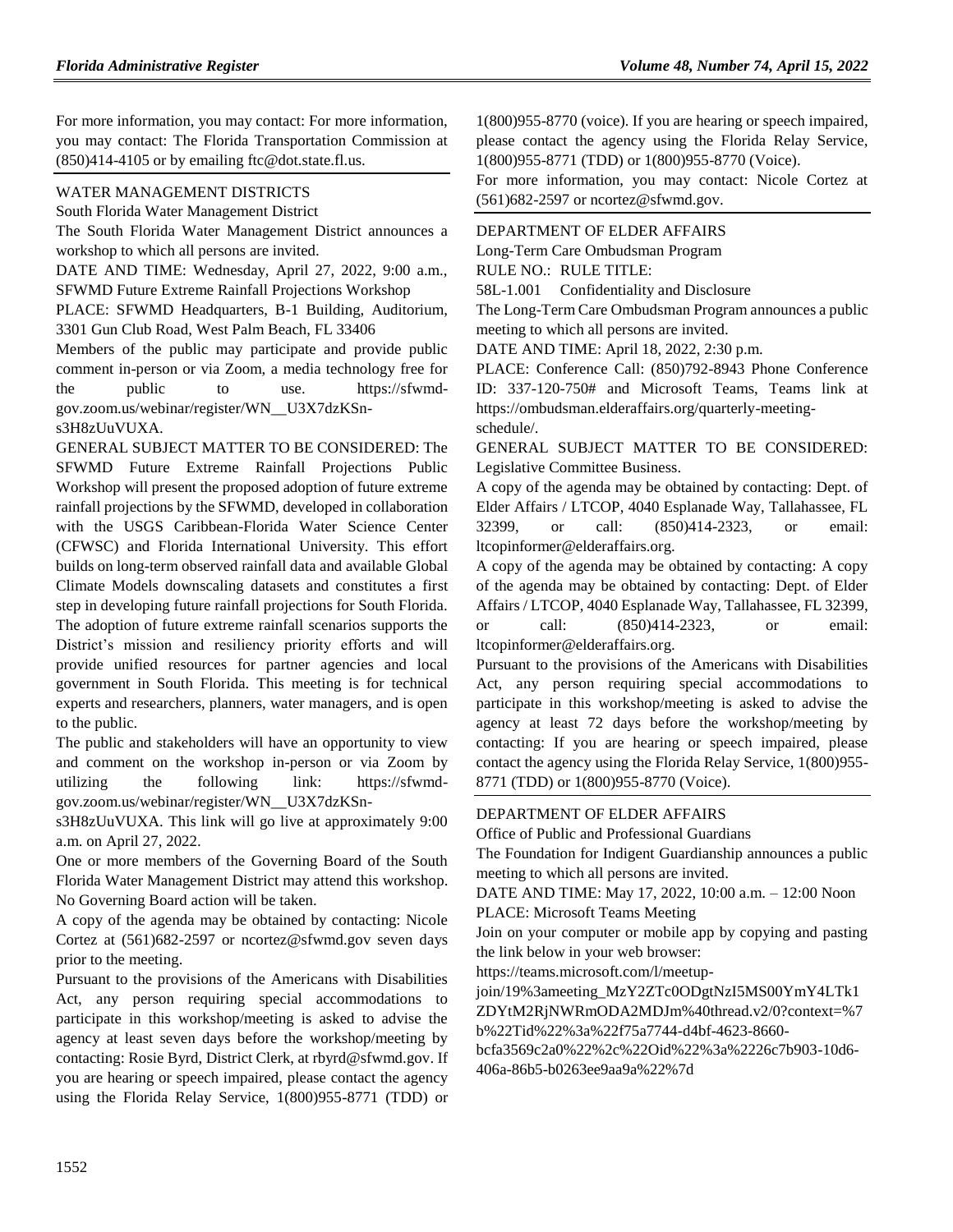GENERAL SUBJECT MATTER TO BE CONSIDERED: Board of Directors updates relative to the Foundation for Indigent Guardianship.

A copy of the agenda may be obtained by contacting: Charles Alkire, via email at charles.alkire@verizon.net.

Pursuant to the provisions of the Americans with Disabilities Act, any person requiring special accommodations to participate in this workshop/meeting is asked to advise the agency at least 2 days before the workshop/meeting by contacting: OPPG at (850)414-2381. If you are hearing or speech impaired, please contact the agency using the Florida Relay Service, 1(800)955-8771 (TDD) or 1(800)955-8770 (Voice).

#### [DEPARTMENT OF HEALTH](https://flrules.org/gateway/department.asp?id=64)

The Correctional Medical Authority (CMA) announces a telephone conference call to which all persons are invited.

DATE AND TIME: April 29, 2022, 9:00 a.m.

PLACE: 1(888)585-9008 (toll-free), Conference Room: 344085830#

GENERAL SUBJECT MATTER TO BE CONSIDERED: CMA Quarterly Board Meeting

A copy of the agenda may be obtained by contacting: CMA@flhealth.gov, or (850)841-8430.

Pursuant to the provisions of the Americans with Disabilities Act, any person requiring special accommodations to participate in this workshop/meeting is asked to advise the agency at least 48 hours before the workshop/meeting by contacting: The Department of Health at (850)245-4444. If you are hearing or speech impaired, please contact the agency using the Florida Relay Service, 1(800)955-8771 (TDD) or 1(800)955-8770 (Voice).

For more information, you may contact: CMA@flhealth.gov.

#### [DEPARTMENT OF HEALTH](https://flrules.org/gateway/department.asp?id=64)

[Division of Medical Quality Assurance](https://flrules.org/gateway/organization.asp?id=299)

The Department of Health, Board of Medicine, The Electrolysis Council, under the Board of Medicine announces a public meeting to which all persons are invited.

DATE AND TIME: July 11, 2022, 12:00 Noon ET

PLACE: Conference Calls: 1(888)585-9008, then enter Conference Room Number 564-341-766 followed by the # sign. GENERAL SUBJECT MATTER TO BE CONSIDERED: General Business Meeting

A copy of the agenda may be obtained by contacting: The Electrolysis Council, 4052 Bald Cypress Way, Bin C05, Tallahassee, FL 32399-3255, by calling the council office at (850)245-4373 or by visiting the website: http://www.floridahealth.gov/licensing-andregulation/electrolysis/index.html.

Pursuant to the provisions of the Americans with Disabilities Act, any person requiring special accommodations to participate in this workshop/meeting is asked to advise the agency at least 7 days before the workshop/meeting by contacting: The Department of Health at (850)901-6528. If you are hearing or speech impaired, please contact the department by calling 1(800)955-8770 (Voice) or 1(800)955-8771 (TDD). If you are hearing or speech impaired, please contact the agency using the Florida Relay Service, 1(800)955-8771 (TDD) or 1(800)955-8770 (Voice).

If any person decides to appeal any decision made by the Board with respect to any matter considered at this meeting or hearing, he/she will need to ensure that a verbatim record of the proceeding is made, which record includes the testimony and evidence from which the appeal is to be issued.

#### [DEPARTMENT OF HEALTH](https://flrules.org/gateway/department.asp?id=64)

[Board of Chiropractic Medicine](https://flrules.org/gateway/organization.asp?id=311)

The Board of Chiropractic Medicine announces a telephone conference call to which all persons are invited.

DATE AND TIME: April 28, 2022, 2:00 p.m.

PLACE: 1(888)585-9008, 136-103-141#

GENERAL SUBJECT MATTER TO BE CONSIDERED: Probable Cause Panel

A copy of the agenda may be obtained by contacting: https://floridaschiropracticmedicine.gov.

Pursuant to the provisions of the Americans with Disabilities Act, any person requiring special accommodations to participate in this workshop/meeting is asked to advise the agency at least 7 days before the workshop/meeting by contacting: If you are hearing or speech impaired, please contact the agency using the Florida Relay Service, 1(800)955- 8771 (TDD) or 1(800)955-8770 (Voice).

If any person decides to appeal any decision made by the Board with respect to any matter considered at this meeting or hearing, he/she will need to ensure that a verbatim record of the proceeding is made, which record includes the testimony and evidence from which the appeal is to be issued.

For more information, you may contact: MQA.Chiropractic@flhealth.gov.

#### [DEPARTMENT OF CHILDREN AND FAMILIES](https://flrules.org/gateway/department.asp?id=65)

The Department of Children and Families announces a public meeting to which all persons are invited.

DATE AND TIME: Thursday, April 21, 2022, 9:00 a.m.

PLACE: call in only 1(888)585-9008, code: 191-850-997

GENERAL SUBJECT MATTER TO BE CONSIDERED: 0ngoing Charlotte County Community Alliance business.

A copy of the agenda may be obtained by contacting: stephanie.jones@myflfamilies.com.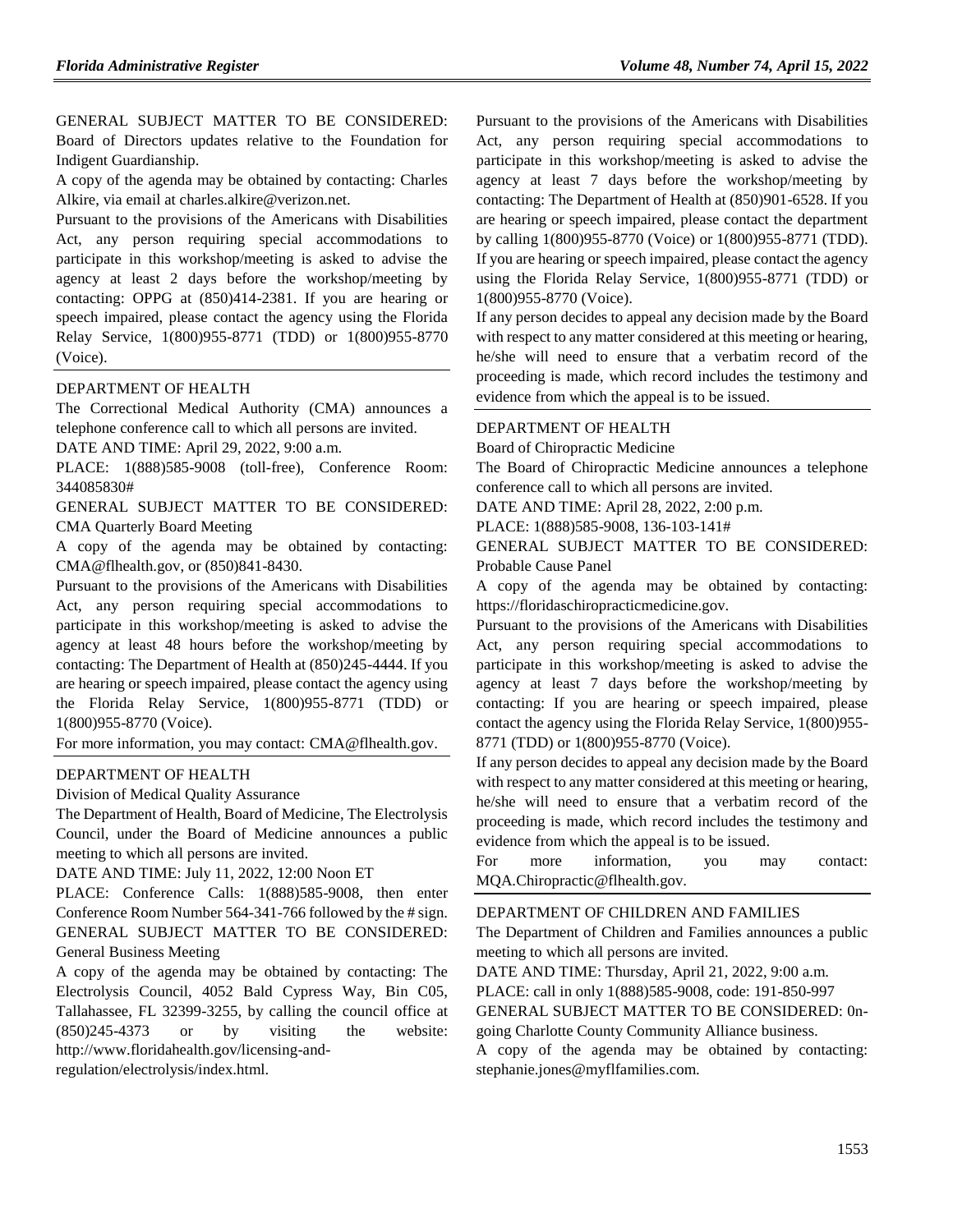For more information, you may contact: stephanie.jones@myflfamilies.com.

#### [DEPARTMENT OF FINANCIAL SERVICES](https://flrules.org/gateway/department.asp?id=69)

The Department of Financial Services announces a public meeting to which all persons are invited.

DATE AND TIME: Wednesday, April 27, 2022, 2:00 p.m. – 4:00 p.m. Eastern Time

PLACE: Department of Children and Families, 2415 North Monroe Street, Room C100, Tallahassee, Florida

GENERAL SUBJECT MATTER TO BE CONSIDERED: The Florida PALM Executive Steering Committee will meet to discuss the status of the Florida PALM Project. See agenda for meeting details.

A copy of the agenda may be obtained by contacting: The Florida PALM Project website https://myfloridacfo.com/floridapalm/oversight.

Pursuant to the provisions of the Americans with Disabilities Act, any person requiring special accommodations to participate in this workshop/meeting is asked to advise the agency at least 5 days before the workshop/meeting by contacting: Jenifer Hartsfield at (850)410-9025 or FloridaPALM@myfloridacfo.com. If you are hearing or speech impaired, please contact the agency using the Florida Relay Service, 1(800)955-8771 (TDD) or 1(800)955-8770 (Voice).

For more information, you may contact: or would like to submit public comment regarding the Florida PALM Executive Steering Committee, please email FloridaPALM@myfloridacfo.com.

#### [DEPARTMENT OF FINANCIAL SERVICES](https://flrules.org/gateway/department.asp?id=69)

[Division of Workers' Compensation](https://flrules.org/gateway/organization.asp?id=370)

The DEPARTMENT OF FINANCIAL SERVICES, DIVISION OF WORKERS' COMPENSATION announces a public meeting to which all persons are invited.

DATE AND TIME: April 27, 2022, 11:00 a.m. ET

PLACE: This meeting will not be held in person. Please join the meeting from your computer, tablet or smartphone. https://meet.goto.com/603199453

You can also dial in using your phone. United States (Toll Free): 1(866)899-4679, United States: (571)317-3116, Access Code: 603-199-453

Join from a video-conferencing room or system. Dial in or type: 67.217.95.2 or inroomlink.goto.com, Meeting ID: 603 199 453 or dial directly: 603199453@67.217.95.2 or 67.217.95.2##603199453

GENERAL SUBJECT MATTER TO BE CONSIDERED: The Three-Member Panel will consider adopting the methodologies for maximum reimbursement allowances. Pursuant to subsection 440.13(12), F.S., the Three-Member Panel shall annually adopt schedules of maximum reimbursement allowances for physicians, hospital inpatient care, hospital

outpatient care, and ambulatory surgical centers. In addition, the Three-Member Panel will discuss possible topics to be addressed in the 2023 Biennial Report.

A copy of the agenda may be obtained by contacting: https://www.myfloridacfo.com/Division/WC/noticesRules.htm at least 7 days prior to the meeting, or you can email andrew.sabolic@myfloridacfo.com.

Pursuant to the provisions of the Americans with Disabilities Act, any person requiring special accommodations to participate in this workshop/meeting is asked to advise the agency at least 5 days before the workshop/meeting by contacting: Andrew Sabolic, telephone: (850)413-1628, email: andrew.sabolic@myfloridacfo.com. If you are hearing or speech impaired, please contact the agency using the Florida Relay Service, 1(800)955-8771 (TDD) or 1(800)955-8770 (Voice).

#### [CITIZENS PROPERTY INSURANCE CORPORATION](https://flrules.org/gateway/organization.asp?id=591)

The Citizens Property Insurance Corporation Board of Governors announces a telephone conference call to which all persons are invited.

DATE AND TIME: Wednesday, May 18, 2022, 9:00 a.m.

PLACE: Zoom Webinar - Link provided at www.citizensfla.com, Dial: (786)635-1003, Code: 883 0756 0058

GENERAL SUBJECT MATTER TO BE CONSIDERED: Topics to include but not limited to Risk Transfer Program/Reinsurance with Florida Market Assistance Plan (FMAP) Board of Governors meeting immediately following.

A copy of the agenda may be obtained by contacting: www.citizensfla.com.

Pursuant to the provisions of the Americans with Disabilities Act, any person requiring special accommodations to participate in this workshop/meeting is asked to advise the agency at least 5 days before the workshop/meeting by contacting: Barbara Walker at (850)445-9645. If you are hearing or speech impaired, please contact the agency using the Florida Relay Service, 1(800)955-8771 (TDD) or 1(800)955- 8770 (Voice).

For more information, you may contact: Barbara Walker, 2101 Maryland Circle, Tallahassee, FL 32303, barbara.walker@citizensfla.com, (850)445-9645.

#### [CITIZENS PROPERTY INSURANCE CORPORATION](https://flrules.org/gateway/organization.asp?id=591)

The Citizens Property Insurance Corporation Florida Market Assistance Plan (FMAP) Board of Governors announces a telephone conference call to which all persons are invited.

DATE AND TIME: Wednesday, May 18, 2022, immediately following the Special Board of Governors Meeting which begins at 9:00 a.m.

PLACE: Zoom Webinar link available at www.citizensfla.com, Dial: (786)635-1003, Code: 883 0756 0058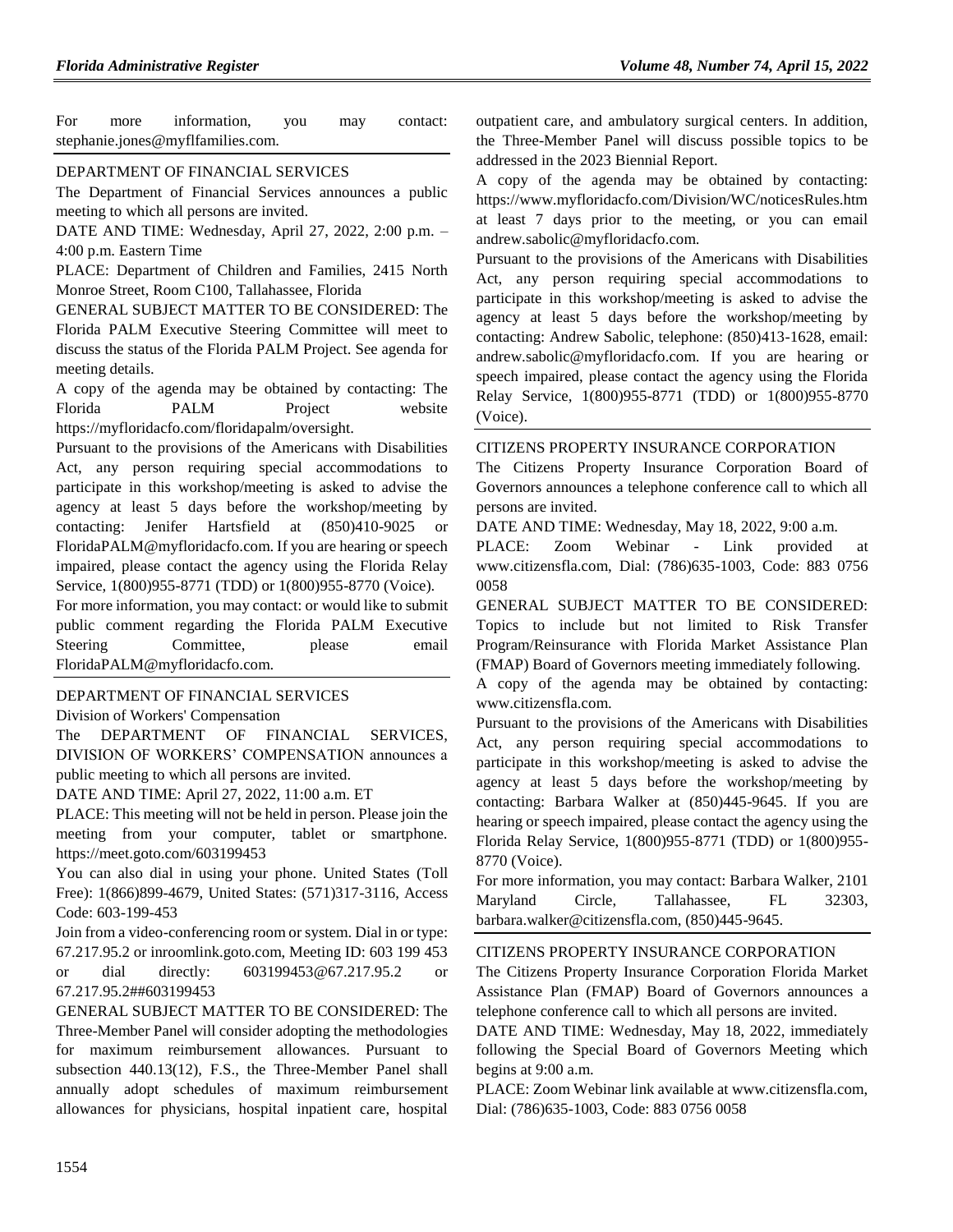GENERAL SUBJECT MATTER TO BE CONSIDERED: Topics to include but not limited to the FMAP Annual Report. A copy of the agenda may be obtained by contacting: www.citizensfla.com.

Pursuant to the provisions of the Americans with Disabilities Act, any person requiring special accommodations to participate in this workshop/meeting is asked to advise the agency at least 5 days before the workshop/meeting by contacting: Barbara Walker at (850)445-9645. If you are hearing or speech impaired, please contact the agency using the Florida Relay Service, 1(800)955-8771 (TDD) or 1(800)955- 8770 (Voice).

For more information, you may contact: Barbara.walker@citizensfla.com, 2101 Maryland Circle, Tallahassee, FL 32303, (850)445-9645.

#### [FLORIDA LIFE & HEALTH INSURANCE GUARANTY](https://flrules.org/gateway/organization.asp?id=1391)  [ASSOCIATION](https://flrules.org/gateway/organization.asp?id=1391)

The Florida Life & Health Insurance Guaranty Association announces a public meeting to which all persons are invited. DATE AND TIME: April 22, 2022, 12:00 Noon

PLACE: Telephonic

GENERAL SUBJECT MATTER TO BE CONSIDERED: General matters of the Audit Committee

A copy of the agenda may be obtained by contacting: Michelle Robleto, (850)523-1870.

Pursuant to the provisions of the Americans with Disabilities Act, any person requiring special accommodations to participate in this workshop/meeting is asked to advise the agency at least 3 days before the workshop/meeting by contacting: Michelle Robleto, (850)523-1870. If you are hearing or speech impaired, please contact the agency using the Florida Relay Service, 1(800)955-8771 (TDD) or 1(800)955- 8770 (Voice).

[FLORIDA INSURANCE GUARANTY ASSOC., INC.](https://flrules.org/gateway/organization.asp?id=686)

The FIGA Board of Directors' announces a public meeting to which all persons are invited.

DATE AND TIME: April 21, 2022, 10:00 a.m.

PLACE: Conference Call

GENERAL SUBJECT MATTER TO BE CONSIDERED: The Board will meet to discuss general matters of the Association. The agenda will include but not limited to: A resolution of the Board to authorize the execution of an assessment loan.

A copy of the agenda may be obtained by contacting: Susan Ferguson, (850)386-9200.

Pursuant to the provisions of the Americans with Disabilities Act, any person requiring special accommodations to participate in this workshop/meeting is asked to advise the agency at least 3 days before the workshop/meeting by contacting: Susan Ferguson, (850)386-9200. If you are hearing or speech impaired, please contact the agency using the Florida Relay Service, 1(800)955-8771 (TDD) or 1(800)955-8770 (Voice).

For more information, you may contact: Susan Ferguson, (850)386-9200.

#### [COUNCIL OF COMMUNITY COLLEGE PRESIDENTS](https://flrules.org/gateway/organization.asp?id=740)

The Florida College System Council of Presidents announces a public meeting to which all persons are invited.

DATE AND TIME: Friday, April 22, 2022, 9:00 a.m.

PLACE: St. Petersburg College, Epicenter Campus, Boardroom 1-453

GENERAL SUBJECT MATTER TO BE CONSIDERED: Issues pertaining to the Florida College System

A copy of the agenda may be obtained by contacting: Rita Miller, rmiller@myafchome.org.

Pursuant to the provisions of the Americans with Disabilities Act, any person requiring special accommodations to participate in this workshop/meeting is asked to advise the agency at least 1 days before the workshop/meeting by contacting: Rita Miller, rmiller@myafchome.org. If you are hearing or speech impaired, please contact the agency using the Florida Relay Service, 1(800)955-8771 (TDD) or 1(800)955- 8770 (Voice).

If any person decides to appeal any decision made by the Board with respect to any matter considered at this meeting or hearing, he/she will need to ensure that a verbatim record of the proceeding is made, which record includes the testimony and evidence from which the appeal is to be issued.

For more information, you may contact: Marsha Kiner, (850)222-3222.

# Section VII Notice of Petitions and Dispositions Regarding Declaratory Statements

#### [DEPARTMENT OF BUSINESS AND PROFESSIONAL](https://flrules.org/gateway/department.asp?id=61)  [REGULATION](https://flrules.org/gateway/department.asp?id=61)

[Construction Industry Licensing Board](https://flrules.org/gateway/organization.asp?id=274)

NOTICE IS HEREBY GIVEN that the Construction Industry Licensing Board has received the petition for declaratory statement from Corey Ahern, filed on April 7, 2022. The petition seeks the agency's opinion as to the applicability of (No statute or rule specified) as it applies to the petitioner.

Petitioner seeks a determination from the Board regarding clarification for CBC licenses being qualified to install mounting systems, mounting racks, mounting rails, and other mounting systems for solar panel systems on residential homes and commercial buildings that are 3 stories in height or under. Except for good cause shown, motions for leave to intervene must be filed within 21 days after publication of this notice.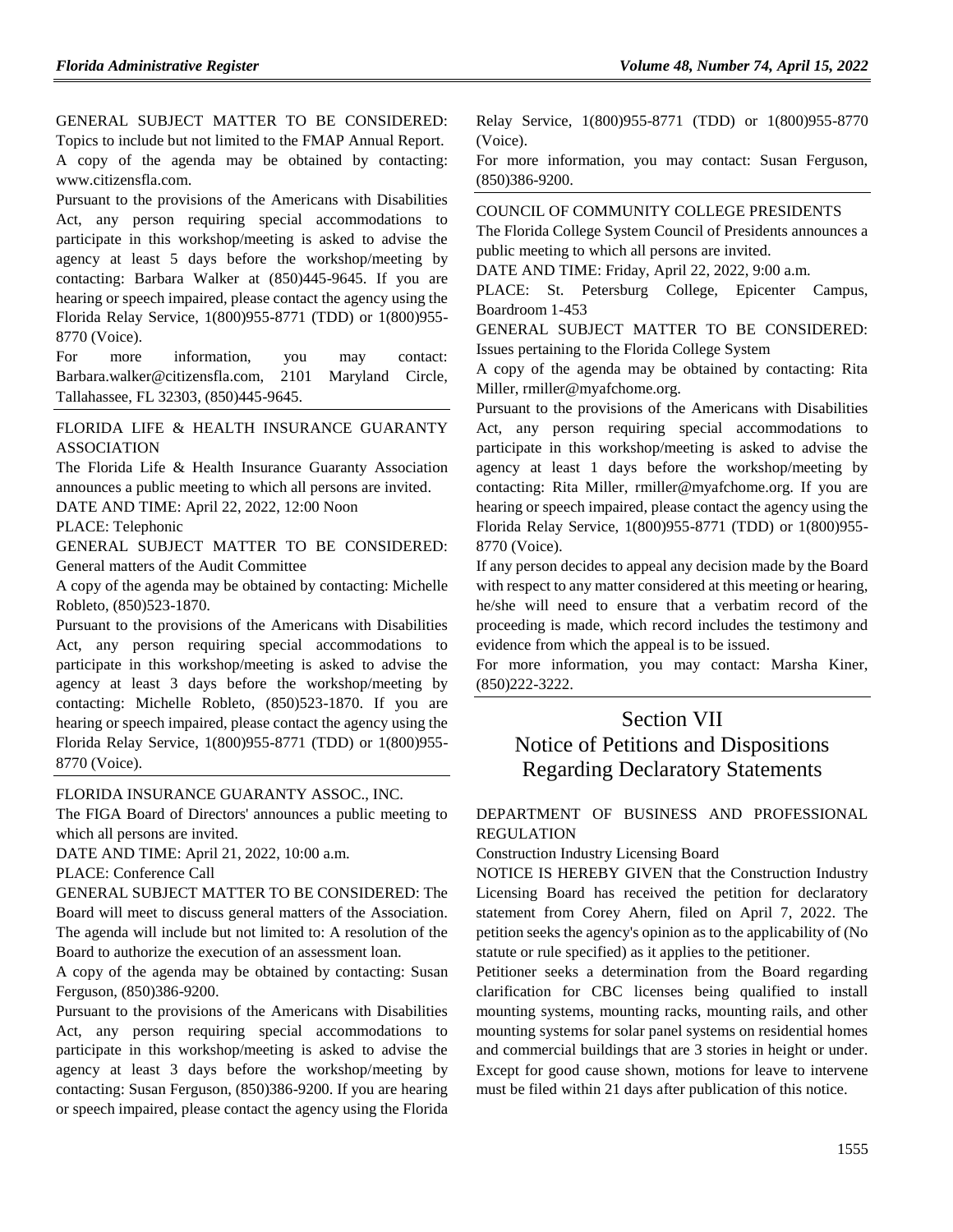A copy of the Petition for Declaratory Statement may be obtained by contacting: Donald Shaw, Executive Director, Construction Industry Licensing Board, 2601 Blair Stone Road, Tallahassee, Florida 32399-1039 or telephone: (850)487-1395, or by electronic mail to Donald.Shaw@myfloridalicense.com.

# Section VIII Notice of Petitions and Dispositions Regarding the Validity of Rules

Notice of Petition for Administrative Determination has been filed with the Division of Administrative Hearings on the following rules:

# NONE

Notice of Disposition of Petition for Administrative Determination has been filed with the Division of Administrative Hearings on the following rules:

# **NONE**

Section IX Notice of Petitions and Dispositions Regarding Non-rule Policy Challenges

# NONE

Section X Announcements and Objection Reports of the Joint Administrative Procedures **Committee** 

# NONE

Section XI Notices Regarding Bids, Proposals and Purchasing

#### [EXPRESSWAY AUTHORITIES](https://flrules.org/gateway/department.asp?id=45)

[Miami-Dade Expressway Authority "MDX"](https://flrules.org/gateway/organization.asp?id=720) INVITATION TO BID (ITB) MDX PROCUREMENT/CONTRACT NO.: ITB-22-05 MDX PROJECT/SERVICE TITLE: SYSTEMWIDE ROADWAY LIGHTING MAINTENANCE This Procurement Process is subject to the Cone of Silence in

accordance with MDX's Procurement Policy.

A Non-Mandatory Pre-Bid Conference is scheduled at 11:00 a.m. Eastern Time on May 3, 2022.

The Deadline for submitting a Bid Package is 2:00 p.m. Eastern Time on June 1, 2022.

For detailed information please visit the MDX Procurement Department website at https://www.mdxway.com/business/solicitations, or call the MDX Procurement Department at (305)637-3277 for assistance.

#### [EXPRESSWAY AUTHORITIES](https://flrules.org/gateway/department.asp?id=45)

[Miami-Dade Expressway Authority "MDX"](https://flrules.org/gateway/organization.asp?id=720)

INVITATION TO BID (ITB)

MDX PROCUREMENT/CONTRACT NO.: ITB-22-04

MDX PROJECT/SERVICE TITLE: SYSTEMWIDE GUARDRAIL AND FENCING MAINTENANCE

This Procurement Process is subject to the Cone of Silence in accordance with MDX's Procurement Policy.

A Non- Mandatory Pre-Bid Conference is scheduled at 10:00 a.m. Eastern Time on May 3, 2022.

The Deadline for submitting a Bid Package is 2:00 p.m. Eastern Time on June 1, 2022.

For detailed information please visit the MDX Procurement Department website at https://www.mdxway.com/business/solicitations, or call the MDX Procurement Department at (305)637-3277 for assistance.

[SARASOTA COUNTY PUBLIC HOSPITAL BOARD](https://flrules.org/gateway/organization.asp?id=1112) REQUEST FOR STATEMENTS OF QUALIFICATIONS for PROFESSIONAL GENERAL CONTRACTING SERVICES

PROJECT ANNOUNCEMENT: The Sarasota County Public Hospital District d/b/a Sarasota Memorial Hospital and Sarasota Memorial Health Care System and its governing board (collectively, the "Hospital"), located in Sarasota County, Florida, is accepting statements of qualifications from Professional General Contracting Consulting Firms ("Firm(s)") under the provisions of the Consultants' Competitive Negotiation Act, which is codified at Section 287.055, Florida Statutes.

PROJECT TITLE: THE BRIAN D. JELLISON CANCER INSTITUTE, CANCER PAVILION PHASE 3

The scope of work for this project includes but is not limited to professional general contracting services for the development of the design, development and subsequent construction document level cost models, proposed staging, constructability, and schedule (a "Constructability Package") and subsequent occupancy of a new 7 story, approximately 200,000-squarefoot, outpatient cancer institute, lease space, associated support space, and Critical and / or Emergency Energy Utility options located at 1941 Waldemere Street, Sarasota, Florida (the "New Outpatient Cancer Institute").

The New Outpatient Cancer Institute Constructability Package will include but is not limited to the following scope to be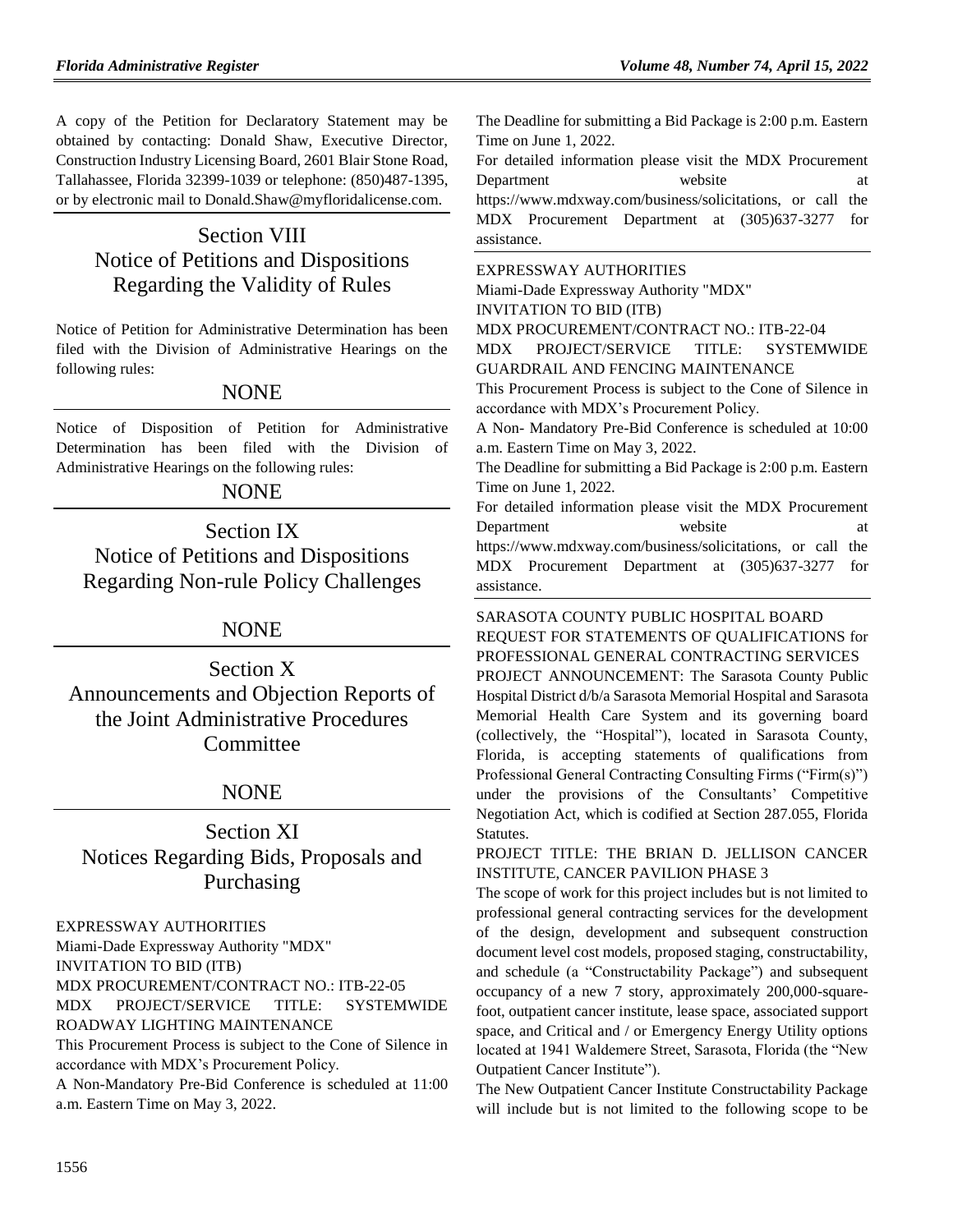constructed vertically: Level One will include radiation oncology, two linear accelerators and one shelled diagnostic imaging (potentially to include: PET/CT, CT, MRI) and the main lobby. Level Two will consist of four surgical suites with required outpatient pre & post-op recovery, associated support space, and diagnostic imaging, with a pedestrian connection to the existing Oncology in-patient facility, as well as to a new parking structure. Level Three is lease space and will consist of Infusion, Phlebotomy, PET / CT, and dedicated lobby Level Four will be lease space Physician Offices, Patient Clinic, and Phlebotomy. Level Five will be SMH Physicians Practice, SMH staff offices, Integrated Medicine, and Registry / Support. Level Six will be shelled space. Level Seven will be SMH staff offices, SMH Infusion, SMH Breast Health, and conference rooms.

Additionally, the project will include but not limited to: A 7 story, 2 bay parking structure, connected on at least 3 levels of the New Outpatient Cancer Institute. The Critical and / or Emergency Energy Utility options may include but will not be limited to additional emergency redundancy equipment located at the project site in a separate structure. The Professional General Contracting services will include, but are not limited to pre-construction services during the design development phase, finalized in construction documents, including but not limited to pre-construction services of site planning, finalized in construction document[s\[MM1\]](file:///C:/Users/whitehek/Desktop/RFQ-ONC-P3-GC-CD-scope.docx) , forecast permitting of scope, construction document development of site work, and civil work aligned with future master planning of adjacent buildings. The site work infrastructure also includes, but is not limited to coordination with public utilities, communications providers, mechanical, electrical, plumbing, fire protection for the construction and subsequent occupancy of the New Outpatient Cancer Institute. The scope of work may include consideration of additional buildings, roadways, and services whether contiguous to the hospita[l\[MM2\],](file:///C:/Users/whitehek/Desktop/RFQ-ONC-P3-GC-CD-scope.docx) or freestanding, and programming of their services.

PROPOSED SCHEDULE: The timelines to design and build these potential buildings and provide services will be determined by the results of the Constructability Package and potential revisions as the New Outpatient Cancer Institute as pre-construction development progresses. In addition, the proposed schedule will be determined, and may be subject to change, based on the timing of regulatory and other necessary approvals. Project development, including professional services, is contingent upon availability of Hospital funds.

Firms interested in being considered as candidates are required to submit six (6) bound statements of qualifications that include at least the following data, to be organized in the following order:

1. A copy of Florida current construction licensure and current corporate registration certificates.

2. Completed AIA Document A305 Contractor's Qualification Statement, latest edition.

3. Proof of general, automobile and workers' compensation liability insurance coverage.

4. A complete list of all the firm's relevant insurance coverage statements that provide minimum coverage limits that;

5. Provide proof that the minimum insurance coverage provided is sufficient to protect the Hospital for this project.

6. Proof of current bonding capacity and current usage of bonding capacity and available bonding capacity remaining.

7. A separate statement as to whether the firm is a certified Minority Business Enterprise. If your firm claims MBE and/or WMBE status, a copy of your firm's current, valid MBE and/or WMBE certificate is required as part of your qualification statement submittal.

8. A list of at least five client references consisting of name, title, address, telephone number and project name(s) for each project specified. Please ensure your references are updated and willing to reply. Reference responses are mandatory.

9. Construction and permitting experience within the City of Sarasota and County of Sarasota, Florida, Florida and other experience with other local applicable permitting agencies.

10. Resumes of key personnel that would be used on this project to include their project relevant experience and project decision making authority for this project.

11. The firm's experience in the construction of a new Florida high-rise outpatient cancer institute project as described above. 12. The proposed team's linear accelerator installation experience.

13. Location of the firm's main office, and proposed project team office location (if different from main).

14. An explanation of how the Firm intends to respond expeditiously on urgent project matters and a summary of the Firm's approach to this particular project.

15. Site construction management experience to include but not limited to: Structure, Roadway Access, Surface Parking, Private Utilities, Public Utilities, Exterior Lighting, Landscaping and Drainage, and Retention.

Facsimile (FAX) or electronic submittals are not acceptable and will not be considered. Applications in any other form may not be considered, and applications that do not comply with the above instructions may be disqualified. Submissions must be complete and on time. Incomplete or tardy submissions will be returned unopened and the responding Firm disqualified. Submittals are part of the public record. Application materials will not be returned.

The basis for selection criteria for this project includes, but is not limited to:

1. The Firm's relevant professional general contracting experience as it relates to the above referenced project;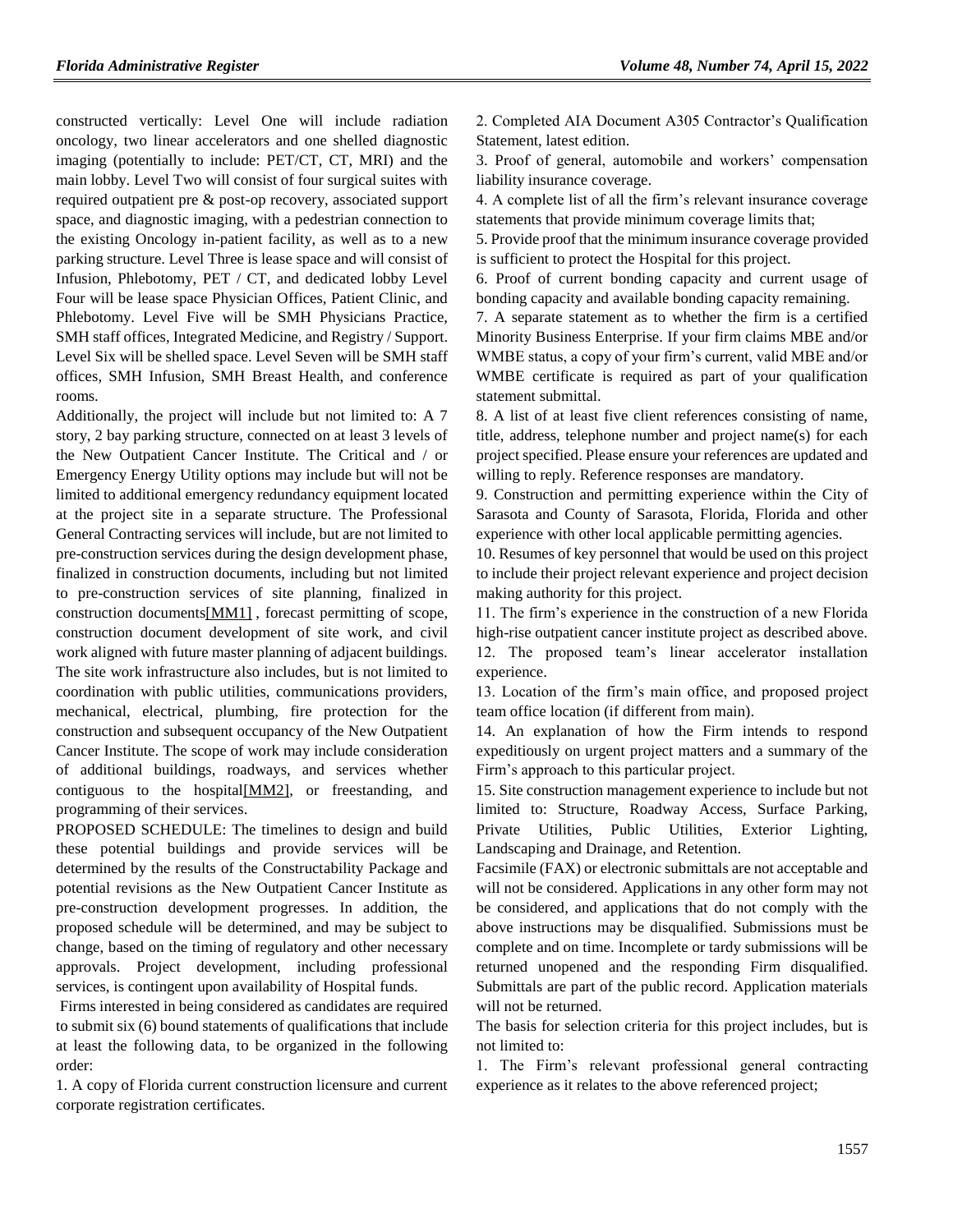2. The Firm's relevant professional general contracting experience with regulatory agencies with applicable jurisdictional authority, including, but not limited to, federal, state, and local agencies;

3. The Firm's depth of construction management team and the resources available for this assignment. This includes recent, current, and projected workloads of the Firm;

4. The location of the Professional General Contracting Firm's main / corporate office;

5. The Firm's approach to this particular project;

6. The Firm's ability to respond quickly;

7. Whether or not the lead Firm is an MBE / WMBE (valid certificate from the Office of Supplier Diversity required); and 8. The volume of previously awarded projects to the Firm by the Hospital.

9. The Firm's available bonding capacity for this project.

It is the Hospital's responsibility to negotiate a fair, competitive and reasonable compensation per Section 287.055, Florida Statutes. A fair, competitive and reasonable compensation shall be evaluated based upon the following information: (1) Compensation on similar projects; (2) other compensation reference data; and (3) after approval of the ranking, proposals requested from the shortlisted firms based upon a scope of services document to be provided at the time of negotiations.

All interested Firms are further informed as follows:

1. The Hospital reserves the right to reject any or all submittals at any time during this process.

2. The Hospital reserves the right to request additional information beyond the data set forth above.

3. Questions regarding submissions shall be directed only to Thomas Perigo, (941)917-1804.

Submissions shall be titled:

Statement of Qualifications for

PROFESSIONAL GENERAL CONTRACTING SERVICES The Sarasota Memorial Hospital Health Care System THE BRIAN D. JELLISON CANCER INSTITUTE, CANCER PAVILION

#### PHASE 3

Submittals must be received by the Hospital no later than 3:30 p.m. Tuesday, May 3, 2022. Submit statements to Thomas Perigo, Director of Architecture and Construction, 1515 S. Osprey Avenue, Building A, Sarasota, FL 34239. Submittals received after this deadline will remain unopened and available for pick up.

5. Only Thomas Perigo shall be contacted with regard to this request. Requests for meetings by individual firms will not be granted. No communication shall take place between the applicants and the Hospital Selection Committee members or employees of the Hospital. Failure to comply could result in immediate disqualification at the discretion of the Director of Architecture and Construction.

6. Interested persons should contact Thomas Perigo, (941)917- 1804 with any project-related questions.

7. The Hospital Selection Committee will meet in a public meeting in the Brian D. Jellison Oncology Conference room, first floor of the Brian D. Jellison Cancer Institute located at 1700 S. Tamiami Trail, Sarasota, FL 34239, from 8:00 a.m. – 8:00 p.m. on Wednesday, May 11, 2022, to hear presentations, discuss and announce the top three ranked Firms (unless fewer than three Firms deliver submittals) deemed to be the most highly qualified to perform the required services with whom the Hospital will subsequently engage in contract negotiations. If there are less than three (3) Firms responding, the Hospital Selection Committee shall also evaluate current statements of qualifications and performance data on file with Hospital, in determining which Firm is the most highly qualified to perform the required services and announce the top three ranked Firms. All interested parties are invited to attend.

### [SARASOTA COUNTY PUBLIC HOSPITAL BOARD](https://flrules.org/gateway/organization.asp?id=1112) REQUEST FOR STATEMENTS OF QUALIFICATIONS for ARCHITECTURAL AND ENGINEERING SERVICES

PROJECT ANNOUNCEMENT: The Sarasota County Public Hospital District d/b/a Sarasota Memorial Hospital and Sarasota Memorial Health Care System and its governing board (collectively, the "Hospital"), located in Sarasota County, Florida, is accepting statements of qualifications from Architectural/Engineering Consulting Firms ("Firm(s)") under the provisions of the Consultants' Competitive Negotiation Act, which is codified at Section 287.055, Florida Statutes.

#### PROJECT TITLE: THE BRIAN D. JELLISON CANCER INSTITUTE, CANCER PAVILION PHASE 3

The scope of work for this project includes architectural and engineering services for the development of the design, development scope, and subsequent final construction documents of a new 7 story, approximately 200,000-squarefoot, outpatient cancer institute, lease space, associated support space, and Critical and / or Emergency Energy Utility options located at 1941 Waldemere Street, Sarasota, Florida (the "New Outpatient Cancer Institute").

The New Outpatient Cancer Institute will include but is not limited to the following programming designed vertically: Level One will include radiation oncology, two linear accelerators and one shelled diagnostic imaging (potentially to include: PET/CT, CT, MRI) and the main lobby. Level Two will consist of four surgical suites with required outpatient pre & post-op recovery, associated support space, and diagnostic imaging, with a pedestrian connection to the existing Oncology in-patient facility, as well as to a new parking structure. Level Three is lease space and will consist of Infusion, Phlebotomy,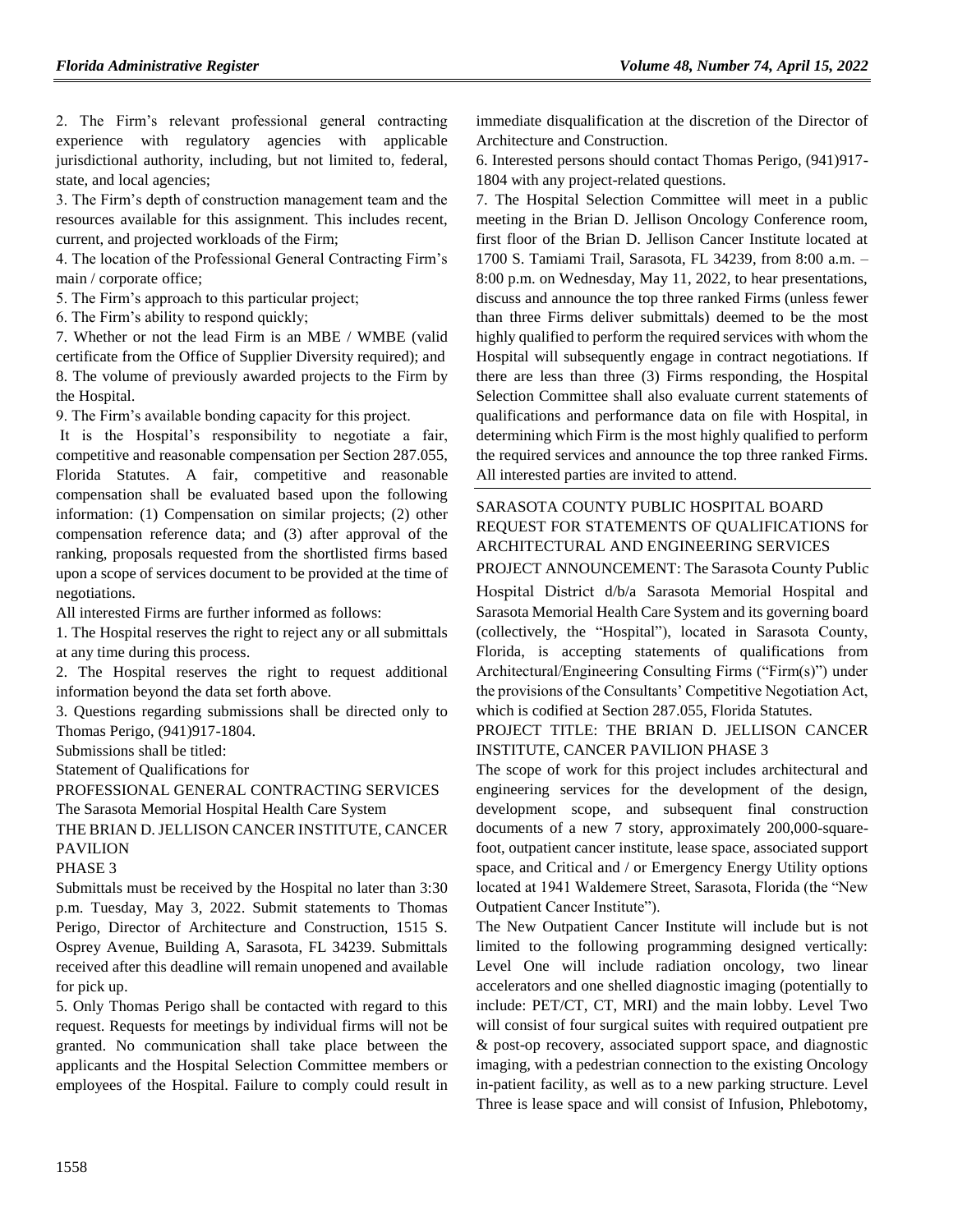PET / CT, and dedicated lobby. Level Four will be lease space Physician Offices, Patient Clinic, and Phlebotomy. Level Five will be SMH Physicians Practice, SMH staff offices, Integrated Medicine, and Registry / Support. Level Six will be shelled space. Level Seven will be SMH staff offices, SMH Infusion, SMH Breast Health, and conference rooms.

Additionally, the project will include but not limited to: A 7 story, 2 bay parking structure, connected on at least 3 levels of the Outpatient Cancer Pavilion. The Critical and / or Emergency Energy Utility options may include but will not be limited to additional emergency redundancy equipment located at the project site in a separate structure. The architectural and engineering services will include, but are not limited to design development level programming, finalized in construction documents, design development level site planning, finalized in construction documents, forecast permitting of scope, construction document development of site work, and civil work aligned with future master planning of adjacent buildings. The site work infrastructure also includes, but is not limited to coordination with public utilities, communications providers, mechanical, electrical, plumbing, fire protection and structural design work for the development of the New Outpatient Cancer Pavilion. The scope of work may include consideration of additional buildings, roadways, and services whether contiguous to the hospital, or freestanding, and programming of their services.

PROPOSED SCHEDULE: The timelines to design and build these potential buildings and provide services, will be determined by the results of design development and potential revisions as the New Outpatient Cancer Pavilion development progresses. In addition, the proposed schedule will be determined, and may be subject to change, based on the timing of regulatory and other necessary approvals. Project development, including professional services, is contingent upon availability of Hospital funds.

Firms interested in being considered as candidates are required to submit six (6) bound statements of qualifications that include at least the following data, to be organized in the following order:

1. A copy of Florida design licensure and corporate registration certificates.

2. Proof of insurance in the following categories; Commercial General Liability to include \$1,000,000 each occurrence, Damage to Rented Premises \$300,000 each occurrence, Medical Expenses to any one person \$10,000 each occurrence, Personal Injury \$1,000,000, General Aggregate \$2,000,000, Umbrella Liability, \$5,000,000, each occurrence. Worker Compensation & Employee Liability insurance at a minimum of \$1,000,000 each occurrence, \$1,000,000 each accident, \$1,000,000 disease coverage for each employee, and

\$1,000,000 disease policy limit. The Firm's insurer(s) shall be rated A- (or better) by A.M. Best.

3. A separate statement as to whether the Firm is a certified Minority Business Enterprise. If your Firm claims MBE and/or WMBE status, a copy of your Firm's current, valid MBE and/or WMBE certificate is required as part of the submission package.

4. Proposed design team to include individual resumes with relevant design experience as follows:

a. Master Planning of a high-rise outpatient oncology tower, and a medical office building on a hospital campus;

b. Florida outpatient oncology high rise health care facility expansion experience

c. Florida multi-level radiation oncology medical office building experience

d. Programming of an outpatient high-rise oncology tower, and multi-level radiation oncology medical office building and required support services, preferably in the state of Florida; and i. Examples of a similarly completed design of a high-rise outpatient oncology tower, preferably in the state of Florida;

ii. Site development to include but not limited to roadways, surface parking, utilities, lighting, landscaping and drainage; and

iii. Proposed team's linear accelerator installation experience.

5. A list of at least five client references consisting of name, title, address, telephone number and project name(s) for each project specified. Please ensure your references are updated and willing to reply. Reference responses are mandatory.

6. Design and permitting experience within the City of Sarasota and County of Sarasota, Florida, and a narrative on approach and experience with other local AHJ and other applicable permitting agencies.

7. Location of the design Firm's main office, and proposed project team office location (if different from main).

8. An explanation of how the Firm intends to respond expeditiously on urgent project matters, and a summary of the Firm's approach to this particular project.

Facsimile (FAX) or electronic submittals are not acceptable and will not be considered. Applications in any other form may not be considered, and applications that do not comply with the above instructions may be disqualified. Submissions must be complete and on time. Incomplete or tardy submissions will be returned unopened and the responding Firm disqualified. Submittals are part of the public record. Application materials will not be returned.

The basis for selection criteria for this project includes, but is not limited to:

1. The Firm's relevant design experience as it relates to the above referenced projects;

2. The Firm's proposed team's design experience as it relates to the above referenced projects;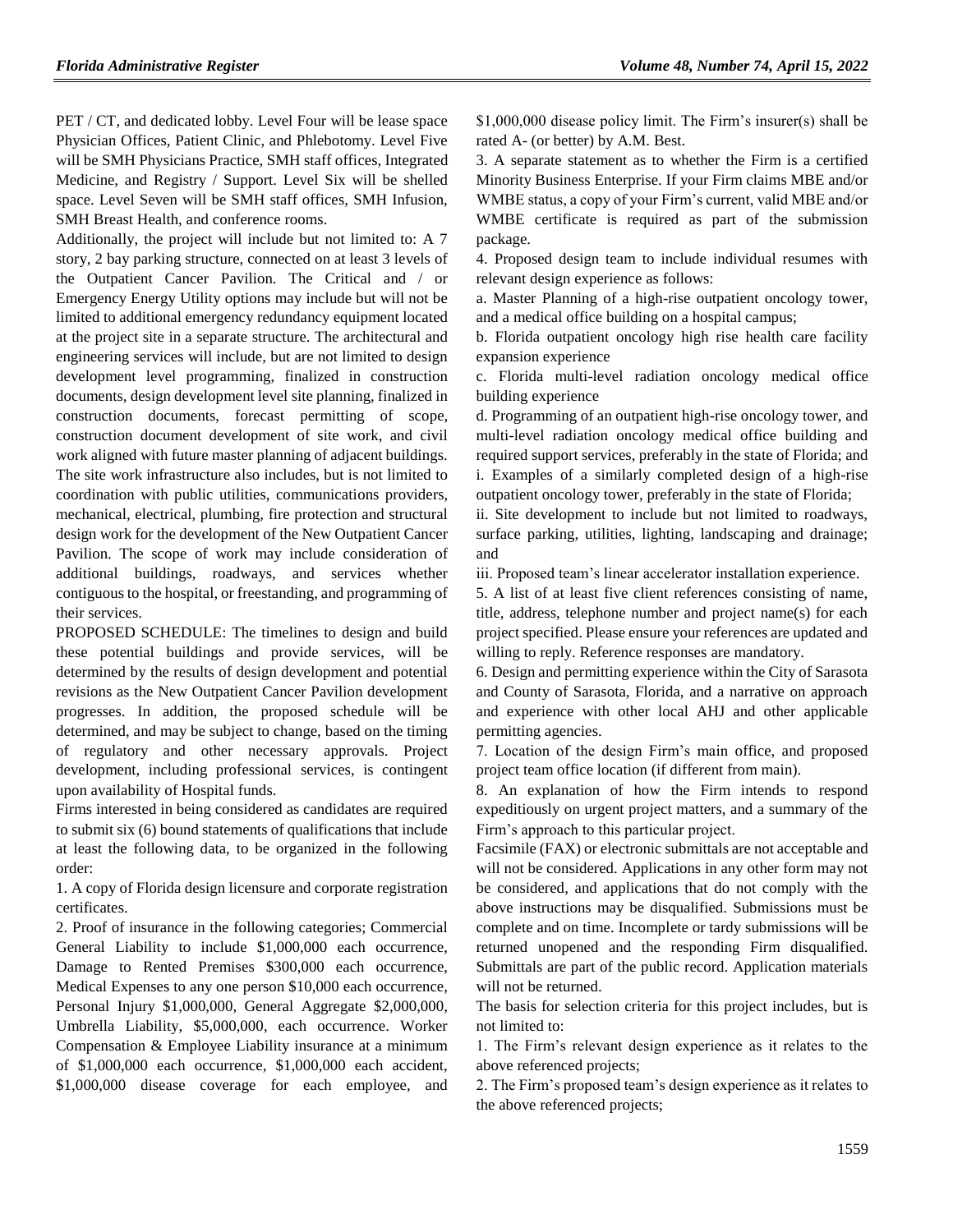3. The Firm's relevant experience with regulatory agencies and with applicable jurisdictional authority, including, but not limited to, federal, state, and local agencies;

4. The Firm's depth of design team and the consulting team resources available for this assignment. This includes recent, current, and projected workloads of the Firm;

5. Status of professional registration and licensure of all individual team members being proposed for this projects;

6. The location of the architect of record and main / corporate office;

7. The location of the engineer of record and main / corporate office;

8. The location of the project architect and main / corporate office;

9. The location of the project engineer and main / corporate office;

10. The location of the architect's support team for this project;

11. The location of the engineer's support team for this project;

12. The Firm's approach to this particular project;

13. The Firm's ability to respond quickly;

14. Whether or not the Firm is an MBE / WMBE (valid certificate from the Office of Supplier Diversity required); and 15. The volume of previously awarded projects to the Firm by the Hospital.

It is the Hospital's responsibility to negotiate a fair, competitive and reasonable compensation per Section 287.055, Florida Statutes. A fair, competitive and reasonable compensation shall be evaluated based upon the following information: (1) compensation on similar projects; (2) other compensation reference data; and (3) after approval of the ranking, proposals requested from the shortlisted Firms based upon a scope of services document, to be provided at the time of negotiations.

All interested Firms are further informed as follows:

1. The Hospital reserves the right to reject any or all submittals at any time during this process.

2. The Hospital reserves the right to request additional information beyond the data set forth above.

3. Questions regarding submissions shall be directed only to Tom Perigo, (941)917-1804

Submissions shall be titled:

Statement of Qualifications for

ARCHITECTURAL AND ENGINEERING SERVICES

The Sarasota Memorial Hospital Health Care System

THE BRIAN D. JELLISON CANCER INSTITUTE, CANCER PAVILIION

#### PHASE 3

Submittals must be received by the Hospital no later than 3:30 p.m. Tuesday, May 3, 2022. Submit statements to: Tom Perigo, Sarasota Memorial Hospital, Department of Architecture and Construction, 1515 S. Osprey Avenue, Building A, Sarasota,

FL 34239. Submittals received after this deadline will remain unopened and available for pick up.

5. Only Tom Perigo shall be contacted with regard to this request. Requests for meetings by individual Firms will not be granted. No communication shall take place between the applicants and the Hospital Selection Committee members, Board members, Administrators, or employees of the Hospital. Failure to comply could result in immediate disqualification at the discretion of the Director of Architecture and Construction. 6. Interested persons should contact Tom Perigo (941)917-1804 with any project-related questions.

7. The Hospital Selection Committee will meet in a public meeting in the Brian D. Jellison Oncology Conference room, first floor of the Brian D. Jellison Cancer Institute located at 1700 S. Tamiami Trail, Sarasota, FL 34239, from 8:00 a.m. – 8:00 p.m. on Wednesday, May 11, 2022, to hear presentations, discuss and announce the top three ranked Firms (unless fewer than three Firms deliver submittals) deemed to be the most highly qualified to perform the required services with whom the Hospital will subsequently engage in contract negotiations. If there are less than three (3) Firms responding, the Hospital Selection Committee shall also evaluate current statements of qualifications and performance data on file with Hospital, in determining which Firm is the most highly qualified to perform the required services and announce the top three ranked Firms. All interested parties are invited to attend.

# Section XII Miscellaneous

#### **[DEPARTMENT OF STATE](https://www.flrules.org/gateway/department.asp?id=1)**

Index of Administrative Rules Filed with the Secretary of **State** 

Pursuant to subparagraph  $120.55(1)(b)6. - 7$ ., F.S., the below list of rules were filed in the Office of the Secretary of State between 3:00 p.m., Friday, April 8, 2022 and 3:00 p.m., Friday, April 15, 2022.

| Rule No.   | <b>File Date</b> | <b>Effective</b> |
|------------|------------------|------------------|
|            |                  | Date             |
| 6A-1.0450  | 4/13/2022        | 5/3/2022         |
| 6A-1.09401 | 4/13/2022        | 5/3/2022         |
| 6A-1.09412 | 4/13/2022        | 5/3/2022         |
| 6A-1.0999  | 4/13/2022        | 5/3/2022         |
| 6A-4.0021  | 4/13/2022        | 5/3/2022         |
| 6A-4.0293  | 4/13/2022        | 5/3/2022         |
| 6A-5.069   | 4/13/2022        | 5/3/2022         |
| 6A-5.071   | 4/13/2022        | 5/3/2022         |
| 6A-6.03028 | 4/13/2022        | 5/3/2022         |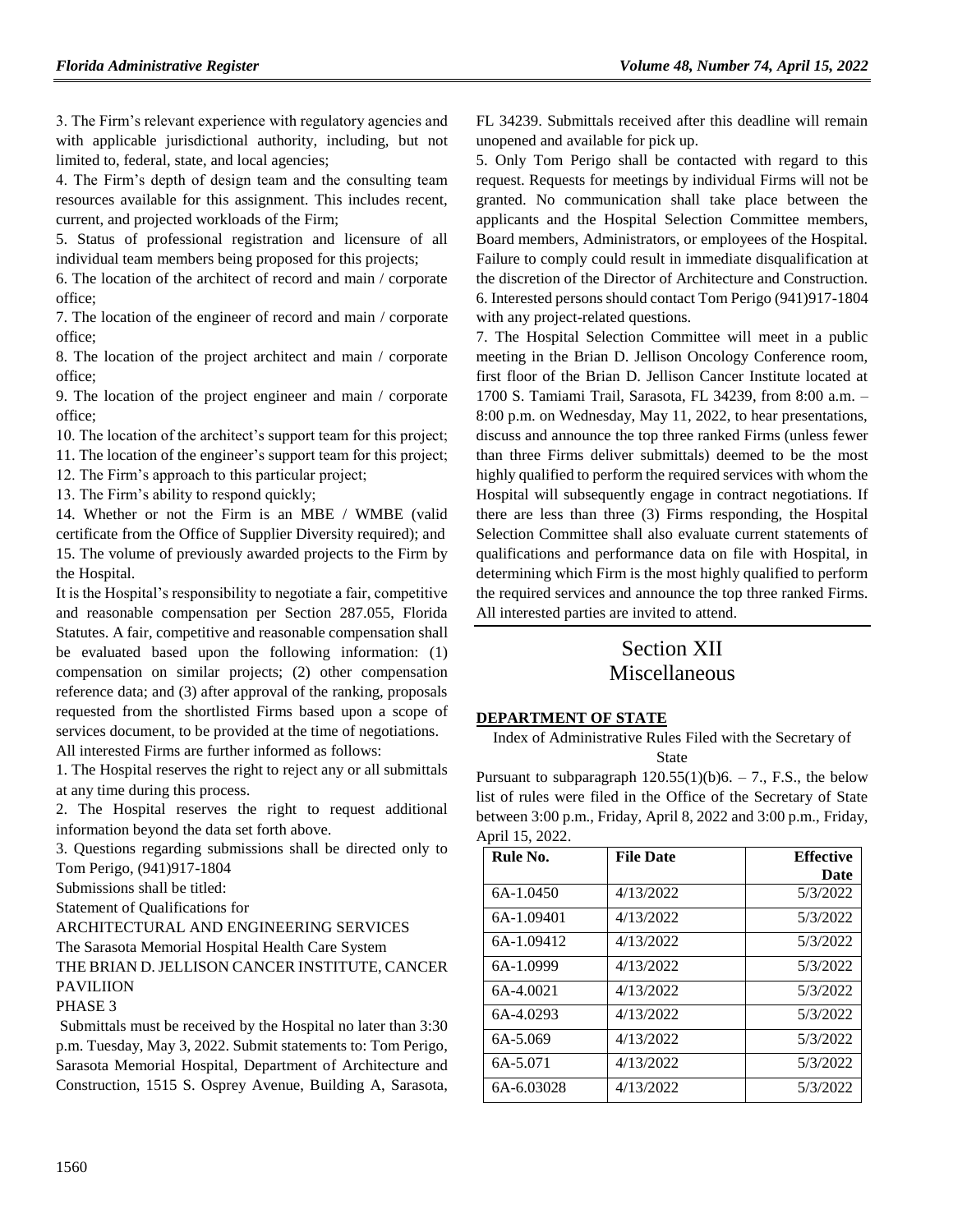| 6A-6.05281   | 4/13/2022                                                                        | 5/3/2022           |
|--------------|----------------------------------------------------------------------------------|--------------------|
| 6A-6.0573    | 4/13/2022                                                                        | 5/3/2022           |
| 6A-6.05732   | 4/13/2022                                                                        | 5/3/2022           |
| 6A-10.02413  | 4/13/2022                                                                        | 5/3/2022           |
| 6A-10.040    | 4/13/2022                                                                        | 5/3/2022           |
| 6A-10.0401   | 4/13/2022                                                                        | 5/3/2022           |
| 6A-20.0071   | 4/13/2022                                                                        | 5/3/2022           |
| 6A-20.0281   | 4/13/2022                                                                        | 5/3/2022           |
| 6A-20.046    | 4/13/2022                                                                        | 5/3/2022           |
| 6A-23.0042   | 4/13/2022                                                                        | 5/3/2022           |
| 6A-23.011    | 4/13/2022                                                                        | 5/3/2022           |
| 6M-8.615     | 4/13/2022                                                                        | 5/3/2022           |
| 6M-9.110     | 4/13/2022                                                                        | 5/3/2022           |
| 6M-9.115     | 4/13/2022                                                                        | 5/3/2022           |
| 6M-10.001    | 4/13/2022                                                                        | 5/3/2022           |
| 6M-10.002    | 4/13/2022                                                                        | 5/3/2022           |
| 25-18.020    | 4/11/2022                                                                        | 5/1/2022           |
| 61-35.006    | 4/14/2022                                                                        | 5/4/2022           |
| 64B3-10.005  | 4/12/2022                                                                        | 5/2/2022           |
| 65G-15.001   | 4/12/2022                                                                        | 5/2/2022           |
| 65G-15.002   | 4/12/2022                                                                        | 5/2/2022           |
| 68A-25.002   | 4/12/2022                                                                        | 5/2/2022           |
| 68B-14.0035  | 4/10/2022                                                                        | 7/1/2022           |
| 68B-14.00355 | 4/10/2022                                                                        | 7/1/2022           |
| 68B-14.0036  | 4/10/2022                                                                        | 7/1/2022           |
| 68B-14.0039  | 4/10/2022                                                                        | 7/1/2022           |
| 68B-14.005   | 4/10/2022                                                                        | 7/1/2022           |
| 68B-14.008   | 4/10/2022                                                                        | 7/1/2022           |
| 68B-14.0091  | 4/10/2022                                                                        | 7/1/2022           |
|              | <b>LIST OF RULES AWAITING LEGISLATIVE</b>                                        |                    |
|              | APPROVAL SECTIONS 120.541(3), 373.139(7)<br>AND/OR 373.1391(6), FLORIDA STATUTES |                    |
| Rule No.     | <b>File Date</b>                                                                 | <b>Effective</b>   |
| 5K-4.020     | 12/10/2021                                                                       | Date<br>**/**/**** |
| 5K-4.035     | 12/10/2021                                                                       | **/**/****         |
| 5K-4.045     | 12/10/2021                                                                       | **/**/****         |
| 60FF1-5.009  | 7/21/2016                                                                        | **/**/****         |
| 60P-1.003    | 12/8/2021                                                                        | **/**/****         |
| 60P2.002     | 11/5/2019                                                                        | **/**/****         |
| 60P-2.003    | 11/5/2019                                                                        | **/**/****         |
| 62-600.405   | 11/16/2021                                                                       | **/**/****         |
|              |                                                                                  |                    |

| 62-600.705  | 11/16/2021 | **/**/**** |
|-------------|------------|------------|
| 62-600.720  | 11/16/2021 | **/**/**** |
| 64B8-10.003 | 12/9/2015  | **/**/**** |
| 65C-9.004   | 3/31/2022  | **/**/**** |
| 69L-7.020   | 10/22/2021 | **/**/**** |

# [DEPARTMENT OF ENVIRONMENTAL PROTECTION](https://flrules.org/gateway/department.asp?id=62)

[Office of the Secretary](https://flrules.org/gateway/organization.asp?id=294)

#### Florida State Clearinghouse

The state is coordinating reviews of federal activities and federally funded projects as required by subsection 403.061(42), F.S. This includes Outer Continental Shelf activities and other actions subject to federal consistency review under the Florida Coastal Management Program. A list of projects, comments and deadlines, and the address for providing comments, are available at: [https://fldep.dep.state.fl.us/clearinghouse/.](https://fldep.dep.state.fl.us/clearinghouse/) For information, call (850)717-9076. This public notice fulfills the requirements of 15 CFR 930.

# [DEPARTMENT OF ENVIRONMENTAL PROTECTION](https://flrules.org/gateway/department.asp?id=62) [Division of Water Restoration Assistance](https://flrules.org/gateway/organization.asp?id=1431) Clean Water State Revolving Fund NOTICE OF AVAILABILITY FLORIDA FINDING OF NO SIGNIFICANT IMPACT Town of Lake Hamilton, Florida

The Florida Department of Environmental Protection (DEP) has determined that the Town of Hamilton's project to construct a wastewater treatment facility is not expected to generate controversy over potential environmental effects. The total estimated construction cost is \$5,896,645. The project may qualify for a Clean Water State Revolving Fund (CWSRF) loan comprised of federal or state funds. DEP will consider public comments about the environmental impacts of the proposed project that are postmarked or delivered at the address below within 30 days of this notice. A full copy of the FLORIDA FINDING OF NO SIGNIFICANT IMPACT can be obtained by writing to: Eric V. Meyers, CWSRF Program, Department of Environmental Protection, 3900 Commonwealth Boulevard, MS#3505, Tallahassee, Florida 32399-3000 or calling (850)245-2969 or emailing to [Eric.V.Meyers@FloridaDEP.gov.](mailto:Eric.V.Meyers@FloridaDEP.gov)